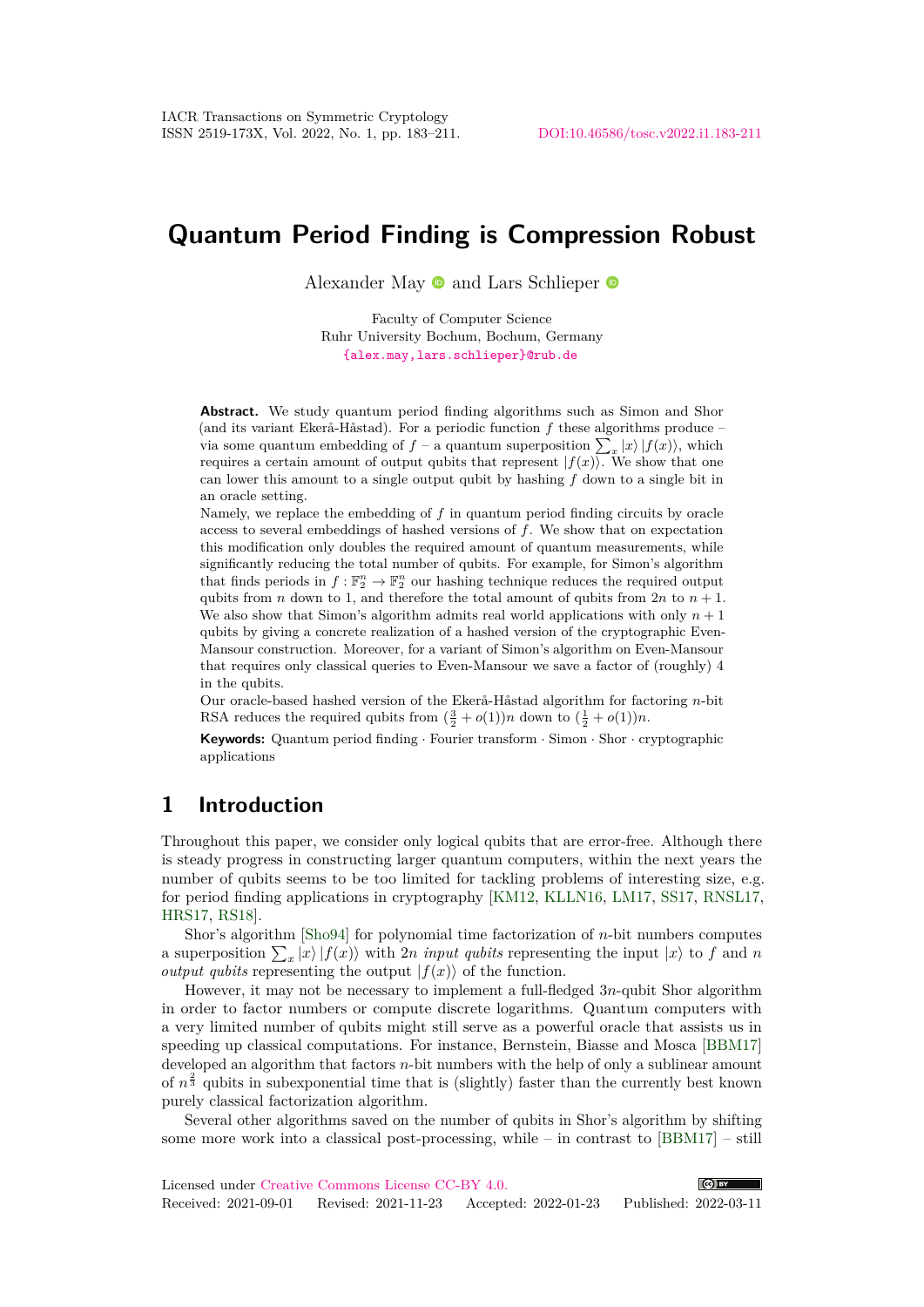preserving polynomial run time. Interestingly, all these algorithms concentrate on reducing the input qubits, while keeping *n* output qubits. Seifert [\[Sei01\]](#page-27-6) showed that – using for the classical post-process simultaneous Diophantine approximations instead of continued fractions – the number of input qubits can be reduced from  $2n$  to  $(1 + o(1))n$ . For *n*-bit RSA numbers, which are a product of two *n/*2-bit primes, Ekerå and Håstad [\[EH17\]](#page-26-2) reduced the number of input qubits down to  $(\frac{1}{2} + o(1))n$ , using some variant of the Hidden Number Problem [\[BV97\]](#page-26-3) in the post-process. Thus, the Ekerå-Håstad version of Shor's algorithm factors *n*-bit RSA with a total of  $(\frac{3}{2} + o(1))n$  qubits.

Mosca and Ekert [\[ME98\]](#page-27-7) showed that one can reduce the number of input qubits even down to a single one, at the cost of an increased depth of Shor's quantum circuit.

**Our contribution.** We hash  $f(x)$  in the output qubits down to  $t$  qubits, where  $t$  can be as small as 1. This can be realized using quantum embeddings of *h* ◦ *f* for different hash functions *h*, for which we assume oracle access. Our basic observation is that hashing preserves the periodicity of *f*. Namely, if  $f(x) = f(x + s)$  for some period *s* and all inputs *x* then also

 $h(f(x)) = h(f(x + s))$  for the period *s* and all inputs *x*.

The drawback of hashing is that *h* certainly introduces many more undesirable collisions  $h(f(x)) = h(f(x'))$  where *x*, *x*<sup>*l*</sup> are not a multiple of *s* apart. Surprisingly, even for 1-bit range hash functions this plethora of undesirable collisions does not at all affect the correctness of our hashed quantum period finding algorithms, and only insignificantly increases the required number of measurements. Depending on the implementation of  $h \circ f$ we suffer from an increased circuit depth. In some of our applications in this paper we double the circuit depth, while in other applications the circuit depth grows linearly in *n*.

More precisely, concerning correctness we show that a replacement of *f* by some hashed version of *f* has the following effects.

- **Simon's algorithm:** In the input qubits, we still measure only vectors *y* that are orthogonal to the period *s*. The amplitudes of all other inputs cancel out.
- **Shor's algorithm:** Let the period be  $d = 2^r$ , and let us use  $q > r$  input qubits. Then we still measure in the input qubits only numbers  $y$  that are multiples  $2^{q-r}$ . The amplitudes of all other inputs cancel out. In the case of general (not only power of two) periods we measure all inputs  $y \neq 0$  with exactly half the probability as without hashing.

Our correctness property immediately implies that the original post-processing in Simon's algorithm (Gaussian elimination) and in Shor's algorithm (e.g. continued fractions) can still be used in the hashed version of the algorithms for period recovery.

However, this does not automatically imply that we achieve similar runtimes. Namely, in the original algorithms of Simon and Shor we measure all *y* having a non-zero amplitude with a uniform probability distribution. In Simon's algorithm for some period  $s \in \mathbb{F}_2^n$  we obtain each of the  $2^{n-1}$  many  $y \in \mathbb{F}_2^n$  orthogonal to *s* with probability  $\frac{1}{2^{n-1}}$ . In Shor's algorithm with period  $d = 2^r$ , we measure each of the *d* many possible multiples *y* of  $2^{q-r}$ with probability  $\frac{1}{d}$ .

These uniform probability distributions are destroyed by moving to the hashed version of the algorithms. Since  $h(f(x)) = h(f(x'))$  for  $x \neq x'$  happens for universal 1-bit range hash functions with probability  $\frac{1}{2}$ , the undesirable collisions put a probability weight of (roughly)  $\frac{1}{2}$  on measuring  $y = 0$  in the input qubits.

This seems to be bad news, since neither in Simon's algorithm does the zero vector *y* provide information about *s*, nor does in Shor's algorithm the zero-multiple *y* of  $2^{q-r}$ provide information about *d*. However as good news, we show that besides putting probability weight  $\frac{1}{2}$  on  $y = 0$ , hashing does not destroy the probability distribution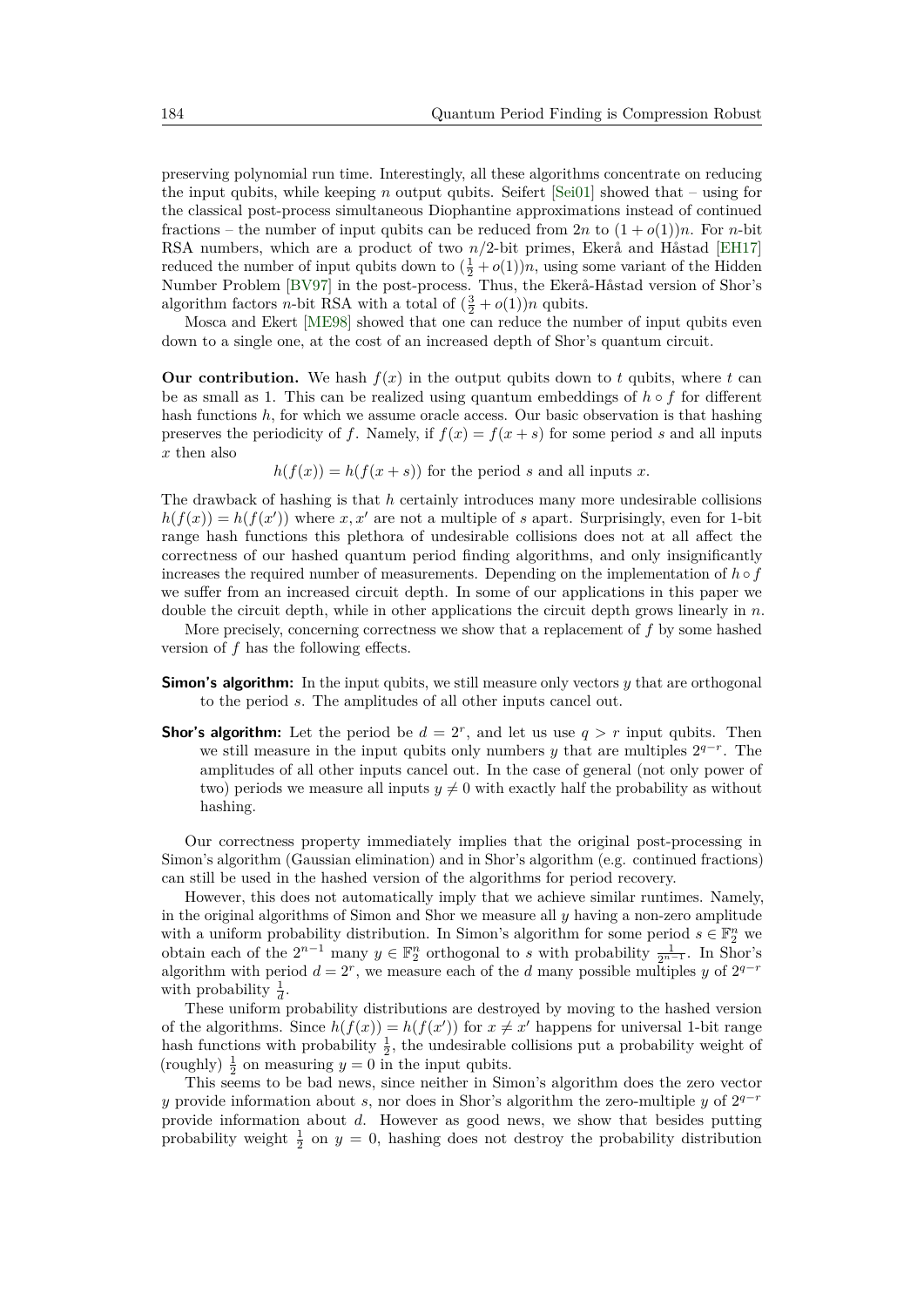stemming from the amplitudes of quantum period finding algorithms. Namely, we show that for the whole class of quantum period finding circuits that we consider – including Simon, Shor (and its variant Ekerå-Håstad) – the following result holds: If the probability to measure *y* is  $p(y)$  when using *f*, then we obtain probability  $p(y)/2$  to measure *y* when using  $h \circ f$ , where the latter probability is taken over the random choice of  $h$  from a family of 1-bit range universal hash functions.

Put differently, if we condition on the event that we do *not* measure  $y = 0$  in the input bits (which happens in roughly every second measurement) in both cases – using *f* itself or its hashed version  $h \circ f$  – we obtain exactly the same probability distribution for the measurements of any  $y \neq 0$ . This implies that our hashing approach preserves not only the correctness but also the runtime analysis of any processing of the measured data in a classical post-process. Thus, at the cost of only twice as many quantum measurements we save all but one of the output qubits. More generally, we show that at the cost of  $\frac{1}{1-2-t}$ -times more measurements we may compression to *t* output qubits.

In particular, we show that the original Simon algorithm [\[Sim94\]](#page-28-1) — that recovers for a periodic function  $f: \mathbb{F}_2^n \to \mathbb{F}_2^n$  its period in time polynomial in *n* with expected  $n+1$ measurements using 2*n* qubits — admits an *oracle-based* hashed version with expected  $2(n+1)$  measurements using only  $n+1$  qubits. Moreover, we show that this leads to an *explicit* (non-oracle, efficiently constructable) realization of the quantum Even-Mansour attack [\[KM12,](#page-27-0) [KLLN16\]](#page-27-1) with only  $n+1$  qubits, as well as an *explicit* distinguishing attack on 3-round Feistel ciphers with a single output qubit. However, these attacks work only in a quite strong attack model in which we have quantum access to Even-Mansour/Feistel and their inverse functions. For the quantum attack  $[BHN<sup>+</sup>19]$  $[BHN<sup>+</sup>19]$  on Even-Mansour with only classical access to the cipher, called Offline-Simon, we provide an *explicit* hashed realization that saves even (roughly) a factor of 4 in the number of qubits.

The original Ekerå-Håstad version of Shor's algorithm that computes discrete logarithms *d* in some abelian group *G* in polynomial time using  $(1 + o(1))\log d + \log(|G|)$  qubits requires in its *oracle-based* hashed version only  $(1 + o(1)) \log d$  qubits. Moreover, the Ekerå-Håstad algorithm computes the factorization of an RSA modulus  $N = pq$  of bit-size *n* in time polynomial in *n* using  $(\frac{3}{2} + o(1))n$  qubits, whereas our *oracle-based* hashed version reduces this to only  $(\frac{1}{2} + o(1))n$  qubits. We leave it as an open problem whether there exist an *explicit* hashed Ekerå-Håstad realization. For Ekerå-Håstad, one has to compute hashed versions of the exponentiation function  $f_{a,N}: x \mapsto a^x \mod N$ . Notice that it is of course *not sufficient* to compute  $f_{a,N}$  first, and afterwards hash the result, since this would require qubits for representing the full range of  $f_{a,N}$ .

For proving our theorems, we make use of universal hash function families, but we believe that this requirement is merely a proof artefact that guards against pathological functions. In practice, we may usually relax the hash function requirement. We conjecture that often a single *h* should still work. Even choosing *h* simply as the projection of *f* to a single bit should work for most functions of interest. We believe that it is of theoretical and practical interest to study in more generality, which classes of *f* admit a memory-efficient computation of their hashed versions. Recently, a first *explicit* application of our hashed Shor algorithm was given by Bonnetain, Leurent, Naya-Plasencia and Schrottenloher [\[BLNS21\]](#page-26-5) for the MAC Poly1305.

Our paper is organized as follows. In Section [3](#page-3-0) we present our first main result that Simon's algorithm is compression robust. In Sections [4](#page-8-0) and [5](#page-10-0) we provide explicit hashed Simon realizations of Even-Mansour and Feistel. In Section [6,](#page-12-0) we show how to explicitly realize hashed Offline-Simon.

Subsequently, we generalize the hash concept to Shor's algorithm and a more general class of period-finding circuits. For didactic reasons, we study in Section [7](#page-16-0) first the simple case of Shor's algorithm for periods that are a power of two. In Section [8,](#page-20-0) as our second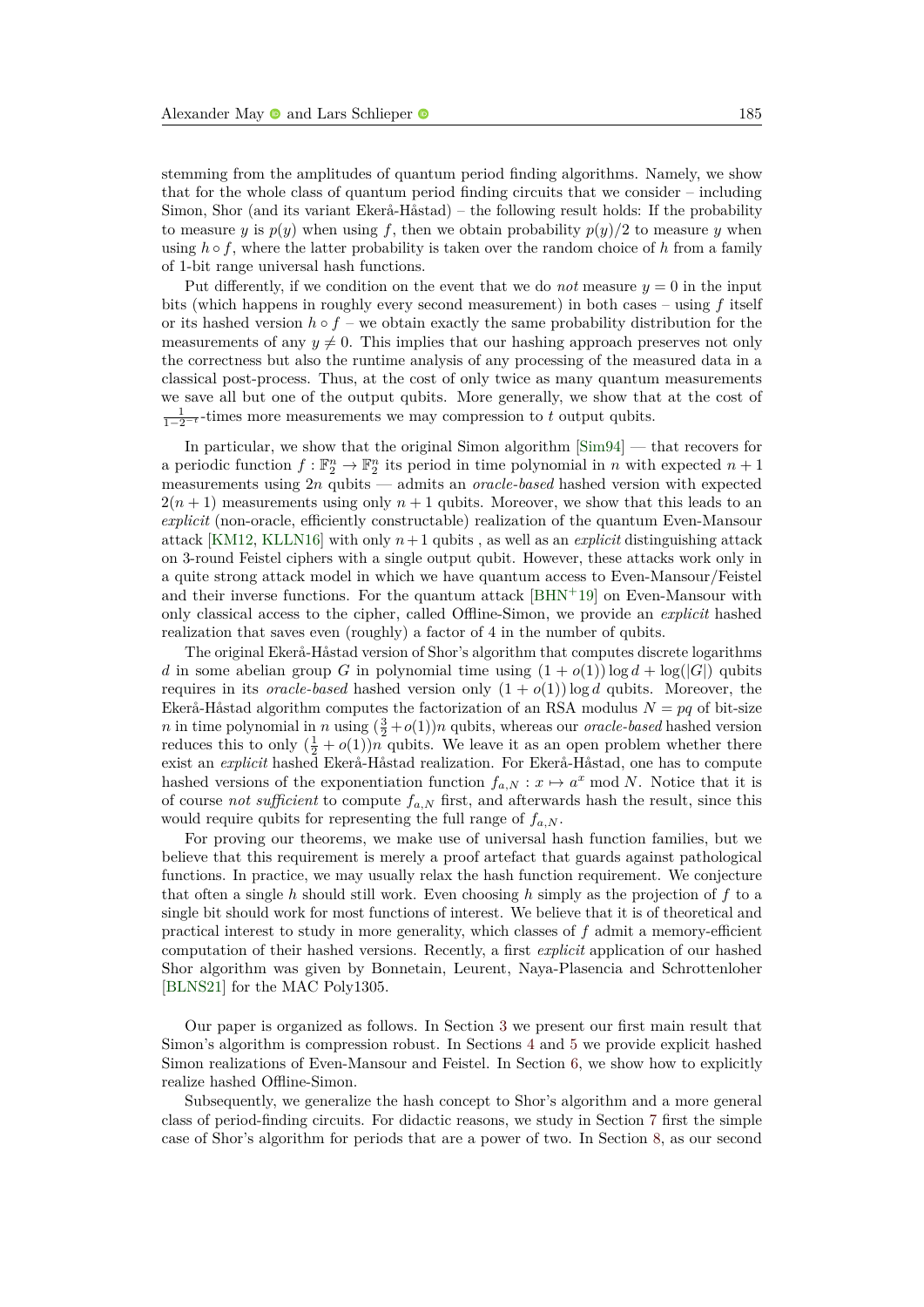main result we generalize to any quantum circuits that fall in our period finding class. As a consequence, in Section [8](#page-20-0) we obtain a hashed version of Shor's algorithm with general periods, and in Section [9](#page-23-0) a hashed version of Ekerå-Håstad.

# **2 Preliminaries**

Let us first recall some quantum notation. The reversible *quantum embedding* of a classical function *f* is defined as

$$
U_f: |x\rangle |y\rangle \mapsto |x\rangle |y + f(x)\rangle.
$$

For any  $x, y \in \mathbb{F}_2^n$  we write their inner product as  $\langle x, y \rangle = \sum_{i=1}^n x_i y_i \text{ mod } 2$ . The 1-qubit *Hadamard gate* realizes the mapping  $H_1 : |x\rangle \mapsto \frac{1}{\sqrt{2}}$  $\frac{1}{2}$   $\sum_{y \in \mathbb{F}_2} (-1)^{\langle x, y \rangle} |y\rangle$ . Its *n*-qubit version is defined as the *n*-fold tensor product  $H_n = \mathbb{Q}_{i=1}^n H_1$ . The *n*-qubit *Quantum Fourier Transform* (QFT) is the mapping

$$
\text{QFT}_n : |x\rangle \mapsto \frac{1}{\sqrt{2^n}} \sum_{y \in \mathbb{F}_{2^n}} e^{2\pi i \frac{x}{2^n} y} |y\rangle.
$$

Notice that  $QFT_1 = H_1$ .

<span id="page-3-1"></span>**Definition 1.** A hash function family  $\mathcal{H}_t := \{h : \mathcal{D} \to \{0,1\}^t\}$  is *universal* if for all  $x, y \in \mathcal{D}, x \neq y$  we have

$$
\mathbb{P}_{h \in \mathcal{H}_t} [h(x) = h(y)] = \frac{1}{2^t}
$$

Efficient instantiations of (homomorphic) universal hash function families exist, e.g.

<span id="page-3-3"></span>
$$
\mathcal{H}_t = \{ h_r : \mathbb{F}_2^n \to \mathbb{F}_2^t \mid r \in (\mathbb{F}_2^n)^t, \ h_r(x) = (\langle x, r_1 \rangle, \dots, \langle x, r_t \rangle) \}.
$$
 (1)

*.*

It is easy to see that *strongly 2-universal* hash function families as defined in [\[MU05\]](#page-27-8) are universal in the sense of Definition [1.](#page-3-1)

# <span id="page-3-0"></span>**3 Hashed-Simon**

Let us briefly recall Simon's original algorithm. Let  $f : \mathbb{F}_2^n \to \mathbb{F}_2^n$  be periodic with period  $s \in \mathbb{F}_2^n \setminus \{0^n\}$ , that is  $f(x) = f(x+s)$  for all  $x \in \mathbb{F}_2^n$ . We call *f* a *Simon function* if it defines a  $(2:1)$ -mapping, i.e.

$$
f(x) = f(y) \Leftrightarrow (y = x) \text{ or } (y = x + s).
$$

The use of Simon functions allows for a clean theoretical analysis, although Simon's algorithm works also for more general periodic functions as shown in [\[AMR07,](#page-25-0) [CvD08,](#page-26-6) [LM17\]](#page-27-2). For ease of notation, we restrict ourselves to Simon functions.

<span id="page-3-2"></span>The *Simon circuit*  $Q_f^{\text{SIMON}}$  from Figure [1](#page-3-2) uses *n* input and *n* output qubits for realizing the embedding of *f*. It can easily be shown that in the *n* input qubits we measure only  $y \in \mathbb{F}_2^n$  such that  $y \perp s$ , i.e.  $ys = 0$ .



**Figure 1:** Quantum circuit  $Q_f^{\text{SIMON}}$ 

The SIMON algorithm uses  $Q_f^{\text{SIMON}}$  until we have collected  $n-1$  linearly independent vectors, from which we compute the unique vector *s* that is orthogonal to all of them using Gaussian elimination in time  $\mathcal{O}(n^3)$ .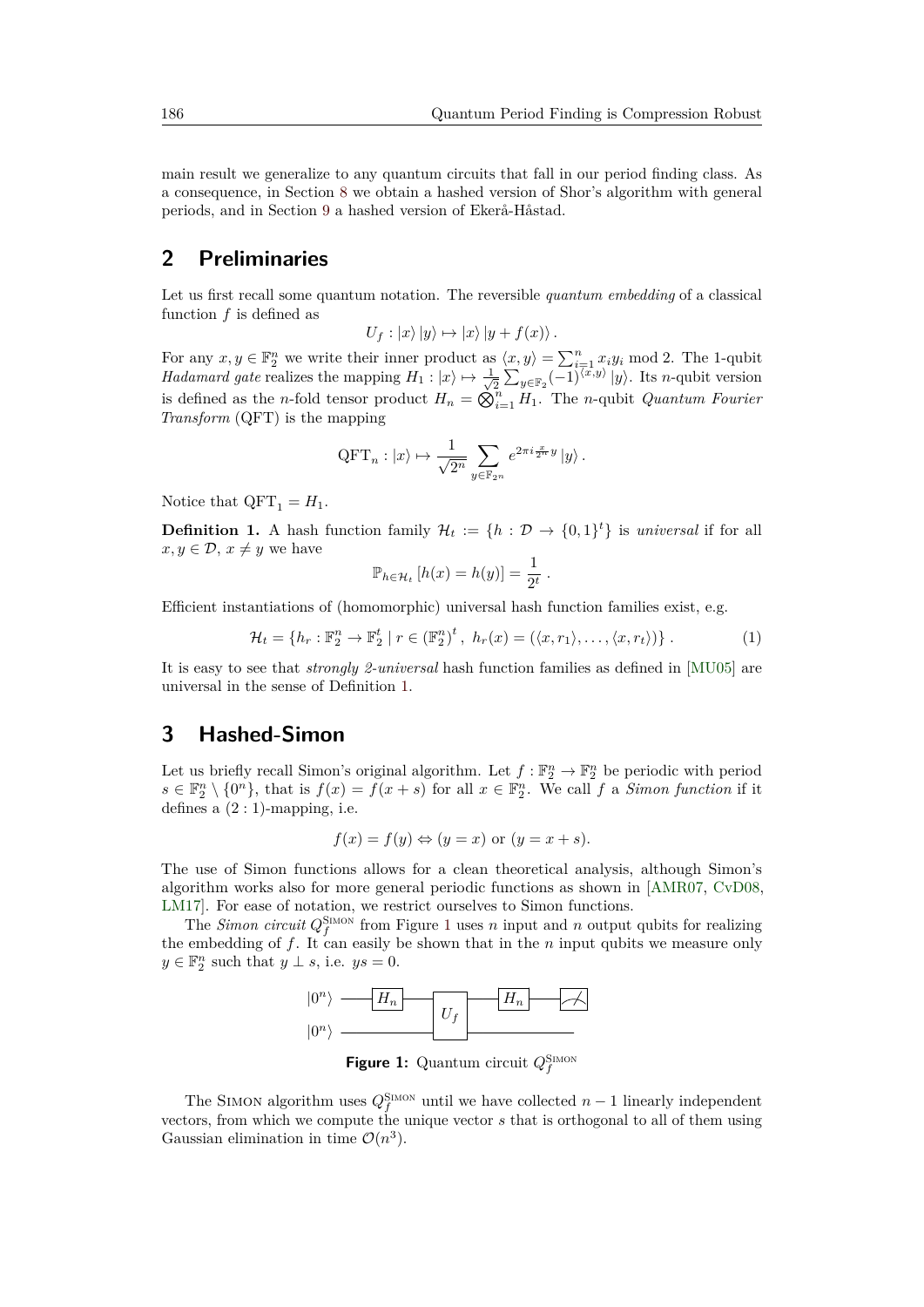Our HASHED-SIMON (Algorithm [1\)](#page-4-0) is identical to the SIMON algorithm with the only difference that  $Q_f^{\text{SIMON}}$  is replaced by  $Q_{hof}^{\text{SIMON}}$ , where in each iteration we instantiate  $Q_{hof}^{\text{SIMON}}$ with some hash function *h* freshly drawn from a universal *t*-bit range hash function family  $\mathcal{H}_t$ . Notice that SIMON can be considered as special case of HASHED-SIMON, where we choose  $t = n$  and the identity function  $h = id$ . This slightly abuses notation, since  $\mathcal{H}_n = \{\text{id}\}\$ is not universal. However, the following Lemma [1](#page-4-1) holds without universality of  $\mathcal{H}_n$ . In Lemma [1](#page-4-1) we show the correctness property of HASHED-SIMON that by replacing  $Q_f^{\text{SIMON}}$  with  $Q_{hof}^{\text{SIMON}}$ , we still measure only *y* orthogonal to *s*.

#### **Algorithm 1: HASHED-SIMON**

**Input** : Simon function  $f : \mathbb{F}_2^n \to \mathbb{F}_2^n$ , universal  $\mathcal{H}_t := \{h : \mathbb{F}_2^n \to \mathbb{F}_2^t\}$ **Output :** Period *s* of *f* **1 begin 2** Set  $Y = \emptyset$ . **3 repeat 4**  $\left| \int_{h}^{\infty} \text{Run } Q_{h \circ f}^{\text{SIMON}} \text{ on } |0^n \rangle |0^t \rangle \text{ for some freshly chosen } h \in_R \mathcal{H}_t.$ **5** CHC Let *y* be the measurement of the *n* input qubits. **6** If  $y \notin \text{span}(Y)$ , then include *y* in *Y*. **<sup>7</sup> until** *Y contains n* − 1 *linear independent vectors* **8** Compute  $\{s\} = Y^{\perp} \setminus \{0^n\}$  via Gaussian elimination. **<sup>9</sup> return** *s.* **<sup>10</sup> end**

<span id="page-4-1"></span><span id="page-4-0"></span>**Lemma 1** (Orthogonality). Let  $f : \mathbb{F}_2^n \to \mathbb{F}_2^n$  be a Simon function with period *s.* Let  $h:\mathbb{F}_2^n\to\mathbb{F}_2^t$  and  $f_h=h\circ f:\mathbb{F}_2^n\to\mathbb{F}_2^t$ . Let us apply  $Q_{h\circ f}^{\text{SIMON}}$  on  $|0^n\rangle|0^t\rangle$ . Then we obtain *superposition*

$$
\sum_{f_h(x)\in Im(f_h)} \sum_{\substack{y\in \mathbb{F}_2^n \ y\perp s}} w_{y,f_h(x)} |y\rangle |f_h(x)\rangle \text{ where } w_{y,f_h(x)} = \frac{1}{2^n} \sum_{x\in f_h^{-1}(f_h(x))} (-1)^{\langle x,y\rangle}.
$$

*Proof.* Since *f* is a Simon function we have  $f(x) = f(x+s)$  and therefore  $f_h(x) = f_h(x+s)$ . This implies  $x \in f_h^{-1}(z)$  iff  $x + s \in f_h^{-1}(z)$ .

An application of  $Q_{h \circ f}$  on input  $|0^n\rangle |0^t\rangle$  yields for the operations  $H_n \otimes I_t$  and  $U_{f_h}$ 

$$
|0^n\rangle|0^t\rangle \stackrel{H_n\otimes I_t}{\rightarrow} \frac{1}{2^{n/2}} \sum_{x\in \mathbb{F}_2^n} |x\rangle|0^t\rangle \stackrel{U_{f_h}}{\rightarrow} \frac{1}{2^{n/2}} \sum_{x\in \mathbb{F}_2^n} |x\rangle|f_h(x)\rangle.
$$

Using  $x \in f_h^{-1}(z)$  iff  $x + s \in f_h^{-1}(z)$ , we obtain

$$
\frac{1}{2^{n/2}} \sum_{x \in \mathbb{F}_2^n} |x\rangle |f_h(x)\rangle = \frac{1}{2^{n/2}} \sum_{x \in \mathbb{F}_2^n} \frac{1}{2} (|x\rangle + |x + s\rangle) |f_h(x)\rangle
$$

An application of  $H_n$  now yields

$$
\frac{1}{2^n} \sum_{x \in \mathbb{F}_2^n} \sum_{y \in \mathbb{F}_2^n} \frac{1}{2} \left( (-1)^{\langle x, y \rangle} + (-1)^{\langle x+s, y \rangle} \right) |y\rangle |f_h(x)\rangle
$$
  
\n
$$
= \frac{1}{2^n} \sum_{x \in \mathbb{F}_2^n} \sum_{y \in \mathbb{F}_2^n} \frac{1}{2} (-1)^{\langle x, y \rangle} \left( 1 + (-1)^{\langle s, y \rangle} \right) |y\rangle |f_h(x)\rangle
$$
  
\n
$$
= \frac{1}{2^n} \sum_{x \in \mathbb{F}_2^n} \sum_{y \in \mathbb{F}_2^n} (-1)^{\langle x, y \rangle} |y\rangle |f_h(x)\rangle .
$$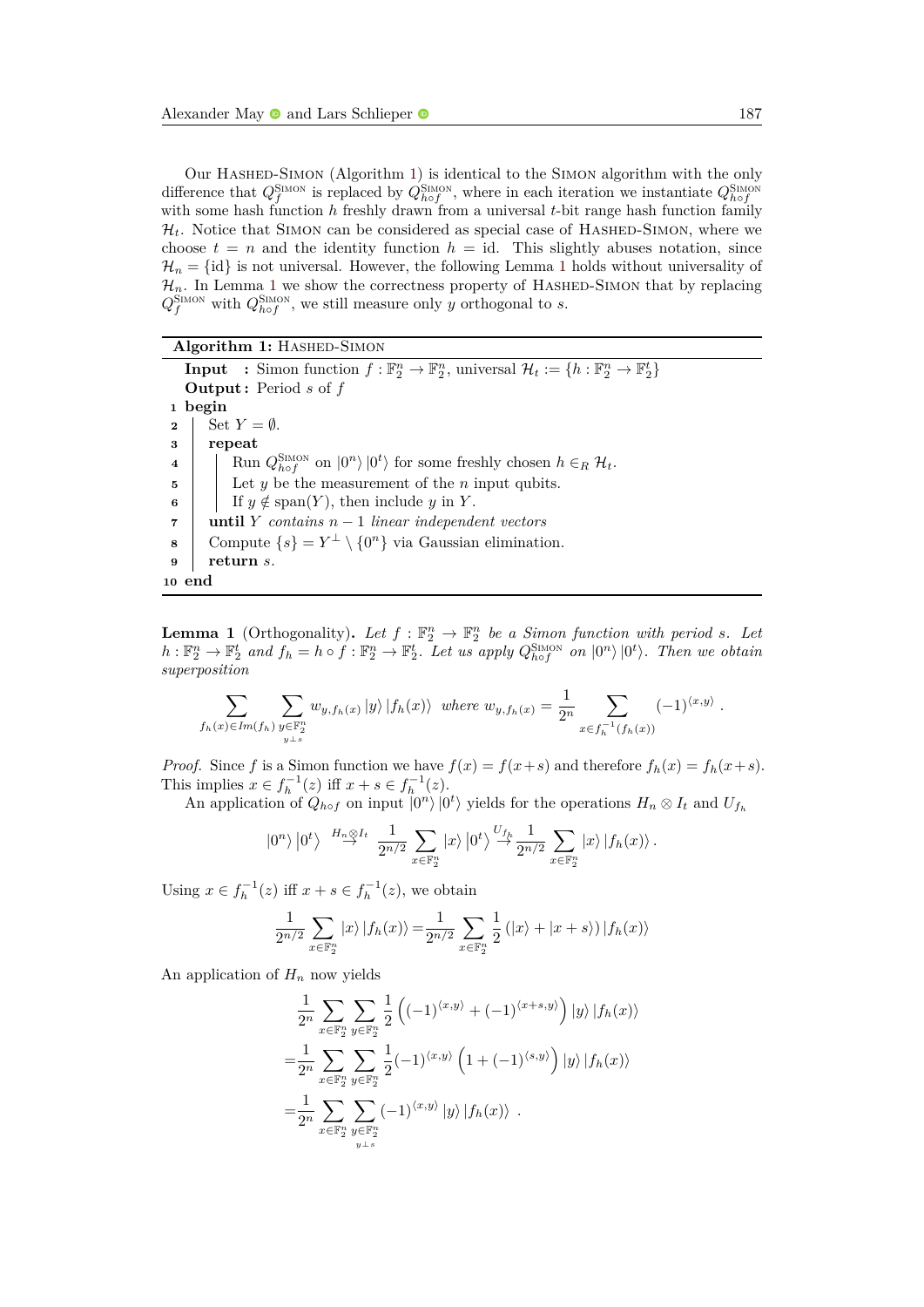The statement of the lemma follows.

From Lemma [1'](#page-4-1)s superposition

<span id="page-5-0"></span>
$$
\sum_{f_h(x) \in \text{Im}(f_h)} \sum_{\substack{y \in \mathbb{F}_2^n \\ y \perp s}} \frac{1}{2^n} \sum_{x \in f_h^{-1}(f_h(x))} (-1)^{\langle x, y \rangle} |y\rangle |f_h(x)\rangle \tag{2}
$$

we see that only  $y \in \mathbb{F}_2^n$  with  $y \perp s$  have a non-vanishing amplitude  $w_{y,f_h(x)}$ .

Assume that we measure some fixed  $z = f_h(x) \in \{0,1\}^t$  in the output qubits. Then an easy calculation shows that Equation [\(2\)](#page-5-0) collapses to

<span id="page-5-1"></span>
$$
\sum_{\substack{y \in \mathbb{F}_2^n \\ y \perp s}} \frac{1}{(2^n \cdot |f_h^{-1}(z)|)^{1/2}} \sum_{\substack{x \in f_h^{-1}(z) \\ w_{y,z}}} (-1)^{\langle x, y \rangle} |y\rangle |z\rangle . \tag{3}
$$

Recall that Lemma [1](#page-4-1) contains the analysis of Simon's original algorithm as the special case *h* = id. In this case, we know that by the definition of a Simon function  $|f_h^{-1}(z)| = 2$ for all  $z$  and  $\sum_{x \in f_h^{-1}(z)} (-1)^{\langle x, y \rangle} \in \{\pm 2\}$ . Thus, all  $y \perp s$  have amplitude  $\pm \frac{1}{2^{(n-1)/2}}$ . This means that a measurement yields the uniform distribution over all  $y \perp s$ .

The following lemma will be useful, when we analyze superpositions over all *z*.

<span id="page-5-2"></span>**Lemma 2.** Let  $f: \mathbb{F}_2^n \to \mathbb{F}_2^{\ell}$  be a Simon function. Then  $\sum_{z \in \mathbb{F}_2^{\ell}} w_{y,z} = 0$  for all  $y \neq 0$ .

*Proof.* Fix  $y \neq 0^n$ . If  $y \neq s$  then all  $w_{y,z} = 0$  and thus the claim follows. Hence, in the following let  $y \perp s$ . If  $z \notin f(\mathbb{F}_2^n)$  then  $w_{y,z} = 0$ . Therefore

$$
\sum_{z\in\mathbb{F}_2^\ell}w_{y,z}=\sum_{z\in f(\mathbb{F}_2^n)}w_{y,z}.
$$

Since  $f$  is a Simon function,  $f$  is a  $(2:1)$ -mapping. Thus

$$
\sum_{z \in f(\mathbb{F}_2^n)} w_{y,z} = \frac{1}{2} \sum_{x \in \mathbb{F}_2^n} w_{y,f(x)}.
$$

Using the definition of  $w_{y,f(x)}$  in Eq. [\(2\)](#page-5-0) with  $h = id$  yields

$$
\frac{1}{2} \sum_{x \in \mathbb{F}_2^n} w_{y,f(x)} = \frac{1}{2^{n+1}} \sum_{x \in \mathbb{F}_2^n} (-1)^{\langle x,y \rangle} .
$$

Since for  $y \neq 0$  we have  $\sum_{x \in \mathbb{F}_2^n} (-1)^{\langle x, y \rangle} = 0$ , the claim follows.

Let us now develop some intuition for the amplitudes  $w_{y,z}$  in Eq. [\(3\)](#page-5-1) for 1-bit range hash functions  $h: \mathbb{F}_2^n \to \mathbb{F}_2$ . We expect that  $|f_h^{-1}(z)| \approx 2^{n-1}$ . We first look at the amplitude  $w_{0^n,z}$  of  $|y\rangle = |0^n\rangle$ . Since for all  $x \in \mathbb{F}_2^n$  we have  $(-1)^{\langle x,y\rangle} = 1$ , the amplitude of  $|0^n\rangle$  adds up to  $w_{0^n,z} = \left(\frac{|f_h^{-1}(z)|}{2^n}\right)$  $\left(\frac{1}{2^n}\right)^{\frac{1}{2}} \approx \frac{1}{\sqrt{2^n}}$  $\frac{1}{2}$ . Hence, we expect to measure the zero-vector  $0<sup>n</sup>$  with probability approximately  $\frac{1}{2}$ . This seems to be bad news, since the zero-vector is the only one orthogonal to *s* that does not provide any information about *s*.

However, we show that all  $y \perp s$  with  $y \neq 0^n$  still appear with significant amplitude. Intuitively,  $\sum_{x \in f_h^{-1}(z)} (-1)^{\langle x, y \rangle}$  describes for  $y \neq 0^n$  a random walk with  $|f_h^{-1}(z)|$  steps.

 $\Box$ 

 $\Box$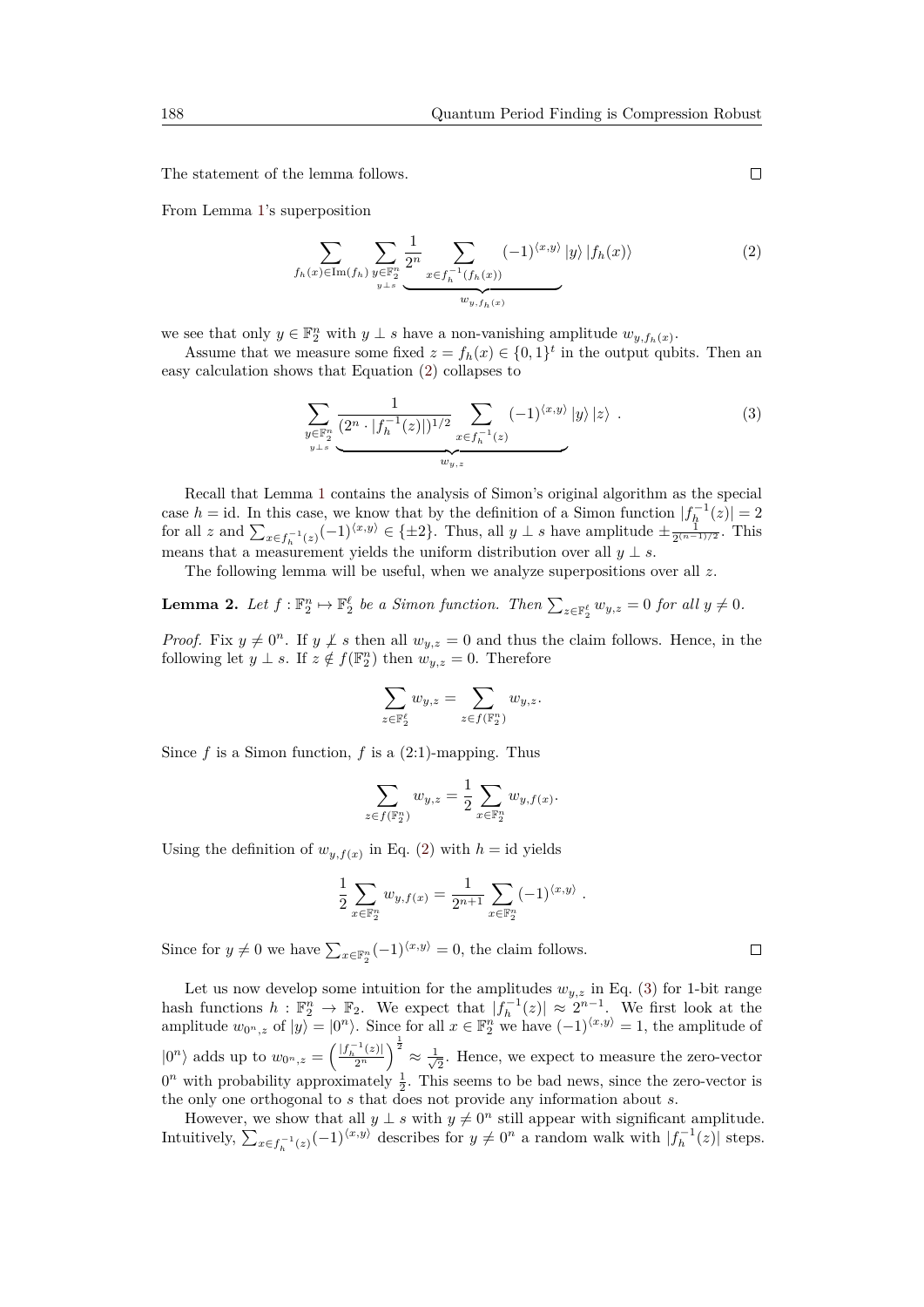Thus, this term should contribute on expectation roughly  $|f_h^{-1}(z)|^{\frac{1}{2}}$  to the amplitude of |*y*). So we expect for all  $y \perp s$  with  $y \neq 0^n$  an amplitude of

$$
w_{y,z} = \frac{\sum_{x \in f_h^{-1}(z)} (-1)^{\langle x, y \rangle}}{(2^n \cdot |f_h^{-1}(z)|)^{1/2}} \approx \frac{1}{2^{n/2}}.
$$

This in turn implies that conditioned on the event that we do not measure  $0<sup>n</sup>$  (which happens with probability roughly  $\frac{1}{2}$ , we still obtain the uniform distribution over all remaining  $y \perp s$ .

We make our intuition formal in the following theorem.

<span id="page-6-1"></span>**Theorem 1.** Let  $\mathcal{H}_t = \{h : \mathbb{F}_2^n \to \mathbb{F}_2^t\}$  be universal, and let f be a Simon function *with period s. Then we measure in Algorithm* HASHED-SIMON *in the first n qubits any*  $y \perp s, y \neq 0$  *with probability*  $\frac{1-2^{-t}}{2^{n-1}}$ , where the probability is taken over the random choice *of*  $h \in \mathcal{H}_t$ *.* 

*Proof.* From Lemma [1](#page-4-1) in the case  $h = id$ , we conclude that SIMON gives us a superposition

$$
\sum_{f(x)\in \text{Im}(f)} \sum_{\substack{y\in \mathbb{F}_2^n \\ y \perp s}} w_{y,f(x)} |y\rangle |f(x)\rangle \text{ where } w_{y,f(x)} = \frac{1}{2^n} \sum_{x\in f^{-1}(f(x))} (-1)^{\langle x,y\rangle}.
$$

For ease of notation let us denote  $z = f(x)$ . In particular for  $z \notin \text{Im}(f)$  we have  $w_{y,z} = 0$ . We measure any *y* with probability  $\sum_{z \in \mathbb{F}_2^n} |w_{y,z}|^2$ .

Let  $p(y)$  denote the probability to measure *y* in the first *n* qubits. Since  $w_{y,z} \in \mathbb{R}$ , we obtain  $|w_{y,z}|^2 = w_{y,z}^2$  and hence the identity

<span id="page-6-0"></span>
$$
p(y) = \sum_{z \in \mathbb{F}_2^n} w_{y,z}^2 = \frac{1}{2^{n-1}} \tag{4}
$$

Let us now look at HASHED-SIMON with a *t*-bit range hash function  $h \in \mathcal{H}_t$ . From Lemma [1](#page-4-1) we get

$$
\left|\Phi_h\right\rangle = \sum_{z'\in\mathbb{F}_2^t}\sum_{\substack{y\in\mathbb{F}_2^n\\ y\perp s}} w_{y,z'}\left|y\right\rangle\left|z'\right\rangle\;.
$$

With respect to the amplitudes  $w_{y,z}$  of Simon the superposition of HASHED-SIMON can be written as

$$
|\Phi_h\rangle = \sum_{z' \in \mathbb{F}_2^t} \sum_{y \in \mathbb{F}_2^n} \left( \sum_{z \in h^{-1}(z')} w_{y,z} \right) |y\rangle |z'\rangle ,
$$

where

$$
\sum_{z \in h^{-1}(z')} w_{y,z} = \sum_{z \in h^{-1}(z')} \frac{1}{2^n} \sum_{x \in f^{-1}(z)} (-1)^{\langle x,y \rangle} = \frac{1}{2^n} \sum_{x \in f_h^{-1}(z')} (-1)^{\langle x,y \rangle} = w_{y,z'}.
$$

Let us denote by  $p_h(y) = \mathbb{P}_{h \in \mathcal{H}_t}[y]$  the probability that we measure *y* in the first *n* qubits when applying  $Q_{h\circ f}^{\text{SIMON}}$ . Our goal is to show that  $p_h(y) = (1 - 2^{-t}) \cdot p(y) = \frac{1 - 2^{-t}}{2^{n-1}}$ .

For some  $h \in \mathcal{H}_t$  we denote  $I_{h,z'} = \{z \in f(\mathbb{F}_2^n) \mid h(z) = z'\}$ . Since  $\dot{\bigcup}_{z' \in \mathbb{F}_2^t} I_{h,z'} = f(\mathbb{F}_2^n)$ and  $w_{y,z} \in \mathbb{R}$ , HASHED-SIMON yields

$$
p_h(y) = \frac{1}{|\mathcal{H}_t|} \sum_{h \in \mathcal{H}_t} \sum_{z' \in \mathbb{F}_2^t} \left| \sum_{z \in I_{h,z'}} w_{y,z} \right|^2
$$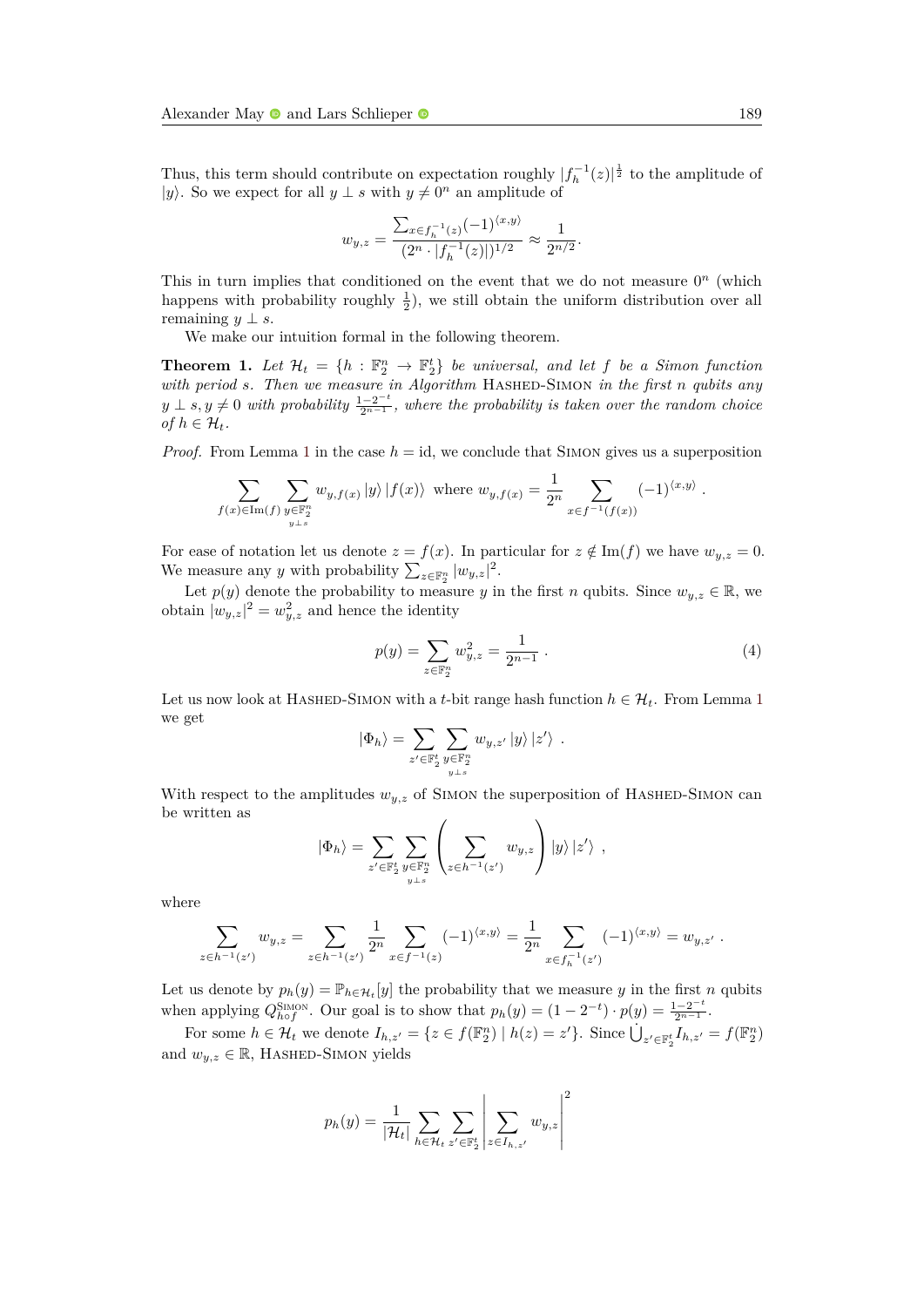<span id="page-7-0"></span>
$$
= \frac{1}{|\mathcal{H}_t|} \sum_{h \in \mathcal{H}_t} \sum_{z' \in \mathbb{F}_2^t} \left( \sum_{z \in I_{h,z'}} w_{y,z} \right)^2.
$$
 (5)

In Eq. [\(5\)](#page-7-0) we obtain a cross-product  $w_{y,z_1}w_{y,z_2}$  for  $z_1 \neq z_2$  iff  $z_1, z_2$  are in the same set  $I_{h,z'}$ , i.e. iff  $h(z_1) = h(z_2)$  $h(z_1) = h(z_2)$  $h(z_1) = h(z_2)$ . Using Definition 1 of a universal hash function family, we obtain  $\mathbb{P}_{h \in \mathcal{H}_t}[h(z_1) = h(z_2)] = 2^{-t}$  for any  $z_1 \neq z_2$ . This implies that for exactly  $2^{-t}$  of all  $h \in \mathcal{H}_t$  we obtain  $h(z_1) = h(z_2)$ .

Further using  $w_{y,z} = 0$  for  $z \notin f(\mathbb{F}_2^n)$ , we conclude that

$$
p_h(y) = \sum_{z \in \mathbb{F}_2^n} w_{y,z}^2 + 2^{-t} \sum_{z_1 \neq z_2} w_{y,z_1} w_{y,z_2}.
$$

From Lemma [2](#page-5-2) we know that

$$
0 = 2^{-t} \left( \sum_{z \in \mathbb{F}_2^n} w_{y,z} \right)^2 = 2^{-t} \sum_{z \in \mathbb{F}_2^n} w_{y,z}^2 + 2^{-t} \sum_{z_1 \neq z_2} w_{y,z_1} w_{y,z_2}.
$$

An application of this identity together with Eq. [\(4\)](#page-6-0) gives us

$$
p_h(y) = (1 - 2^{-t}) \sum_{z \in \mathbb{F}_2^n} w_{y,z}^2 = (1 - 2^{-t}) \cdot p(y) = \frac{1 - 2^{-t}}{2^{n-1}}.
$$

**Corollary 1.** We measure in Algorithm HASHED-SIMON in the first *n qubits*  $y = 0$  *with*  $\text{probability } 2^{-t} + (1 - 2^{-t}) \cdot 2^{1-n}.$ 

<span id="page-7-1"></span>**Theorem 2.** Let  $\mathcal{H}_t = \{h : \mathbb{F}_2^n \to \mathbb{F}_2^t\}$  be universal, and let  $f : \mathbb{F}_2^n \to \mathbb{F}_2^n$  be a Simon  $function \ with \ period \ s \in \mathbb{F}_2^n$ . HASHED-SIMON *recovers s* with expected  $\frac{n+1}{1-2^{-t}}$  applications *of quantum circuits*  $Q_{hof}^{\text{SIMON}}$ ,  $h \in_R \mathcal{H}_t$ , that use only  $n + t$  qubits.

*Proof.* Let us define a random variable  $X_i$ ,  $1 \leq i \leq n$  for the number of applications of  $Q_{hof}^{\text{SIMON}}$  until HASHED-SIMON finds *i* linearly independent  $y_1 \ldots y_i$ . Let  $E_i$  be the event that we already have  $i-1$  linearly independent  $Y = \{y_1, \ldots, y_{i-1}\}\$  and we measure some  $y_i \notin \text{span}(Y)$ . Define  $p_i = \mathbb{P}[E_i]$ . Using Theorem [1,](#page-6-1) we obtain

$$
p_1 = (1 - 2^{-t}) \cdot \frac{2^{n-1} - 1}{2^{n-1}}.
$$

Since  $|\text{span}{y_1 \dots, y_{i-1}}| = 2^{i-1}$  $|\text{span}{y_1 \dots, y_{i-1}}| = 2^{i-1}$  $|\text{span}{y_1 \dots, y_{i-1}}| = 2^{i-1}$ , we obtain from Theorem 1 more generally

$$
p_i = (1 - 2^{-t}) \cdot \frac{2^{n-1} - 2^{i-1}}{2^{n-1}}.
$$

Clearly,  $X_i$  is geometrically distributed with parameter  $p_i$ . Let  $X = X_1 + \ldots + X_{n-1}$ denote the number of required applications of  $Q_{hof}^{\text{SIMON}}$  in HASHED-SIMON. Then

$$
\mathbb{E}[X] = \sum_{i=1}^{n-1} \mathbb{E}[X_i] = \sum_{i=1}^{n-1} \frac{1}{(1-2^{-i})} \cdot \frac{2^{n-1}}{2^{n-1}-2^{i-1}} = \sum_{i=1}^{n-1} \frac{1}{(1-2^{-i})} \cdot \frac{2^{n-1}-2^{i-1}+2^{i-1}}{2^{n-1}-2^{i-1}}
$$

$$
= \frac{1}{(1-2^{-i})} \cdot (n-1) + \frac{1}{(1-2^{-i})} \cdot \sum_{i=1}^{n-1} \frac{2^{i-1}}{2^{n-1}-2^{i-1}}.
$$

Since  $\lim_{n\to\infty}\sum_{i=1}^{n-1}\frac{2^{i-1}}{2^{n-1}-2}$  $\frac{2^{i-1}}{2^{n-1}-2^{i-1}} \leq 1.6067$ , the claim follows.

*Remark* 1*.* With a similar analysis as in the proof of Theorem [2,](#page-7-1) we obtain an upper bound of  $n+1$  for the expected number of applications of  $Q_f^{\text{SMON}}$  in SIMON's original algorithm.

 $\Box$ 

 $\Box$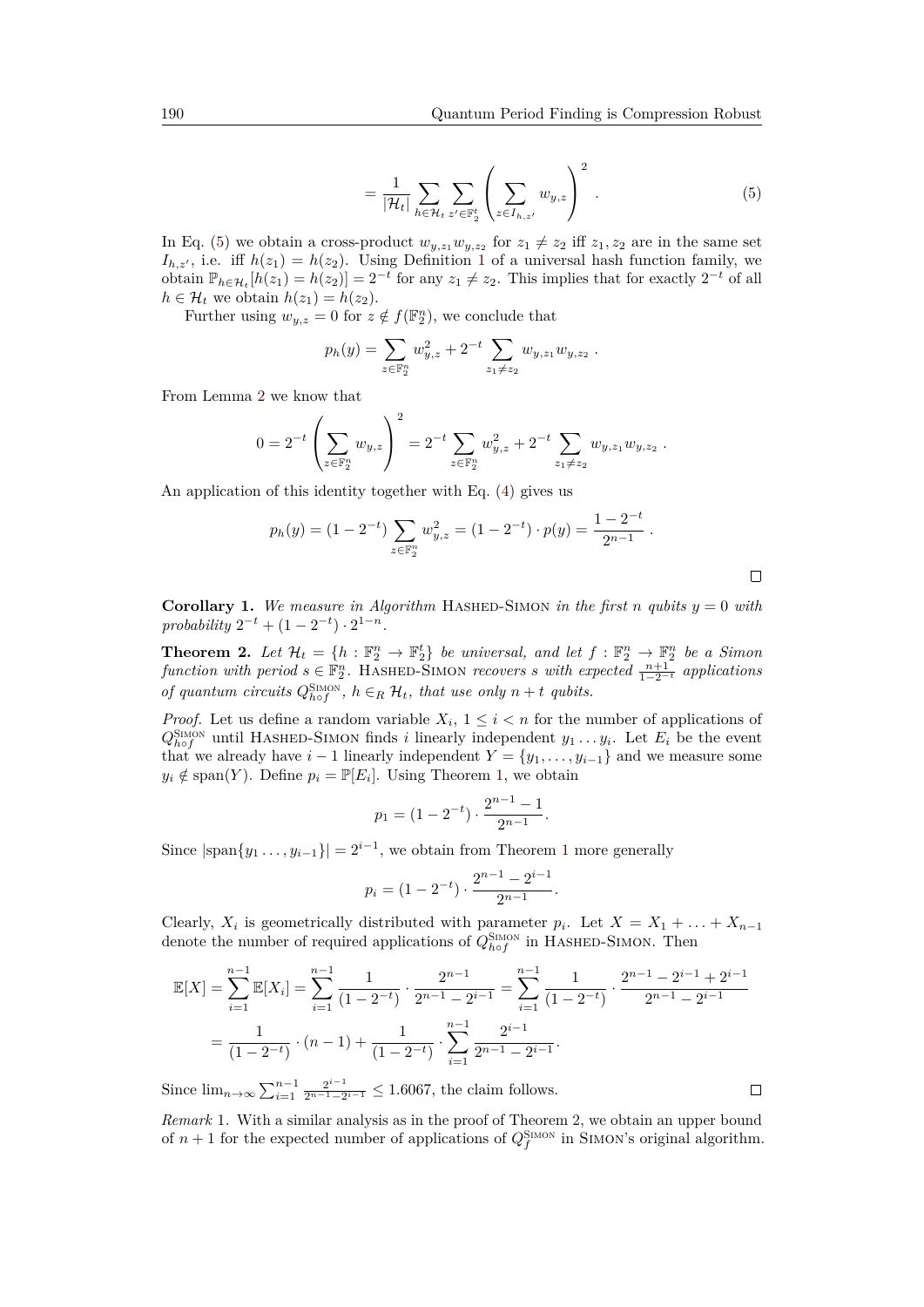### <span id="page-8-0"></span>**4 Simon Attack on the Even-Mansour Construction**

The famous Even-Mansour construction [\[EM97,](#page-26-7) [DKS12\]](#page-26-8) is an appealingly simple way of constructing a keyed pseudo-random permutation from an unkeyed public permutation  $P: \mathbb{F}_2^n \to \mathbb{F}_2^n$  via

$$
EM_k: \mathbb{F}_2^n \to \mathbb{F}_2^n, \quad x \mapsto P(x+k) + k.
$$

As shown by Even, Mansour [\[EM97\]](#page-26-7) and Dunkelman et al [\[DKS12\]](#page-26-8), the function  $EM_k$ offers quite strong security guarantees against classical adversaries.

However, Kuwakado and Morii [\[KM12\]](#page-27-0) and Kaplan et al [\[KLLN16\]](#page-27-1) showed that Even-Mansour is completely insecure against quantum superposition attacks. The key observation is that the function

$$
f: \mathbb{F}_2^n \to \mathbb{F}_2^n, \quad x \mapsto P(x) + \text{EM}_k(x) = P(x) + P(x+k) + k
$$

<span id="page-8-1"></span>satisfies  $f(x) = f(x + k)$ . Thus, an application of Simon's algorithm reveals as period the secret key k. This requires 2*n* qubits using SIMON. Let  $U_P$  and  $U_{EM_k}$  be quantum embeddings of  $P$  and  $\text{EM}_k$ . The quantum circuit for the attack is depicted in Figure [2.](#page-8-1)



Figure 2: Quantum circuit for SIMON-attack on Even-Mansour.

#### **4.1 Directly Realizing Hashed Even-Mansour: Simon Attack with** *n***+1 qubits**

From Theorem [2](#page-7-1) we immediately conclude that we obtain a SIMON-attack with  $n + 1$ qubits using oracle access to hashed versions of *f*. In the following we show that we can directly (without oracles) construct hashed versions from *P* and EM*k*.

First observe that P and  $EM_k$  are reversible functions  $\mathbb{F}_2^n \to \mathbb{F}_2^n$ , and thus may allow for direct quantum circuits that compute the function values of  $P$ ,  $EM_k$  on the *n* input qubits, without using the generic universal quantum embedding strategy. Let us assume for the moment that we are able to construct for *P* an *in-place* quantum circuit  $Q_P$ , i.e. a circuit that acts on the *n* input qubits only. We show in the following that some natural choices for *P* in the Even-Mansour construction allow for such in-place realizations.

If *P* can be realized via  $Q_P$  in-place, then we can also realize  $EM_k$  in-place via some circuit  $Q_{EM_k}$ , where  $Q_{EM_k}$  just uses  $Q_P$  and adds in the key  $k$  (hardwired). Running the implementations of  $Q_P$ ,  $\hat{Q}_{EM_k}$  backwards realizes the inverse functions  $P^{-1}$ ,  $EM_k^{-1}$ . We denote the corresponding circuits by  $Q_P^{-1}$  and  $Q_{\text{EM}_k}^{-1}$ . Notice that our hash method comes at the cost of doubling the circuit depth.

We take the following universal hash family from Equation  $(1)$  with  $t = 1$ 

$$
\mathcal{H}_1 = \{ h_r : \mathbb{F}_2^n \to \mathbb{F}_2 \mid r \in \mathbb{F}_2^n, h_r(x) = \langle x, r \rangle \}.
$$

Notice that  $\mathcal{H}_1$  is homomorphic, i.e. for all  $h_r \in \mathcal{H}_1$  we have  $h_r(x) + h_r(y) = h_r(x + y)$  by linearity of the inner product. As usual, we denote by  $U_{h_r}$  the universal embedding of  $h_r$ .

The  $n+1$  qubit quantum circuit  $Q_{HS}$  in Figure [3](#page-9-0) describes a HASHED-SIMON attack on Even-Mansour *without* the need for oracle access to hashed versions for *f*. In Figure [3](#page-9-0) we compute on the single output qubit of  $Q_{\text{HS}}$ 

$$
h_r(P(x)) + h_r(\text{EM}_k(x)) = \langle P(x), r \rangle + \langle \text{EM}_k(x), r \rangle = \langle P(x) + \text{EM}_k(x), r \rangle
$$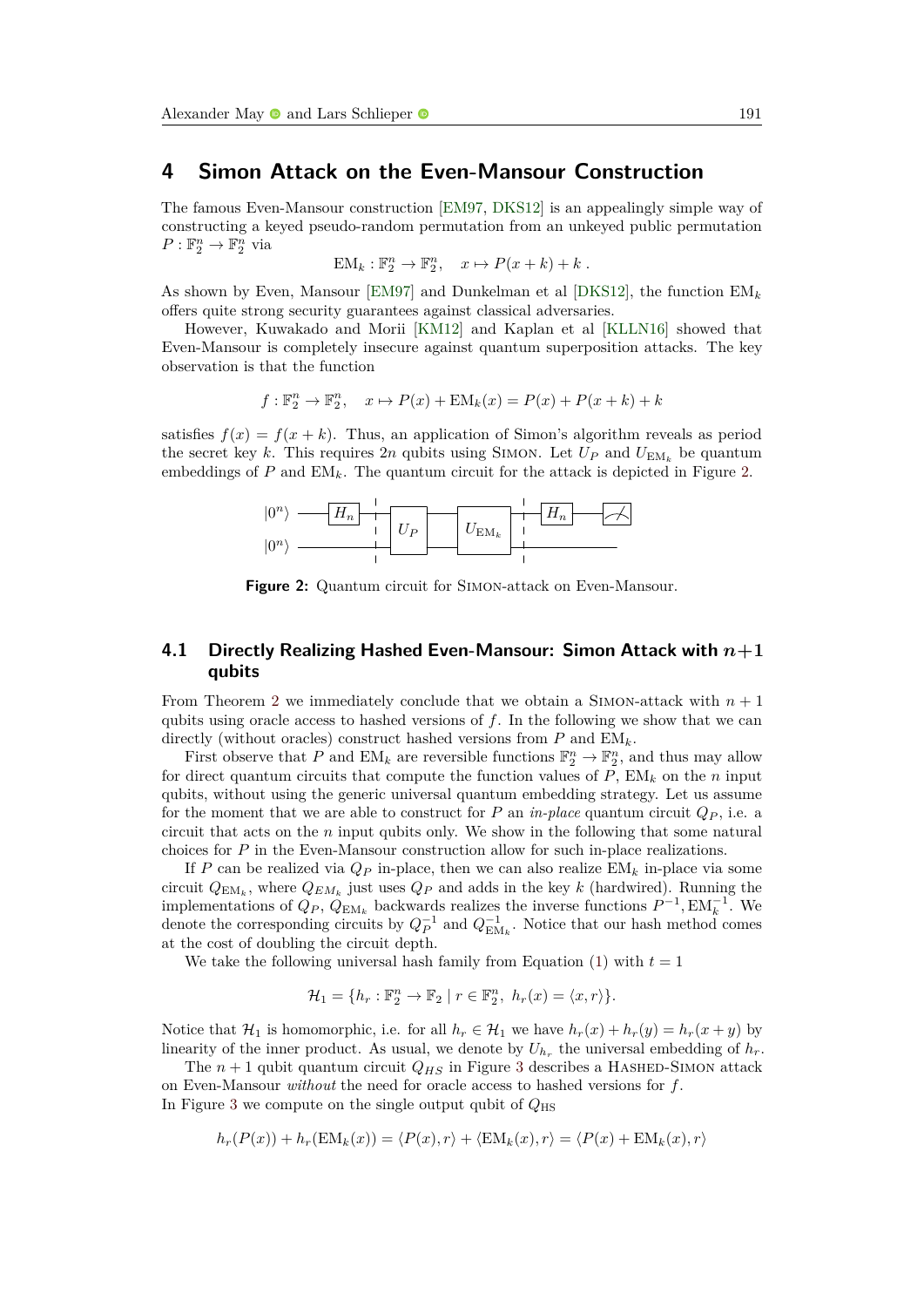<span id="page-9-0"></span>

**Figure 3:** Quantum circuit *Q*HS for a Hashed-Simon-Attack on Even-Mansour

$$
= hr(P(x) + EMk(x)) = hr(f(x)).
$$

Thus, the correctness of our construction follows.

It remains to show that we can compute *P* in-place.

**In-place realization of P.** There exist many lightweight permutations such as Gimli [\[BKL](#page-26-9)<sup>+</sup>17] that allow for (quantum) hardware-efficient implementations, for a list of candidates see the current second round NIST competition [\[NIS\]](#page-27-9) or the work of Bonnetain and Jaques [\[BJ22\]](#page-26-10). For didactical reasons – since it is especially easy to describe and implement in-place – we choose the SiMeck cipher  $[YZS+15]$  $[YZS+15]$ , for which we fix the key  $k' \in \mathbb{F}_2^{n/2}$  to obtain a public permutation *P*, as also done in ACE [\[ATG](#page-25-1)<sup>+</sup>19].

<span id="page-9-1"></span>SiMeck is a round-iterated Feistel cipher, see Figure [4](#page-9-1) for one Feistel round  $\mathcal{F}_{k'} : \mathbb{F}_2^n \to$  $\mathbb{F}_2^n$ .



**Figure 4:** One round of  $\mathcal{F}_{k'}$  of SiMeck, where  $F_{k'} : \mathbb{F}_2^{\frac{n}{2}} \to \mathbb{F}_2^{\frac{n}{2}}$  is the round function.

Let  $x = x_0 \dots x_{n-1}$ . Then the *i*<sup>th</sup> bit of  $\mathcal{F}_{k'}(x)$  is

$$
\mathcal{F}_{k'}(x)_i = \begin{cases} x_{i-n/2} & \text{if } i \geq n/2 \\ F_{k'}(x_0, \dots, x_{n/2-1})_i + x_{i+n/2} & \text{if } i < n/2 \end{cases}.
$$

The round function  $F_{k'} : \mathbb{F}_2^{n/2} \to \mathbb{F}_2^{n/2}$  in SiMeck is defined as

$$
F_{k'}(x)_i = x_i \cdot x_{i+5 \bmod n/2} + x_{i+1 \bmod n/2} + k'_i.
$$

We implement  $\mathcal{F}_{k}$  in-place as depicted in Figure [5.](#page-10-1) In our quantum circuit the ANDoperation is realized by a Toffoli gate. Conditioned on  $k'_i = 1$  we place a NOT-gate *X* (i.e. we hardwire  $k'_{i}$ ).

Going from the public permutation  $P$  realized via SiMeck to Even-Mansour  $EM_k$ , we also hardwire the bits of *k* via NOT-gates, see Figure [6.](#page-10-2)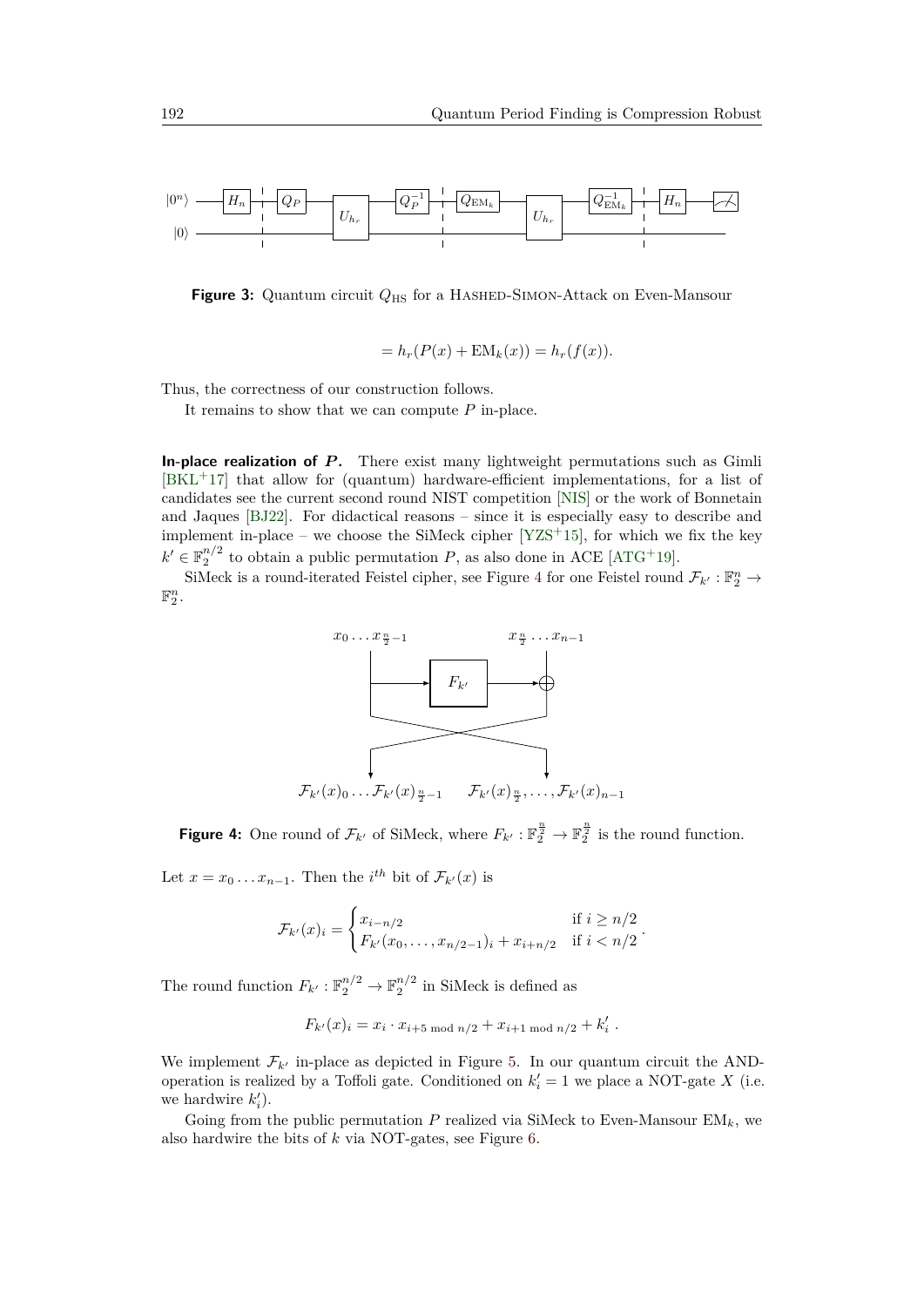

<span id="page-10-2"></span><span id="page-10-1"></span>**Figure 5:** In-place realization of  $\mathcal{F}_{k'}(x)_i$ ,  $i < \frac{n}{2}$ . If  $k'_i = 1$  we place a NOT-gate *X*.



**Figure 6:** Quantum circuit for Even-Mansour. We place a NOT-gate *X* if  $k_i = 1$ .

# <span id="page-10-0"></span>**5 Hashing 3-Round Feistel Distinguishers**

In Section [4](#page-8-0) via realized a hashed version of the Even-Mansour attack via splitting the periodic function in reversible blocks that in turn either have in-place implementations or oracles. More generally speaking, HASHED-SIMON can be applied whenever the periodic function can be written as a sum of reversible functions, and in-place oracles/implementations are available for these functions and their inverses.

We will in the following showcase how this strategy can applied to mount a distinguishing attack on 3-round Feistel. Other potential applications of the method are the LRW construction, introduced by Liskov, Rivest and Wagner [\[LRW02\]](#page-27-10), and 4-round Feistel distinguishers  $[HHM+19]$ .

**Kuwakado-Morii 3-round Feistel Distinguisher.** In our distinguishing attack we get oracle access either to a realization of a 3-round Feistel (see Figure [7\)](#page-10-3), or to a random permutation. Let us first assume that we are in the Feistel case, for which we describe the idea of the Kuwakado-Morii attack [\[KM10\]](#page-27-12).

<span id="page-10-3"></span>

**Figure 7:** 3-round Feistel *E*, with  $E(L, R) = (L', R')$ .

From Figure [7](#page-10-3) we see that

$$
R'=L+F_2(R+F_1(L)).
$$

Let us define via

$$
E: \mathbb{F}_2^{n/2} \times \mathbb{F}_2^{n/2} \to \mathbb{F}_2^{n/2} \times \mathbb{F}_2^{n/2}, (L, R) \mapsto (L', R')
$$

the application of 3-round Feistel, and we denote by  $E(L, R)_{R'} = R'$  the projection on the last *n/*2 output bits. Moreover, we restrict *L* to only two input values  $\alpha_0, \alpha_1$ . We define

<span id="page-10-4"></span>
$$
f: \mathbb{F}_2 \times \mathbb{F}_2^{n/2} \to \mathbb{F}_2^{n/2}, \quad (b, x) \mapsto F_2(x + F_1(\alpha_b)) = E(\alpha_b, x)_{R'} + \alpha_b,
$$
 (6)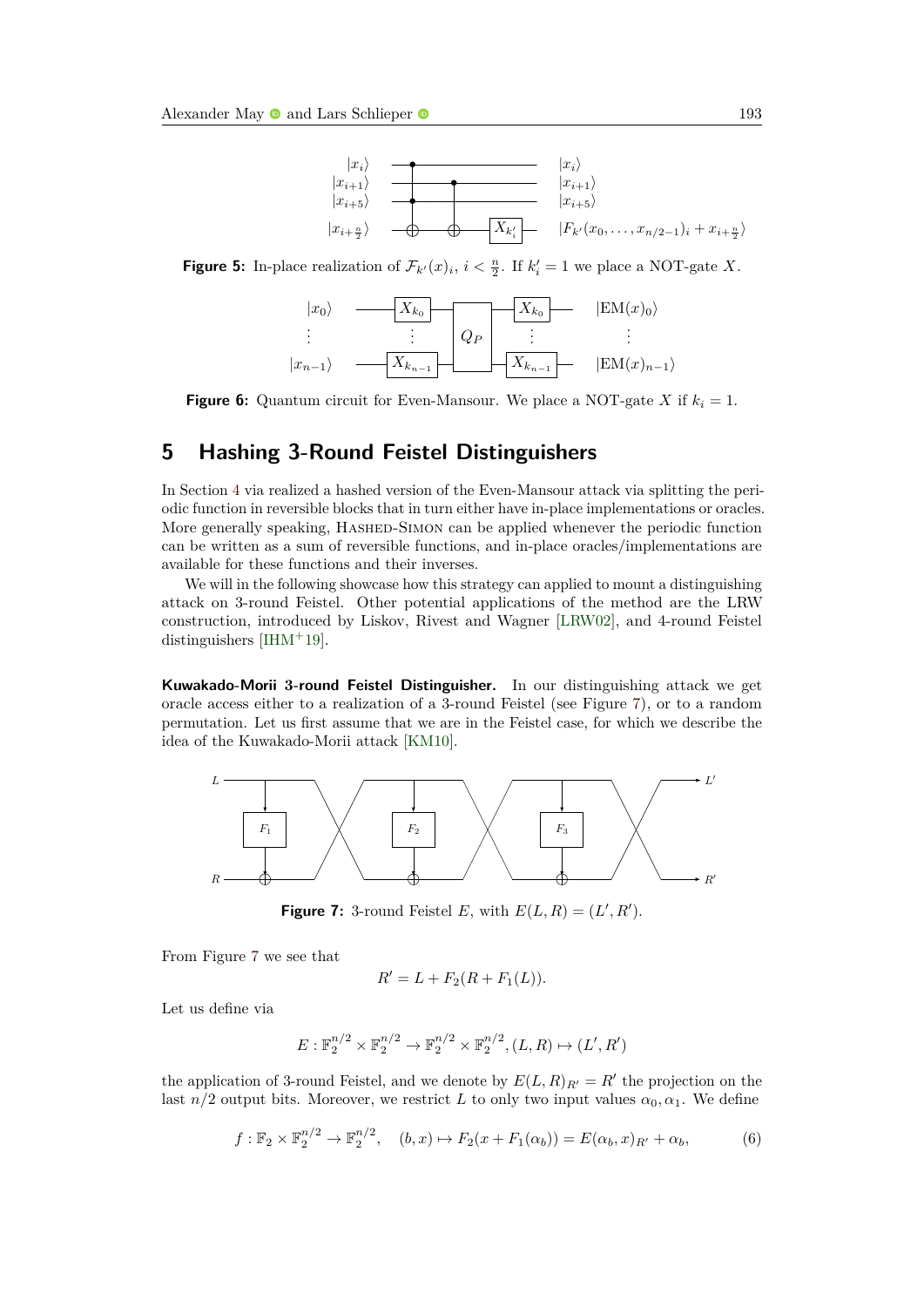which satisfies

$$
f(0, x) = F_2(x + F_1(\alpha_0)) = f(1, x + F_1(\alpha_0) + F_1(\alpha_1)).
$$

Therefore, *f* is periodic with the (unknown) period  $(1, F_1(\alpha_0) + F_1(\alpha_1))$ .

In case our oracle *E* realizes a random permutation, the function  $f(b, x)$  is periodic with negligible probability. Thus, via an application of Simon's algorithm we can test periodicity and thus distinguish both cases.

<span id="page-11-0"></span>Let  $U_E$  be the quantum embedding of *E*, and let  $\alpha_0 = 0^{n/2}$ ,  $\alpha_1 = 10^{n/2-1}$ . Then the quantum distinguishing circuit is depicted in Figure [8.](#page-11-0)



**Figure 8:** Quantum circuit  $Q_S$  for a SIMON-distinguisher on 3-round Feistel. The *H* and CNOT gate on the first register are applied only on the first qubit.

Notice that the *H*-gate on the first qubit generates a uniform superposition over  $b \in \{0, 1\}$ , and thus over  $\alpha_0 = 0^{n/2}$  and  $\alpha_1 = 10^{n/2-1}$ . The  $H_{n/2}$ -gate on the outputregister is used to hide the value of  $L'$ , which is necessary for the proper projection to  $R'$ , see [\[HS18\]](#page-26-11) for details.

#### **5.1 Directly Realizing Hashed 3-round Feistel**

Recall from Equation [\(6\)](#page-10-4) that  $f(b, x) = E(\alpha_b, x)_{R'} + \alpha_b$ . Assume that we obtain oracle access to in-place realizations  $U_E$  of the oracle function  $E$ , as well as  $U_{E^{-1}}$  for the inverse  $E^{-1}$ .

We use the universal homomorphic hash family from Equation  $(1)$  with  $t = 1$  for  $n/2$ bits

$$
\mathcal{H}_1 = \{ h_r : \mathbb{F}_2^{n/2} \to \mathbb{F}_2 \mid r \in \mathbb{F}_2^{n/2}, \ h_r(x) = \langle x, r \rangle \}.
$$

Analogous to Section [4,](#page-8-0) we first compute a hash of  $E(\alpha_b, x)$ , uncompute *E*, and then add a hash of  $\alpha_b$ .

The resulting  $n + 1$  qubit quantum circuit  $Q_{HS}$  is depicted in Figure [9.](#page-11-1) It provides an *explicit realization* of a HASHED-SIMON distinguishing attack on 3-round Feistel *without* the need for oracle access to hashed versions of *f*.

<span id="page-11-1"></span>

**Figure 9:** Quantum circuit  $Q_{\text{HS}}$  for a HASHED-SIMON-distinguisher on 3-round Feistel.

Notice that the second hash function in Figure [9](#page-11-1) hashes the first *n/*2 qubits to the output qubit. In total we compute on the output qubit of  $Q_{\text{HS}}$ 

$$
h_r(E(\alpha_b,x)_{R'}) + h_r(\alpha_b) = \langle E(\alpha_b,x)_{R'},r\rangle + \langle \alpha_b,r\rangle = \langle E(\alpha_b,x)_{R'} + \alpha_b,r\rangle
$$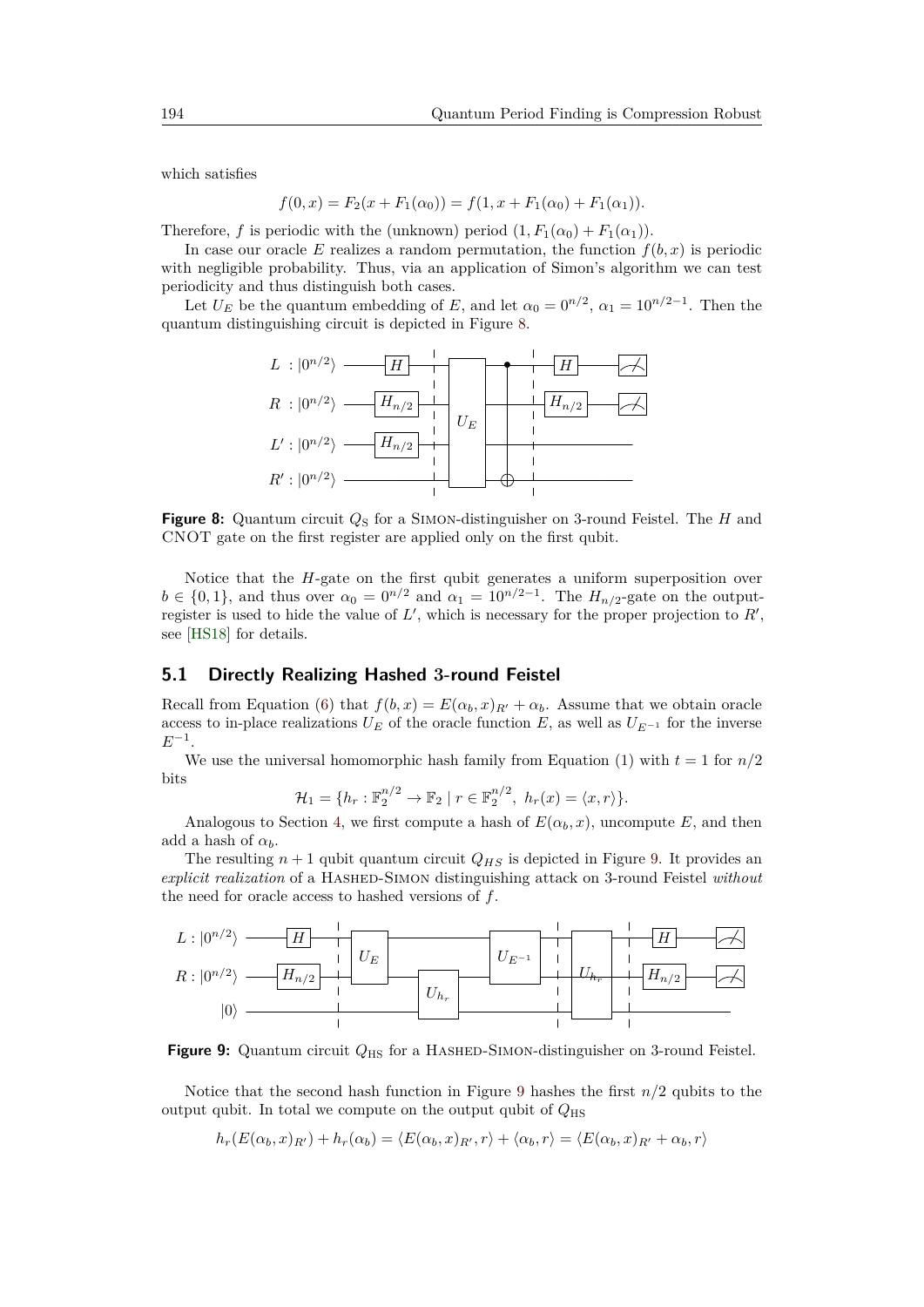$$
= h_r(E(\alpha_b, x)_{R'} + \alpha_b) = h_r(f(x)).
$$

Thus, the correctness of our construction follows.

# <span id="page-12-0"></span>**6 Hashing Offline Even-Mansour to a Quarter of its Bits**

While Simon's attack on the Even-Mansour cipher

$$
EM_k: \mathbb{F}_2^n \to \mathbb{F}_2^n, \ x \mapsto P(x+k) + k
$$

from Section [4](#page-8-0) with only  $\mathcal{O}(n)$  queries nicely illustrates the power of quantum computations on symmetric cryptography, it also uses a strong model giving an attacker full *quantum access* to EM*k*.

Recently, Bonnetain et al [\[BHN](#page-26-4)+19] proposed an algorithm called OFFLINE-SIMON that in a more realistic model, where an attacker gets only *classical access* to EM*k*, achieves a *polynomial* speedup over classical attacks. More precisely, the Even-Mansour attack with OFFLINE-SIMON runs in time  $\tilde{\mathcal{O}}(2^{\frac{n}{3}})$  using  $\frac{4}{3}cn^2 + o(n^2)$  qubits, for some constant *c* (chosen as  $c = \frac{5}{3}$  in [\[BHN](#page-26-4)<sup>+</sup>19]). This qubit analysis uses the very mild assumption that Even-Mansour's public permutation  $P : \mathbb{F}_2^n \to \mathbb{F}_2^n$  can be implemented with  $o(n^2)$  qubits. Efficiently computable *P*'s are usually computable with  $\mathcal{O}(n)$  qubits.

We show in the following that our hashing technique reduces the number of required qubits to only  $\frac{1}{3}cn^2 + o(n^2)$ , thereby saving roughly a factor of 4. Moreover, as opposed to Section [4](#page-8-0) we do neither require the realization of any inverse functions nor require in-place realizations.

For simplicity of exposition we first explain the OFFLINE-SIMON technique when applied to Even-Mansour. Moreover, we ignore the fact that Even-Mansour is not a perfect 2:1 function, which only insignificantly affects the analysis as shown in [\[KLLN16,](#page-27-1) [SS17,](#page-28-0) [LM17\]](#page-27-2).

In Theorem [4,](#page-15-0) we show how to apply OFFLINE-SIMON in combination with hashing in a more general setting. As a direct corollary we obtain that the FX-construction attack [\[LM17\]](#page-27-2) admits a hashed version with only half the qubits.

**Offline-Simon.** Recall from Section [4](#page-8-0) that the main observation of the quantum attack on Even-Mansour is that the function  $EM_k(x) + P(x)$  is periodic with period k. In this function only  $EM_k$  is key-dependent. The idea of OFFLINE-SIMON is to define a key-dependent function

$$
g: \mathbb{F}_2^{\frac{n}{3}} \to \mathbb{F}_2^n, \ x \mapsto \text{EM}_k(x||0^{\frac{2n}{3}}),
$$

for which we only have classical access, and a key-independent function with quantum access

$$
f_{k'}:\mathbb{F}_2^{\frac{n}{3}}\to\mathbb{F}_2^n, x\mapsto P(x||k') \text{ for some } k'\in\mathbb{F}_2^{\frac{2n}{3}}.
$$

We write the secret key as  $k = (k_1||k_2) \in \mathbb{F}_2^{\frac{n}{3}} \times \mathbb{F}_2^{\frac{2n}{3}}$ . Notice that

$$
g(x) + f_{k_2}(x) = EM_{(k_1||k_2)}(x||0^{\frac{2n}{3}}) + P(x||k_2)
$$
  
=  $P(x + k_1||k_2) + k + P(x||k_2)$ 

is periodic in  $k_1 \in \mathbb{F}_2^{\frac{n}{3}}$ . As opposed to Section [4](#page-8-0) instead of period *k* we obtain period  $k_1$ , thereby reducing the period length from *n* to  $\frac{n}{3}$  bits. However,  $g + f_{k'}$  is periodic only for the choice  $k' = k_2$ , otherwise it behaves like a random function (by the property of *P*). Therefore, OFFLINE-SIMON searches for  $k' = k_2$  with a Grover search in time  $\tilde{\mathcal{O}}(2^{\frac{n}{3}})$ , using a Grover function that returns 1 iff  $g + f_{k'}$  is periodic. Such a function has been designed by Leander and May [\[LM17\]](#page-27-2) using Simon's algorithm. In a nutshell, OFFLINE-SIMON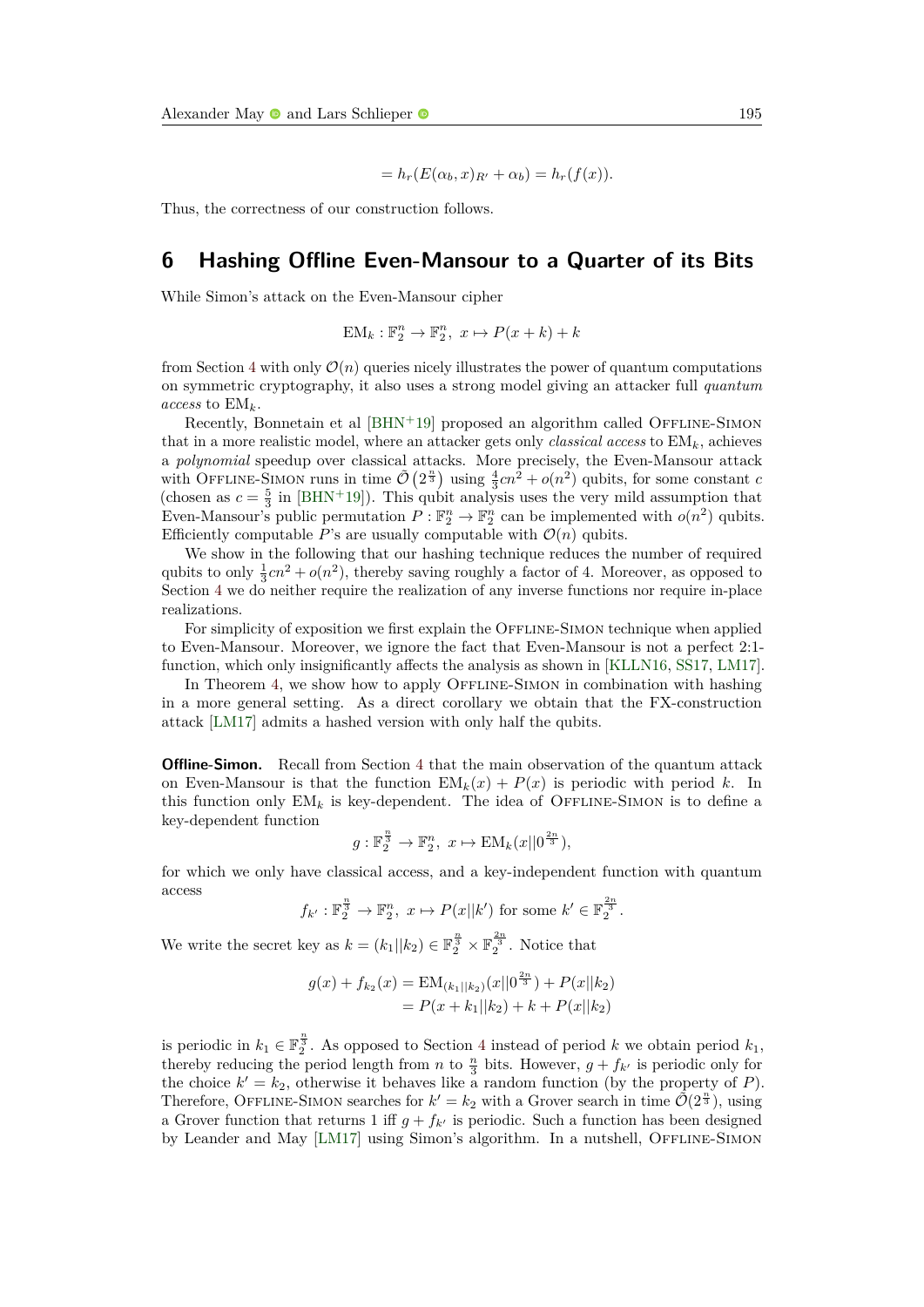proceeds as follows. Let  $c \geq 1$  be a small constant. Using  $2^{n/3}$  classical queries to *g* we determine  $g(x)$  for all  $x \in \mathbb{F}_2^{\frac{n}{3}}$ . We then build the uniform superposition

$$
|\Phi_g\rangle := \bigotimes_{j=1}^{cn} \left( \sum_{x_j \in \mathbb{F}_2^{\frac{n}{3}}} |x_j\rangle |g(x_j)\rangle \right),
$$

where for simplicity of exposition we omit amplitudes.

In addition, we take a uniform superposition over all key candidates  $k'$ , i.e., we obtain

$$
\sum_{k' \in \mathbb{F}_2^{\frac{2n}{3}}} |k'\rangle |\Phi_g\rangle := \sum_{k' \in \mathbb{F}_2^{\frac{2n}{3}}} |k'\rangle \bigotimes_{j=1}^{cn} \left( \sum_{x_j \in \mathbb{F}_2^{\frac{n}{3}}} |x_j\rangle |g(x_j)\rangle \right).
$$

Using  $\mathcal{O}(n)$  quantum queries to  $f_{k'}$  we construct the superposition

$$
\sum_{k'\in \mathbb{F}_2^{\frac{2n}{3}}} |k'\rangle |\Phi_{g+f_{k'}}\rangle := \sum_{k'\in \mathbb{F}_2^{\frac{2n}{3}}} |k'\rangle \bigotimes_{j=1}^{cn} \left(\sum_{x_j\in \mathbb{F}_2^{\frac{n}{3}}} |x_j\rangle |(g+f_{k'})(x_j)\rangle\right).
$$

Eventually, we use Hadamard on the  $|x_i\rangle$ 's to obtain *cn* copies of a typical SIMON superposition

<span id="page-13-1"></span>
$$
\sum_{k' \in \mathbb{F}_2^{\frac{2n}{3}}} |k'\rangle |\Phi\rangle := \sum_{k' \in \mathbb{F}_2^{\frac{2n}{3}}} |k'\rangle \otimes \left(\sum_{x_1, y_1 \in \mathbb{F}_2^{\frac{n}{3}}} (-1)^{\langle x_1, y_1 \rangle} |y_1\rangle |(g + f_{k'})(x_1)\rangle\right) \otimes \dots
$$
\n
$$
\otimes \left(\sum_{x_{cn}, y_{cn} \in \mathbb{F}_2^{\frac{n}{3}}} (-1)^{\langle x_{cn}, y_{cn} \rangle} |y_{cn}\rangle |(g + f_{k'})(x_{cn})\rangle\right).
$$
\n(7)

The state  $|\Phi\rangle$  is then used do check for periodicity of  $g + f_{k'}$ .

Let us for a moment assume that we measure  $|\Phi\rangle$ . This measurement yields  $cn$ independent SIMON-samples  $y_1, \ldots, y_{cn}$  with  $c \geq 1$ . If  $g + f_{k'}$  is periodic, then the  $y_1, \ldots, y_{cn}$  span a subspace of dimension at most  $n-1$ . In the case of a non-periodic  $g + f_{k'}$ , with high probability (depending on *c*) the  $y_1, \ldots, y_{cn}$  span a subspace of full dimension *n*. Thus, we may decide whether  $g + f_{k'}$  is periodic by applying Gaussian elimination to the basis vectors  $y_1, \ldots, y_{cn}$ .

Instead of measuring  $|\Phi\rangle$ , we use a quantum version of Gaussian elimination which can be realized with  $o(n^2)$  ancilla-qubits<sup>[1](#page-13-0)</sup> in polynomial depth. This dimension computation procedure is then used as a Grover function for  $k'$ , which returns label 1 if  $g + f_{k'}$  is periodic, and else with high probability label 0. A proper choice of *c* guarantees with sufficiently large probability a correct label.

Notice that  $|\Phi\rangle$  in Equation [\(7\)](#page-13-1) has *cn* copies of a state with  $\frac{n}{3}$  input qubits for *y* and *n* output qubits for  $(g + f_{k'})$  (*x*). Thus ignoring low order terms we need  $\frac{4}{3}cn^2$  qubits.

**Hashed-Offline-Simon.** Let us use our *t*-output bit homomorphic hash function family from Equation [\(1\)](#page-3-3)

$$
\mathcal{H}_t = \{h_r : \mathbb{F}_2^n \to \mathbb{F}_2^t \mid r \in (\mathbb{F}_2^n)^t, \ h_r(x) = (\langle x, r_1 \rangle, \ldots, \langle x, r_t \rangle)\}.
$$

<span id="page-13-0"></span> $1$ To make the Gaussian dimension computation reversible, it suffices to add ancillary qubits to save the position of the pivot element in each step. Thus only  $\mathcal{O}(\log(n) \cdot n)$  ancilla bits are required.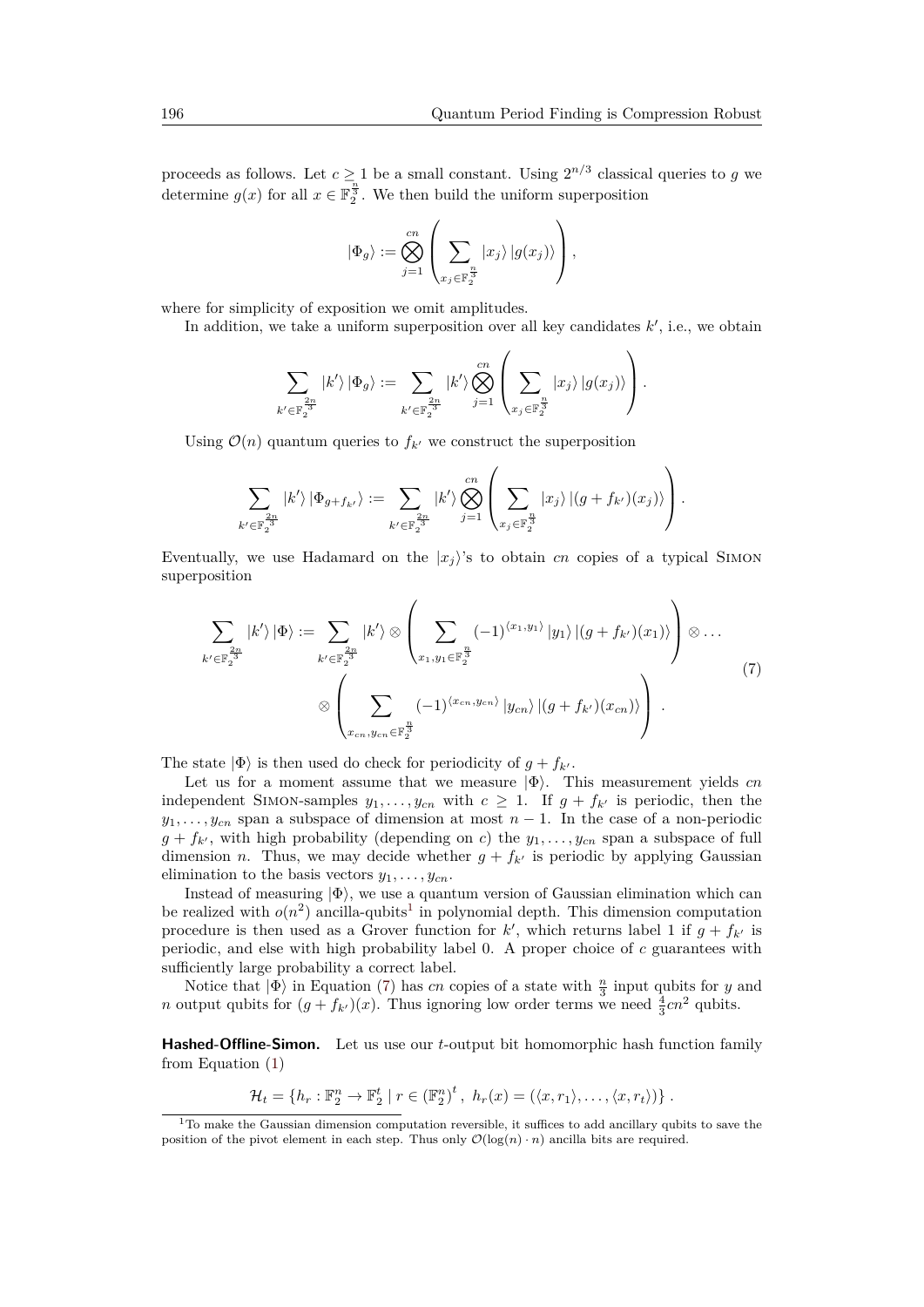Let  $c'$  be a small constant. In the following we see how  $c'$  relates to  $c$  from OFFLINE-SIMON.

Choose  $h_j \in_R \mathcal{H}_t$  for  $1 \leq j \leq c'n$ . As in OFFLINE-SIMON, we first classically query on-the-fly for all  $x_j$  the value  $g(x_j)$  and compute  $h_j(g(x_j))$  for every *j* to create

$$
|\Phi_{h\circ g}\rangle := \bigotimes_{j=1}^{c'n} \left(\sum_{x_j \in \mathbb{F}_2^{\frac{n}{3}}} |x_j\rangle |h_j(g(x_j))\rangle\right).
$$

We then take the superposition over all key candidates  $k'$ 

$$
\sum_{k' \in \mathbb{F}_2^{\frac{2n}{3}}} |k'\rangle |\Phi_{h \circ g}\rangle := \sum_{k' \in \mathbb{F}_2^{\frac{2n}{3}}} |k'\rangle \bigotimes_{j=1}^{c'n} \left( \sum_{x_j \in \mathbb{F}_2^{\frac{n}{3}}} |x_j\rangle |h_j(g(x_j))\rangle \right).
$$

Second, using  $\mathcal{O}(n)$  quantum queries to  $h_j \circ f_{k'}(x_j) = h_j(P(x_j||k'))$  (a combination of each  $h_j$  with the quantum circuit for  $f_{k'}$  we construct<sup>[2](#page-14-0)</sup> the superposition

$$
\sum_{k' \in \mathbb{F}_2^{\frac{2n}{3}}} |k'\rangle |\Phi_{h \circ (g+f_{k'})\rangle := \sum_{k' \in \mathbb{F}_2^{\frac{2n}{3}}} |k'\rangle \bigotimes_{j=1}^{c'n} \left( \sum_{x_j \in \mathbb{F}_2^{\frac{n}{3}}} |x_j\rangle |(h_j \circ g + h_j \circ f_{k'})(x_j)\rangle \right).
$$

By the homomorphic property of  $h_j \in \mathcal{H}_t$  we have  $h_j \circ g + h_j \circ f_{k'} = h_j \circ (g + f_{k'})$ . Eventually, Hadamard on  $|x\rangle$  creates  $c'n$  copies of a SIMON superposition

<span id="page-14-1"></span>
$$
\sum_{k' \in \mathbb{F}_2^{\frac{2n}{3}}} |k'\rangle |\Phi_h\rangle := \sum_{k' \in \mathbb{F}_2^{\frac{2n}{3}}} |k'\rangle \otimes \left(\sum_{x_1, y_1 \in \mathbb{F}_2^{\frac{n}{3}}} (-1)^{\langle x_1, y_1 \rangle} |y_1\rangle |h_1 \circ (g + f_{k'})(x_1)\rangle\right) \otimes \dots
$$
\n
$$
\otimes \left(\sum_{x_{c'n}, y_{c'n} \in \mathbb{F}_2^{\frac{n}{3}}} (-1)^{\langle x_{c'n}, y_{c'n}\rangle} |y_{c'n}\rangle |h_{c'n} \circ (g + f_{k'})(x_{c'n})\right) \qquad (8)
$$

The remaining steps following Equation [\(8\)](#page-14-1) are the same as for Equation [\(7\)](#page-13-1) above.

Thus, in contrast to Offline-Simon we hash the *n* output qubits to *t* output qubits. However, we have to chose  $t$  with some care. On the one hand, taking  $t = 1$  minimizes the number of bits per copy from  $\frac{4}{3}n$  to only  $\frac{1}{3}n + 1$  $\frac{1}{3}n + 1$  $\frac{1}{3}n + 1$ . On the other hand, by Theorem 1 the choice  $t = 1$  results in (roughly) half the  $y_i$ 's being zero, which in turn forces us to set  $c' \geq 2c$ . Thus, in total we obtain at least  $2cn(\frac{1}{3}n+1)$  qubits instead of  $cn(\frac{4}{3}n)$ , saving at most a factor of (roughly) 2.

We will show in Theorem [3](#page-14-2) that the choice  $t = \log_2 n$  saves us a factor of (roughly) 4 by reducing the bits per copy to (the achievable minimum)  $\frac{1}{3}n + o(n)$  while increasing *cn* insignificantly to only  $c'n = cn + o(n)$ .

<span id="page-14-2"></span>**Theorem 3.** *A* Hashed-Offline-Simon *attack with only classical access to the Even Mansour cipher*  $EM_k$  *computes*  $k$  *in time*  $\tilde{\mathcal{O}}(2^{\frac{n}{3}})$  *using*  $\frac{1}{3}cn^2 + o(n^2) = \frac{5}{9}n^2 + o(n^2)$  *qubits,* instead of  $\frac{4}{3}cn^2 + o(n^2) = \frac{20}{9}n^2 + o(n^2)$  qubits for the non-hashed version.

*Proof.* We know from [\[BHN](#page-26-4)+19] and the above discussion that the non-hashed version OFFLINE-SIMON works for the choice  $c = \frac{5}{3}$  in time  $\tilde{\mathcal{O}}(2^{\frac{n}{3}})$  using  $\frac{4}{3}cn^2 + o(n^2) = \frac{20}{9}n^2 +$ 

<span id="page-14-0"></span><sup>&</sup>lt;sup>2</sup> This can be done by computing iteratively  $f_k(x_i)$ , hashing it with  $h_j$ , and uncomputing  $f_k(x_i)$  to reuse the qubits for  $f_{k'}(x_{j+1})$ . Using this iterative procedure instead of  $c'n$  times we only need once the qubits for representing  $f_{k'}$ .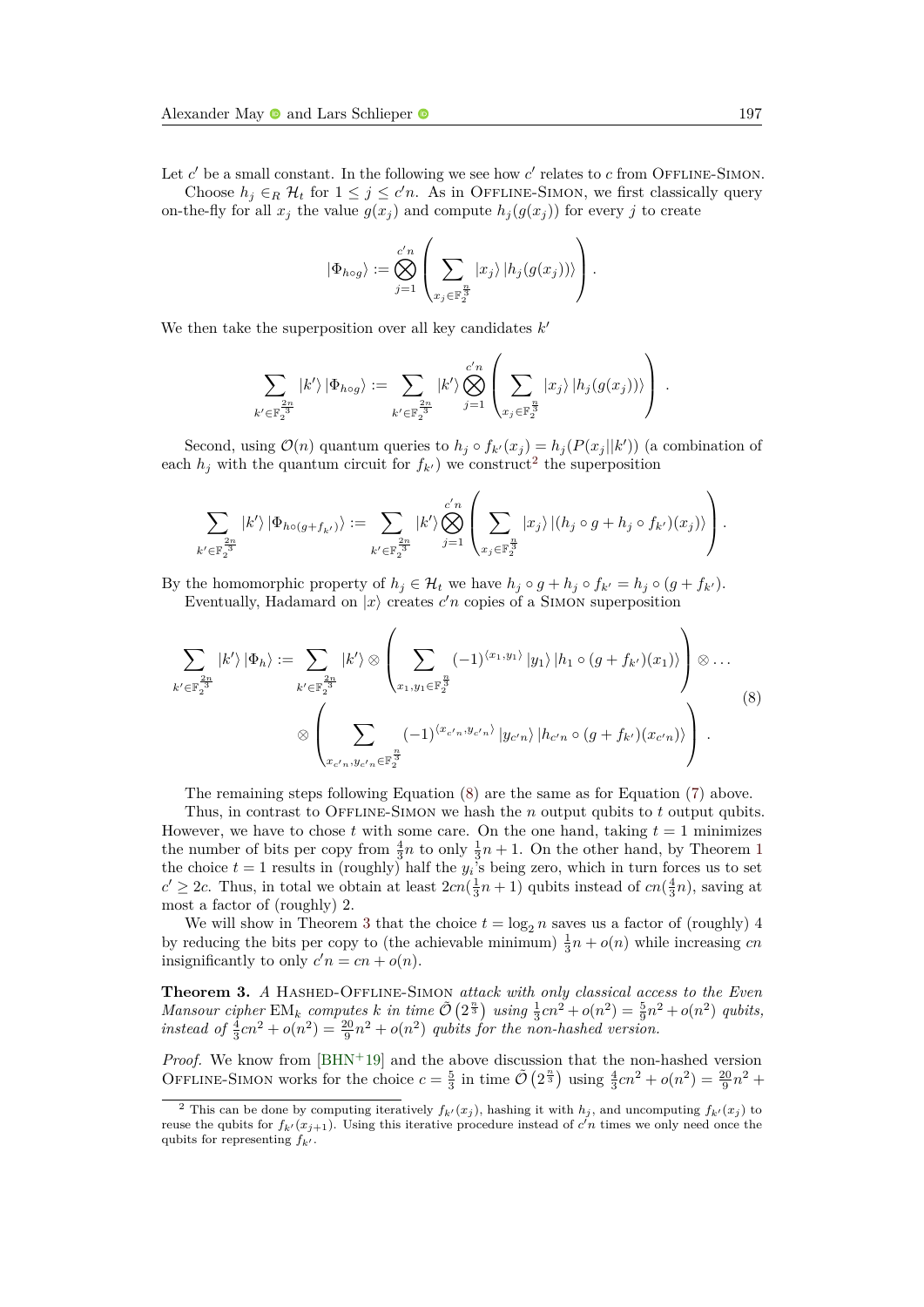$o(n^2)$  qubits, where  $o(n^2)$  also accounts for the required ancilla qubits. The value *c* is chosen so that the error of the Grover function is bounded by  $2^{-2n/3}$  and the success probability is bounded by  $\Theta(1)$ .

We choose  $t = \log_2(n)$  for the hash length of our family  $\mathcal{H}_t$ . We measure each  $y_j$  in  $|\Phi\rangle$ from Equation [\(7\)](#page-13-1) with probability  $\frac{1}{2^{n/3-1}}$ . By Theorem [1,](#page-6-1) we measure each  $y_j \neq 0$  in  $|\Phi_h\rangle$ from Equation [\(8\)](#page-14-1) with probability  $\frac{1-2^{-t}}{2n/3-1}$  $\frac{1-2}{2^{n/3-1}}$ . This implies that conditioned on measuring  $y_j \neq 0$ , the probability distribution of all  $y_j$  is preserved.

Let  $X_i$  be a Bernoulli random variable that takes value 1 iff we measure  $y_i = 0$ . We have  $p := \mathbb{P}[X_i = 1] = \frac{1}{n} + \frac{n-1}{n \cdot 2^{n/3-1}} < \frac{2}{n}$  for sufficiently large *n*. Let

$$
n' = \frac{n}{\ln(n)}.
$$

We choose  $c'n = cn + n'$  in HASHED-OFFLINE-SIMON.

Let BAD be the event that less than  $cn$  of our  $c'n$  measurements are non-zero vectors  $y_i \neq 0$ . Notice that in the event BAD we do not have sufficiently many non-zero vectors for HASHED-OFFLINE-SIMON. Let  $X = \sum_{i=1}^{c'n} X_i$  be a random variable for the number of 0-measurements. Then  $\mu := \mathbb{E}[X] = pc'n < 2c + \frac{2n'}{n} = 2c + \frac{2}{\ln(n)} < 4$  for sufficiently large *n*.

Application of a Chernoff bound yields

$$
\mathbb{P}[\text{BAD}] = \mathbb{P}\left[X \ge c'n - cn\right] = \mathbb{P}\left[X \ge n'\right] = \mathbb{P}\left[X \ge \left(1 + \left(\frac{n'}{\mu} - 1\right)\right) \cdot \mu\right]
$$

$$
\le \left(\frac{e^{n'/\mu - 1}}{(n'/\mu)^{n'/\mu}}\right)^{\mu} = e^{n' - \mu - \ln(n'/\mu) \cdot n'} = e^{-n + o(n)} < o(1) \cdot 2^{-2n/3},
$$

for sufficiently large *n*.

We see that by our choice of  $c'$  in HASHED-OFFLINE-SIMON the error of the Grover function increases by at most a factor of  $(1 + o(1))$ . Following the analysis from [\[BHN](#page-26-4)<sup>+19]</sup> this implies that we still have a success-probability of  $\Theta(1)$ .

In  $|\Phi_h\rangle$  we obtain  $c'n$  copies of  $n/3 + t$  and therefore a total qubit amount of

$$
c'n \cdot \left(\frac{n}{3} + \log_2 n\right) + o(n^2) = (cn + o(n))\left(\frac{n}{3} + o(n)\right) + o(n^2) = \frac{1}{3}cn^2 + o(n^2) = \frac{5}{9}n^2 + o(n^2) ,
$$

where the term  $o(n^2)$  also accounts for the qubits required to compute  $f_{k'}$  as well the ancilla qubits for Gaussian elimination and the space for  $k'$ . П

*Remark* 2*.* Our factor-4 save in qubits comes at a linear increase of the circuit depth. In the following theorem we show that our iterative calculation of  $h \circ f_{k'}$  increases the anyway exponential (!) depth of OFFLINE-SIMON by at most a factor of  $2cn(1 + o(1))$ .

Theorem [3](#page-14-2) generalizes as follows.

<span id="page-15-0"></span>**Theorem 4.** *Given an* OFFLINE-SIMON *attack with*  $f_k$ ,  $g : \mathbb{F}_2^n \to \mathbb{F}_2^{\ell(n)}$  *and*  $k' \in \mathbb{F}_2^m$ , *where*  $f_k$  *can be computed in space*  $o(n^2)$  *and depth*  $\omega(1)$ *. A* HASHED-OFFLINE-SIMON *attack requires only*  $cn^2 + m + o(n^2)$  *instead of*  $cn^2 + cn\ell(n) + m + o(n^2, n\ell(n))$  *qubits, while increasing the (exponential) depth of the circuit by a factor of at most*  $2cn \cdot (1 + o(1))$ .

*Proof.* In the proof of Theorem [3](#page-14-2) we simply replace  $f_{k'}$ ,  $g : \mathbb{F}_2^{\frac{n}{3}} \to \mathbb{F}_2^n$  by  $f_{k'}$ ,  $g : \mathbb{F}_2^n \to \mathbb{F}_2^{\ell(n)}$ , and take the memory requirement of  $k' \in \mathbb{F}_2^m$  into account. This yields a total qubit amount of

 $(n + o(n)) \cdot (n + o(n)) + m + o(n^2) = cn^2 + m + o(n^2)$ .

The depth of HASHED-OFFLINE-SIMON differs from that of OFFLINE-SIMON in the computation of the following two functions.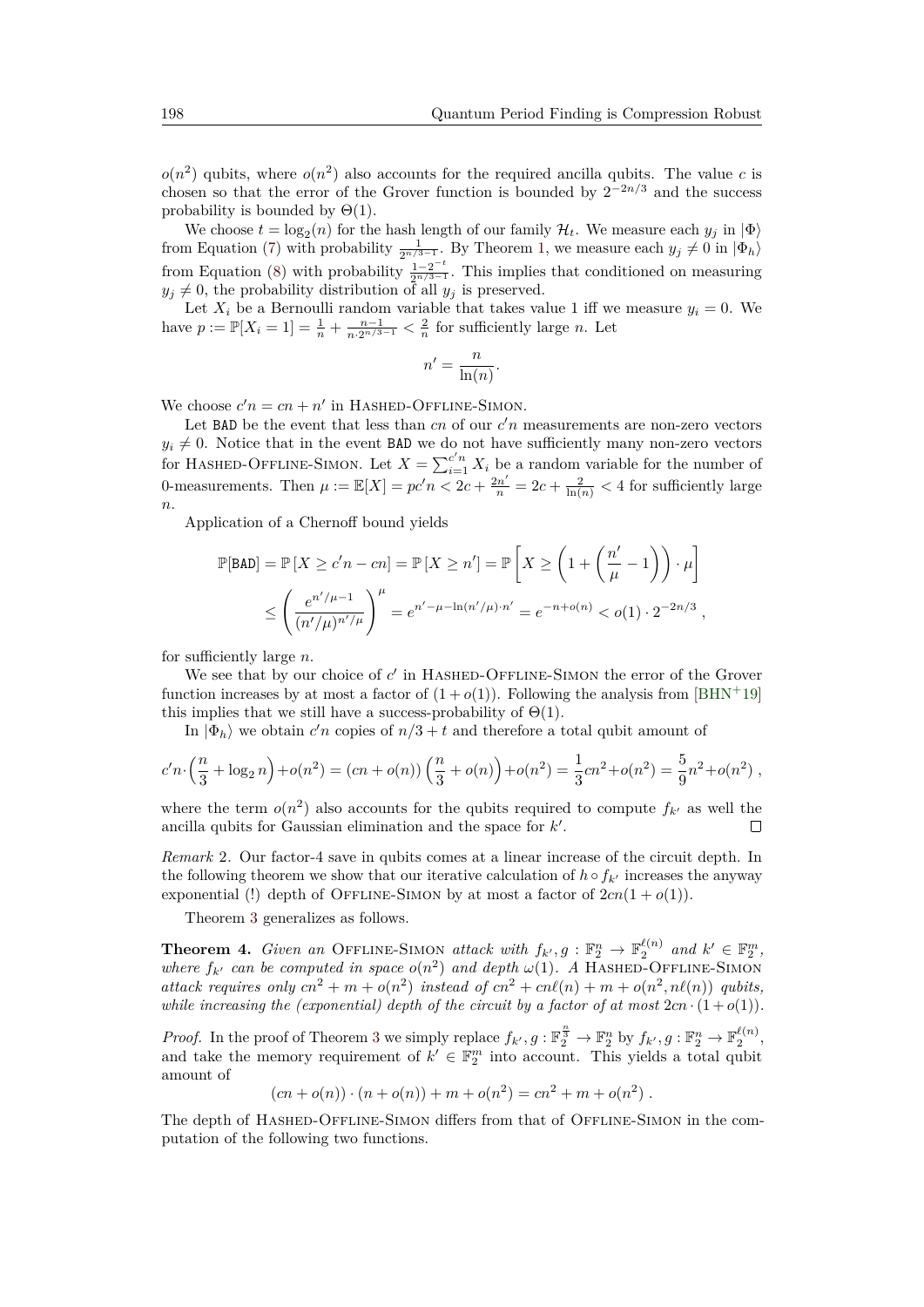First, while OFFLINE-SIMON checks for periodicity of *cn* vectors, HASHED-OFFLINE-SIMON checks for periodicity of  $c'n = cn(1 + o(1))$  vectors. This increases the depth only by a  $(1+o(1))$ -factor.

Second and more important, in OFFLINE-SIMON we compute the *cn* values of  $f_k$ 's in parallel, i.e. depth $(f)$ , while in HASHED-OFFLINE-SIMON the  $c'n$  values of  $h \circ f_{k'}$  are computed and uncomputed iteratively to save space. Since *h*'s depth is bounded by *n*, this iterative procedure requires depth at most

$$
c'n(2 \cdot \operatorname{depth}(f) + n) = \operatorname{depth}(f)\left(2c'n + \frac{n}{\operatorname{depth}(f)}\right) = \operatorname{depth}(f)\left(2cn(1 + o(1))\right),
$$

proving our theorem.

*Remark* 3. An application of Theorem [4](#page-15-0) with the setting of a linear  $\ell(n) = dn$  and  $m = o(n^2)$  shows that our hashing technique saves roughly a  $(d+1)$ -factor in the number of qubits.

We obtain the following corollary for the FX-construction defined as

$$
FX_{k_0,k_1,k_2} : \mathbb{F}_2^n \to \mathbb{F}_2^n, \ x \mapsto P_{k_0}(x+k_1) + k_2,
$$

where *P* is a key dependent permutation with  $k_0 \in \mathbb{F}_2^m$ , and  $k_1, k_2 \in \mathbb{F}_2^n$ .

**Corollary 2.** For the FX-construction with  $f_{k'}, g : \mathbb{F}_2^n \to \mathbb{F}_2^n$ ,  $f_{k'} := P_{k'}, g := FX_{k_0, k_1, k_2}$ , *and*  $k_0$  ∈  $\mathbb{F}_2^{\circ(n^2)}$ , HASHED-OFFLINE-SIMON *saves at least a factor of* 2(1 − *o*(1)) *in qubits in comparison to* OFFLINE-SIMON

### <span id="page-16-0"></span>**7 Hashed Shor: Special Periods**

Let us briefly recall Shor's algorithm. Let  $f : \mathbb{Z} \to \mathbb{Z}$  be periodic with period  $d \in \mathbb{N}$ , i.e.  $d > 0$  is minimal with the property  $f(x) = f(x + d)$  for all  $x \in \mathbb{Z}$ . For ease of notation, let us first focus on applying Shor's algorithm for factorization. In Section [9](#page-23-0) we will also see an application for discrete logarithms.

Let  $N \in \mathbb{N}$  be a composite *n*-bit number of unknown factorization, and let *a* be chosen uniformly at random from  $\mathbb{Z}_N^*$ , the multiplicative group modulo *N*. Let us define the function  $f: \mathbb{Z} \to \mathbb{Z}_N$ ,  $x \mapsto a^x \mod N$ . Notice that *f* is periodic with  $d = \text{ord}_N(a)$ , since  $f(x+d) = a^{x+d} = a^x a^{\text{ord}(a)} = a^x = f(x)$ . It is well-known that we can compute a non-trivial factor of *N* in probabilistic polynomial time given  $d = \text{ord}_N(a)$  [\[Sho97\]](#page-27-13). We encode the inputs of *f* with *q* qubits.

<span id="page-16-1"></span>In order to find *d*, Shor uses the quantum circuit  $Q_f^{\text{SHOR}}$  from Figure [10](#page-16-1) with oracleaccess to f. In  $Q_f^{\text{SHOR}}$  we measure in the q input qubits with high probability y's that are close to some multiple of  $\frac{2^q}{d}$  $\frac{d^2}{d}$ . The original SHOR algorithm then measures sufficiently many *y*'s (a constant number is sufficient) to extract *d* in a classical post-process.



**Figure 10:** Quantum circuit  $Q_f^{\text{ShOR}}$ 

<span id="page-16-2"></span>Our HASHED-SHOR (Algorithm [2\)](#page-17-0) simply replaces circuit  $Q_f^{\text{SHOR}}$  with its hashed version  $Q_{hof}^{\text{SHOR}}$ , where we use oracle-access to hashed versions of *f*. Notice that SHOR is a special case of HASHED-SHOR for the choice  $t = \lfloor \log_2(N) \rfloor$  and  $\mathcal{H}_t = \{id\}$ . For this choice  $\mathcal{H}_t$ is not universal, but we do not need universality in the following Lemma [3](#page-16-2) about the superposition produced by  $Q_{h \circ f}$ . From Lemma [3](#page-16-2) we conclude correctness of HASHED-SHOR for any *t*-bit range hash function *h*.

$$
\sqcup
$$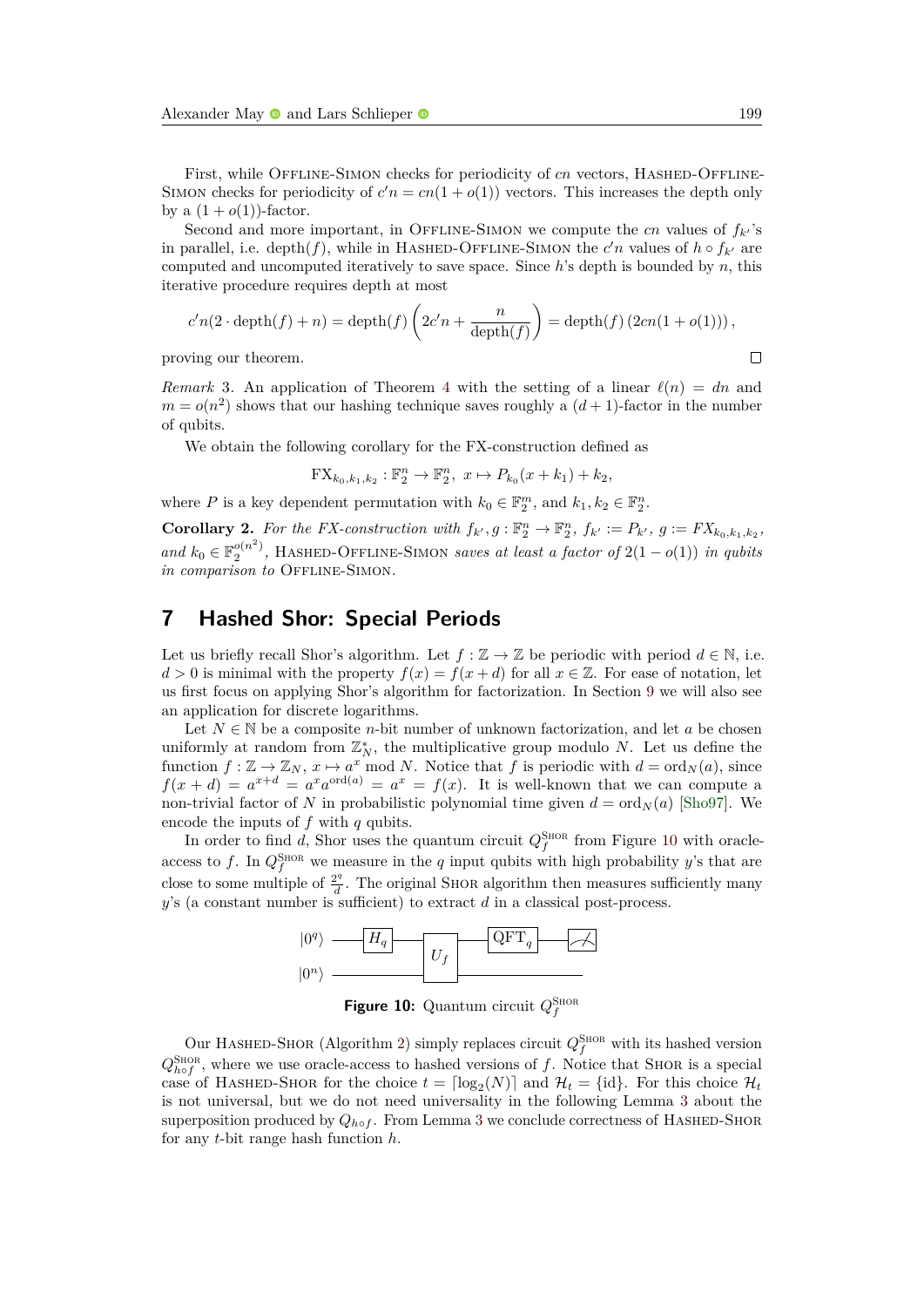**Algorithm 2: HASHED-SHOR** 

**Input** :  $f : \mathbb{Z} \to \mathbb{Z}_N$ , universal  $\mathcal{H}_t := \{h : \mathbb{Z}_N \to \{0,1\}^t\}$ **Output :** Period *d* of *f* **1 begin 2** Set  $Y = \emptyset$ . **3 repeat 4**  $\left| \int \text{Run } Q_{h \circ f}^{\text{SHOR}} \text{ on } |0^q \rangle |0^t \rangle \text{ for some freshly chosen } h \in_R \mathcal{H}_t.$ **5** Let *y* be the measurement of the *q* input qubits. **6** If  $y \neq 0$ , then include *y* in *Y*. **<sup>7</sup> until** |*Y* | *is sufficiently large.* **8** Compute *d* from *Y* in a classical post-process. **<sup>9</sup> return** *d* **10 end**

<span id="page-17-0"></span>**Lemma 3.** Let  $N \in \mathbb{N}$ ,  $a \in \mathbb{Z}_N^*$  with  $d = ord_N(a)$  and  $f(x) = a^x \mod N$ . Let  $h : \mathbb{Z}_N \to$  $\{0,1\}^t$ . Define  $M_z := \{k \in \mathbb{Z}_d \mid h(a^k \text{ mod } N) = z\}$ . An application of quantum circuit  $\hat{Q}_{hof}^{\text{Stor}}$  *on input*  $|0^q\rangle |0^t\rangle$  *yields a superposition* 

<span id="page-17-2"></span>
$$
|\Phi_h\rangle = \sum_{y=0}^{2^q-1} \sum_{z \in \{0,1\}^t} \frac{1}{2^q} \sum_{k \in M_z} \sum_{\substack{c \ge 0:\\cd+i k < 2^q}} e^{2\pi i \frac{cd+k}{2^q} y} |y\rangle |z\rangle \tag{9}
$$

*Proof.* In  $Q_{h\circ f}^{\text{SHOR}}$ , we apply on input  $|0^q\rangle |0^t\rangle$  first the operation  $H_q \otimes I_t$  followed by  $U_{h\circ f}$ . This results in superposition

$$
\frac{1}{\sqrt{2^q}}\sum_{x=0}^{2^q-1}\left|x\right>\left|h(a^x\bmod N)\right>.
$$

Let  $x = cd + k$  with  $k \in \mathbb{Z}_d$ . Since  $a^x = a^{cd+k} \equiv a^k \mod N$ , the value of  $f(x)$  depends only on  $k = (x \mod d)$ . Therefore, we rewrite the above superposition as

$$
\frac{1}{\sqrt{2^q}} \sum_{z \in \{0,1\}^t} \sum_{k \in M_z} \sum_{\substack{c \ge 0:\\cd+ k < 2^q}} |cd + k\rangle |z\rangle ,
$$

Eventually, an application of  $QFT_q$  yields

$$
|\Phi_h\rangle = \sum_{y=0}^{2^q-1} \sum_{z \in \{0,1\}^t} \underbrace{\frac{1}{2^q} \sum_{k \in M_z} \sum_{\substack{c \ge 0: \\ cd + k < 2^q}} e^{2\pi i \frac{cd+k}{2^q} y} |y\rangle |z\rangle .
$$

 $\Box$ 

*Remark* 4. For the choice  $h = id$ , Lemma [3](#page-16-2) provides an analysis of Shor's original quantum circuit  $Q_f^{\text{SHOR}}$ . This choice implies  $M_z = \{k \in \mathbb{Z}_d \mid a^k = z \mod N\}$ . Therefore, we obtain the superposition

<span id="page-17-1"></span>
$$
|\Phi\rangle = \sum_{y=0}^{2^q-1} \sum_{k=0}^{d-1} \frac{1}{2^q} \sum_{\substack{c \ge 0:\\cd+k < 2^q}} e^{2\pi i \frac{cd+k}{2^q} y} |y\rangle |a^k \mod N \,.
$$
 (10)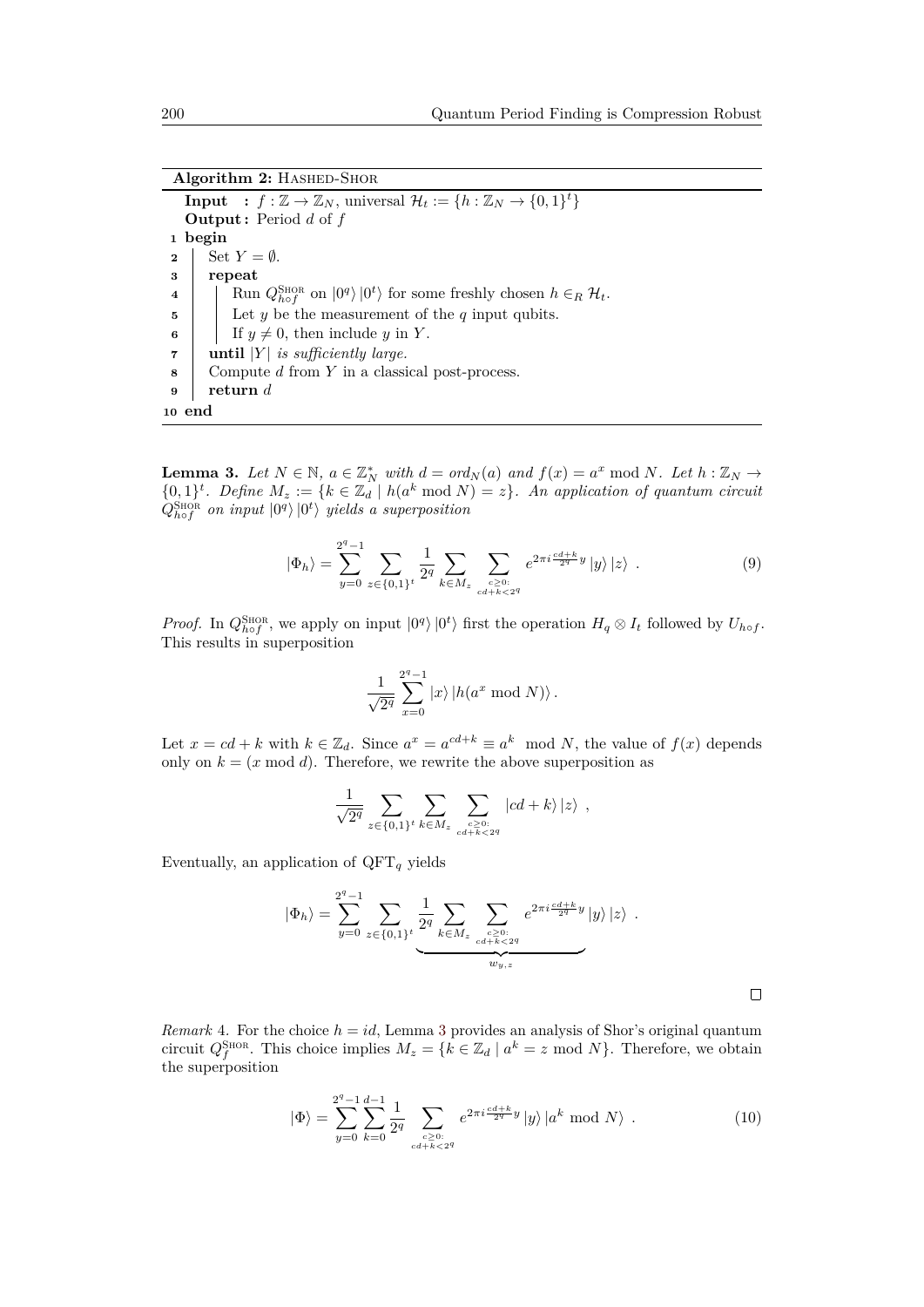and the amplitudes of  $|y\rangle |z_k\rangle$  with  $z_k = a^k \mod N$  are

$$
w_{y,z_k} = \frac{1}{2^q} \sum_{\substack{c \geq 0:\\ cd+k < 2^q}} e^{2\pi i \frac{cd+k}{2^q}y}
$$

For didactical reasons and ease of notation, let us look in the subsequent section at the special case of periods *d* that are powers of two. In Section [8,](#page-20-0) we analyse the general *d* case.

#### **7.1 Periods that are a power of two**

Let  $d = 2^r$  for some  $r \in \mathbb{N}$  with  $r \leq q$ . Then  $\max\{c \in \mathbb{N} \mid cd + k < 2^q\} = \frac{2^q}{d} - 1 = 2^{q-r} - 1$ , independent of  $k \in \mathbb{Z}_d$ . Hence, let us define  $m = \frac{2^q}{d}$  $\frac{2^q}{d}$  and  $z_k = a^k \mod N$ . Using  $md = 2^q$ , this allows us to rewrite Eq.  $(10)$  and Eq.  $(9)$  as

<span id="page-18-0"></span>
$$
|\Phi\rangle = \sum_{y=0}^{2^q-1} \sum_{k=0}^{d-1} \left( \frac{1}{\sqrt{d}} \cdot e^{2\pi i \frac{k}{2^q} y} \right) \cdot \left( \frac{1}{\sqrt{m \cdot 2^q}} \sum_{c=0}^{m-1} e^{2\pi i \frac{cd}{2^q} y} \right) |y\rangle |z_k\rangle \tag{11}
$$

*.*

respectively for  $h: \mathbb{Z}_N \to \{0,1\}^t$  as

<span id="page-18-1"></span>
$$
|\Phi_h\rangle = \sum_{y=0}^{2^q-1} \sum_{z \in \{0,1\}^t} \left( \frac{1}{\sqrt{d}} \sum_{k \in M_z} e^{2\pi i \frac{k}{2^q} y} \right) \cdot \left( \frac{1}{\sqrt{m \cdot 2^q}} \sum_{c=0}^{m-1} e^{2\pi i \frac{cd}{2^q} y} \right) |y\rangle |z\rangle . \tag{12}
$$

Notice that the factor

$$
\frac{1}{\sqrt{m\cdot 2^q}}\sum_{c=0}^{m-1}e^{2\pi i\frac{cd}{2^q}y}
$$

is identical in  $|\Phi\rangle$  and its hashed version  $|\Phi_h\rangle$ . Further notice that the factor is independent of  $z_k$  and z. In the following lemma we show that for a measurement of any  $|y\rangle$ , where y is a multiple of m, this factor contributes to the probability with  $\frac{1}{d}$ .

<span id="page-18-2"></span>**Lemma 4.** Let  $d = 2^r \leq 2^q$  and  $y = \ell m$  for some  $0 \leq \ell < d$ . Then we have

$$
\left| \frac{1}{\sqrt{m \cdot 2^q}} \sum_{c=0}^{m-1} e^{2\pi i \frac{cd}{2^q} y} \right|^2 = \frac{1}{d}.
$$

*Proof.* Since  $y = \ell m = \ell \frac{2^q}{d}$  we obtain

$$
\left| \frac{1}{\sqrt{m \cdot 2^q}} \sum_{c=0}^{m-1} e^{2\pi i \frac{cd}{2^q} y} \right|^2 = \frac{1}{m \cdot 2^q} \left| \sum_{c=0}^{m-1} e^{2\pi i c \ell} \right|^2 = \frac{m^2}{m \cdot 2^q} = \frac{m}{2^q} = \frac{1}{d}.
$$

We now show that the same common factor ensures that in both superpositions  $|\Phi\rangle$ and its hashed version  $|\Phi_h\rangle$  we never measure some  $|y\rangle$  if *y* is not a multiple of *m*.

<span id="page-18-3"></span>**Lemma 5.** Let  $d = 2^r \leq 2^q$  and  $y \in \{0, \ldots, 2^q - 1\}$  with  $m \nmid y$ . Then we measure  $|y\rangle$  in *either*  $|\Phi\rangle$  *or*  $|\Phi_h\rangle$  *from Equation* [\(11\)](#page-18-0) *or Equation* [\(12\)](#page-18-1) *with probability* 0*.* 

*Proof.* Let  $y = m\ell + k$  with  $0 < k < \ell$ . It suffices to show that  $\left| \sum_{c=0}^{m-1} e^{2\pi i \frac{cd}{2q}y} \right|$  $2^{2} = 0.$ Using  $\frac{d}{2^q} = \frac{1}{m}$ , we obtain

$$
\left| \sum_{c=0}^{m-1} e^{2\pi i \frac{cd}{2^q} y} \right|^2 = \left| \sum_{c=0}^{m-1} e^{2\pi i \frac{c}{m} (m\ell + k)} \right|^2 = \left| \sum_{c=0}^{m-1} \left( e^{2\pi i \frac{k}{m}} \right)^c \right|^2 = 0.
$$

 $\Box$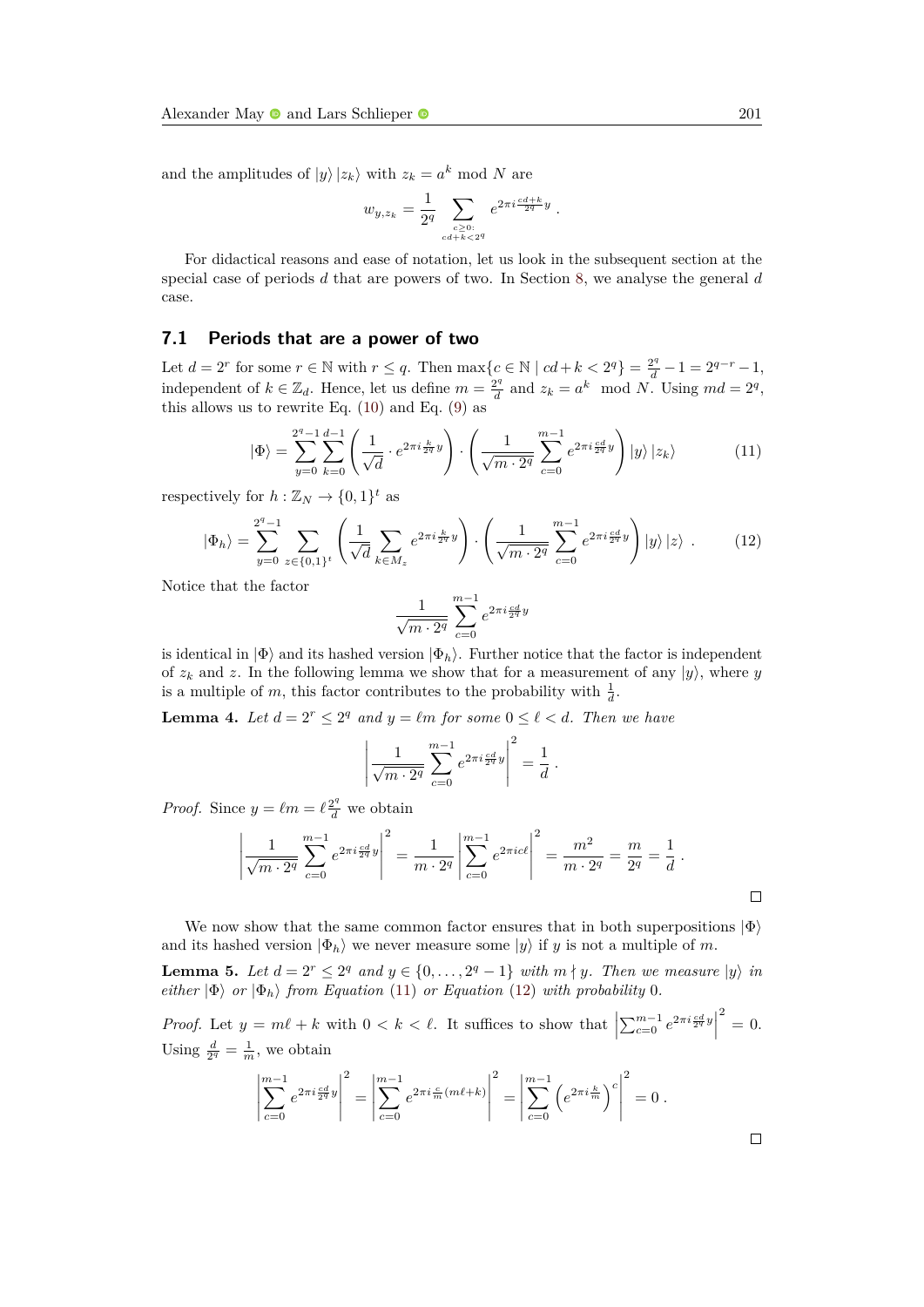Hence, we conclude from Lemmata [3,](#page-16-2) [4](#page-18-2) and [5](#page-18-3) that in both  $|\Phi\rangle$  and its hashed version  $|\Phi_h\rangle$  we *always* measure some  $|y\rangle$  for which  $y = \ell m = \frac{\ell 2^q}{d}$  $\frac{2^q}{d}$ . Assume that  $gcd(\ell, d) = 1$ , then we directly read off *d* from *y*. If  $\ell$  is uniformly distributed in the interval  $[0, d)$  this happens with sufficient probability to compute *d* in polynomial time.

Indeed, in SHOR's original algorithm  $\ell$  is uniformly distributed since the first factor in Eq. [\(11\)](#page-18-0) satisfies for any *y*

$$
\sum_{k=0}^{d-1} \left| \frac{1}{\sqrt{d}} \cdot e^{2\pi i \frac{k}{2^q} y} \right|^2 = \frac{1}{d} \sum_{k=0}^{d-1} \left| e^{2\pi i \frac{k}{2^q} y} \right|^2 = \frac{1}{d} \sum_{k=0}^{d-1} 1 = 1.
$$

Similar to the reasoning in Section [3,](#page-3-0) we show that in the case of the hashed version  $|\Phi_h\rangle$  we obtain any  $|y\rangle$  with  $y \neq 0$  with probability of at least  $\frac{1}{2d}$ , where the probability is taken over the random choice of the hash function. This implies that we measure for  $|\Phi_h\rangle$ the useless  $y = 0$  with at most probability  $1 - \frac{d-1}{2d} \approx \frac{1}{2}$ .

<span id="page-19-0"></span>**Theorem 5.** Let  $N \in \mathbb{N}$ ,  $a \in \mathbb{Z}_N^*$  with  $d = ord_N(a)$  a power of two and  $f(x) = a^x \mod N$ . Let  $\mathcal{H}_t = \{h : \mathbb{Z}_N \to \{0,1\}^t\}$  *be universal. Then we measure in* HASHED-SHOR *in the q input qubits any*  $y = \ell m$ ,  $0 < \ell < d$  *with probability*  $\frac{1-2^{-t}}{d}$  $\frac{2}{d}$ , where the probability is taken *over the random choice of*  $h \in \mathcal{H}_t$ *.* 

*Proof.* Let us denote by  $p_h = \mathbb{P}_{h \in \mathcal{H}_t}[y]$  the probability that we measure *y* in HASHED-SHOR in the *q* input qubits. By Lemma [3,](#page-16-2) Eq. [\(12\)](#page-18-1) and Lemma [4](#page-18-2) we know that for all  $y = \ell m = \ell \frac{2^q}{d}$  we have

$$
p_h = \frac{1}{|\mathcal{H}_t|} \sum_{h \in \mathcal{H}_t} \sum_{z \in \{0,1\}^t} \left| \frac{1}{\sqrt{d}} \sum_{k \in M_z} e^{2\pi i \frac{k}{2^q} y} \right|^2 \cdot \frac{1}{d} = \frac{1}{d^2} \cdot \frac{1}{|\mathcal{H}_t|} \sum_{h \in \mathcal{H}_t} \sum_{z \in \{0,1\}^t} \left| \sum_{k \in M_z} e^{2\pi i \frac{k\ell}{d}} \right|^2.
$$

Recall that  $M_z := \{k \in \mathbb{Z}_d \mid h(a^k \mod N) = z\}$ . Observe that for  $k_1 \neq k_2$  we obtain a cross-product  $e^{2\pi i \frac{k_1\ell}{d}} \cdot e^{2\pi i \frac{k_2\ell}{d}} = e^{2\pi i \frac{(k_1-k_2)\ell}{d}}$  iff  $k_1, k_2$  are in the same set  $M_z, z \in \{0,1\}^t$ , i.e. iff  $h(a^{k_1} \mod N) = h(a^{k_2} \mod N)$  $h(a^{k_1} \mod N) = h(a^{k_2} \mod N)$  $h(a^{k_1} \mod N) = h(a^{k_2} \mod N)$ . Using Definition 1 of a universal hash function family, we obtain  $\mathbb{P}_{h \in \mathcal{H}_t}[h(a^{k_1} \mod N) = h(a^{k_2} \mod N)] = 2^{-t}$  for any  $k_1 \neq k_2$ . This implies that for exactly  $2^{-t}$  of all  $h \in \mathcal{H}_t$  we obtain  $h(a^{k_1} \bmod N) = h(a^{k_2} \bmod N)$ . Therefore,

$$
p_h = \frac{1}{d^2} \cdot \left( \sum_{k=0}^{d-1} \left| e^{2\pi i \frac{k\ell}{d}} \right|^2 + 2^{-t} \sum_{k_1 \in \mathbb{Z}_d} \sum_{k_2 \neq k_1 \in \mathbb{Z}_d} e^{2\pi i \frac{(k_1 - k_2)\ell}{d}} \right) .
$$

Since  $k_1 - k_2 \neq 0$ , we can rewrite as

$$
p_h = \frac{1}{d^2} \cdot \left( d + \frac{d}{2^t} \sum_{k \in \mathbb{Z}_d \setminus \{0\}} e^{2\pi i \frac{k\ell}{d}} \right) = \frac{1}{d^2} \cdot \left( d - \frac{d}{2^t} \right) = \frac{1 - 2^{-t}}{d}.
$$

From Theorem [5](#page-19-0) we see that in the hashed version  $|\Phi_h\rangle$  we measure every  $y = m\ell, y \neq 0$ with probability  $\frac{1-2^{-t}}{d}$  $\frac{2^{-\epsilon}}{d}$ , whereas in comparison in  $|\Phi\rangle$  we measure every  $y = m\ell$  with probability  $\frac{1}{d}$ . It follows that in Eq. [\(12\)](#page-18-1) the scaling factor

<span id="page-19-1"></span>
$$
S = \sum_{z \in \{0,1\}^t} \left| \frac{1}{\sqrt{d}} \sum_{k \in M_z} e^{2\pi i \frac{k}{2^q} y} \right|^2 \tag{13}
$$

takes on expected value  $1 - 2^{-t}$  for  $y = \ell m$ ,  $0 < \ell < d$  taken over all  $h \in \mathcal{H}_t$ . Notice that S is a symmetric function in *y*, i.e.  $S(y) = S(2^q - y)$ .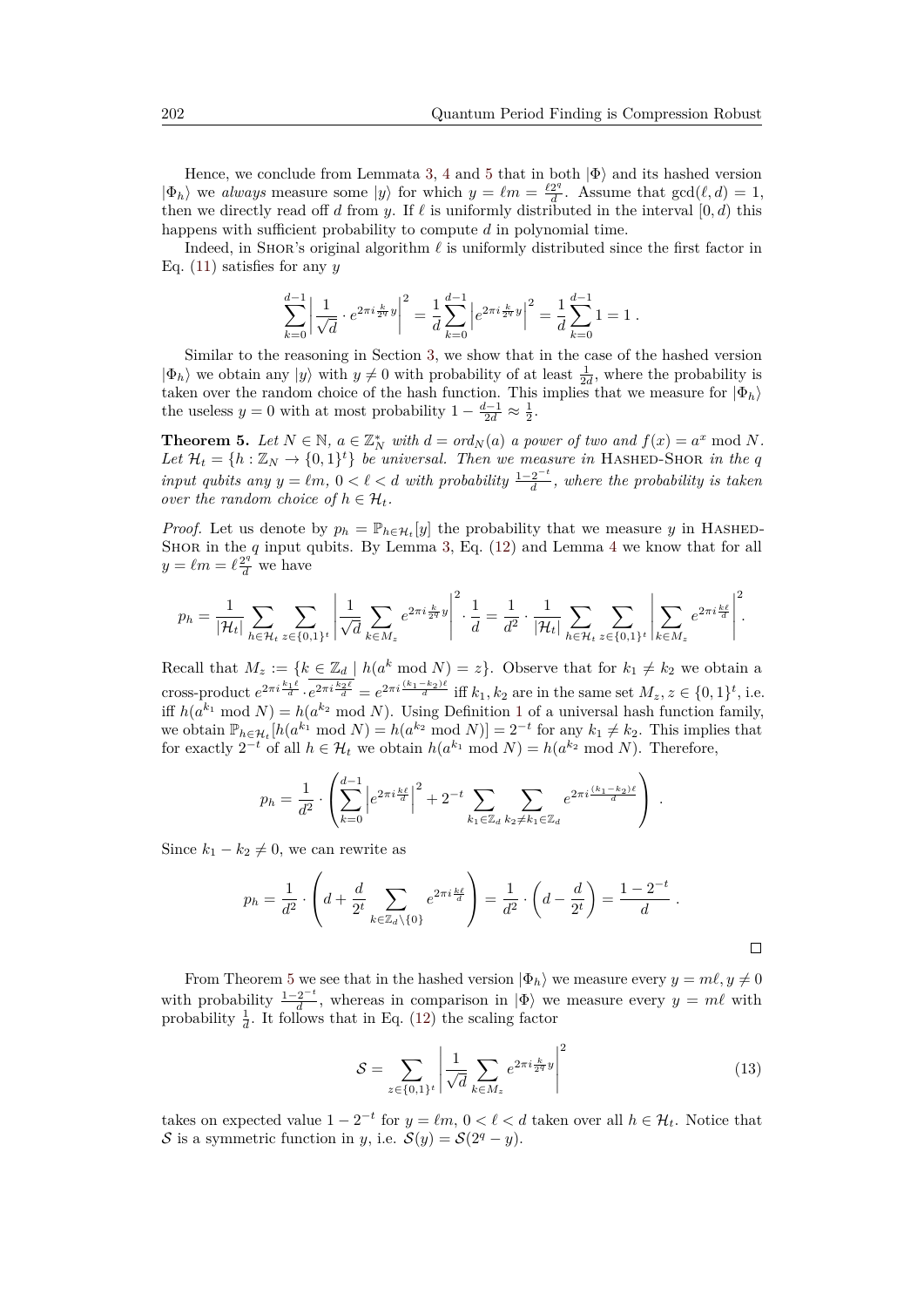Let us look at an example to illustrate how the probabilities behave. We choose  $N = 51 = 3 \cdot 17$ ,  $a = 2$  and  $q = 12$ . This implies  $d = \text{ord}_N(a) = 8$  and  $m = \frac{2^q}{d} = 512$ . In  $|\Phi\rangle$  we measure some  $y = m\ell = 512\ell, 0 \leq \ell < d = 8$  with probability  $\frac{1}{8}$  each, as illustrated in Figure [11a.](#page-20-1)

Let us assume we have in HASHED-SHOR  $M_0 = \{2, 3, 4, 7\}$  (using  $t = 1$ ). This fully specifies the scaling function S from Eq. [\(13\)](#page-19-1). Thus, each amplitude from  $|\Phi\rangle$  is multiplied by  $S$ , as illustrated in Figure [11b.](#page-20-2)



<span id="page-20-1"></span>(a) SHOR with  $d = 8$ ,  $m = 512$ . The probabilities are independent of the measurement of the output qubits *zk*.



<span id="page-20-2"></span>**(b)** HASHED-SHOR with  $d = 8$ ,  $m = 512$ ,  $t = 1$ and  $M_0 = \{2, 3, 4, 7\}.$ 

**Figure 11:** Probability distributions for SHOR and HASHED-SHOR

**Theorem 6.** Let  $N \in \mathbb{N}$ ,  $a \in \mathbb{Z}_N^*$  with  $d = \text{ord}_N(a)$  a power of two and  $f(x) = a^x \mod N$ . Let  $\mathcal{H}_t = \{h : \mathbb{Z}_N \to \{0,1\}^t\}$  *be universal, and let x be represented by q input qubits in*  $Q_{hof}^{\text{SHOR}}$ . Then HASHED-SHOR *finds f*<sup>'s</sup> period *d* with expected  $\frac{2}{1-2^{-t}} \leq 4$  applications of *quantum circuits*  $Q_{hof}^{SHOR}$ ,  $h \in_R \mathcal{H}_t$ , that use only  $q + t$  qubits.

*Proof.* In SHOR we compute the fraction  $\frac{y}{2^q} = \frac{\ell}{d}$  in reduced form. Since *d* is a power of two, this fraction reveals  $d$  in its denominator iff  $\ell$  is odd. Using Theorem [5,](#page-19-0) we measure  $y = m\ell$  with an odd  $\ell$ ,  $0 < \ell < d$  with probability  $\frac{d}{2} \cdot \frac{1-2^{-t}}{d} = \frac{1-2^{-t}}{2}$  $\frac{2^{-\epsilon}}{2}$ . Thus, we need on expectation  $\frac{2}{1-2^{-t}} \leq 4$  applications of  $Q_{hof}^{\text{SHOR}}$  to find *f*'s period *d*.

Notice that we can check the validity of *d* via testing the identity  $a^d \stackrel{?}{=} 1 \mod N$ .  $\Box$ 

For comparison, we need in Shor's original algorithm with the non-hashed version of *f* on expectation 2 measurements until we find *d*.

# <span id="page-20-0"></span>**8 Hashed Period-Finding Including Shor**

Notice that we proved in Theorem [1](#page-6-1) and Theorem [5](#page-19-0) that when we move to the hashed version of our quantum circuits all probabilities to measure some  $y \neq 0$  decrease exactly by a factor of  $(1 - 2^{-t})$  (over the random choice of the *t*-bit hash function).

The same is true for finding arbitrary (non power of two) periods with circuit  $Q_{hof}^{\text{SHOR}}$ . However, this does not immediately follow from the proof of Theorem [5,](#page-19-0) because the proof builds on the special form of superposition  $|\Phi_h\rangle$  from Eq. [\(12\)](#page-18-1) that only holds if *d* is a power of two. Here we show a more general result for period finding algorithms that applies for Shor's original circuit as well as for its Ekerå-Håstad variant in the subsequent section. To this end let us define a generic period finding quantum circuit  $Q_f^{\text{PERIOD}}$  (see Figure [12\)](#page-21-0). In Figure [12](#page-21-0) we denote by *Q*1*, Q*<sup>2</sup> any quantum circuitry that acts on the *q*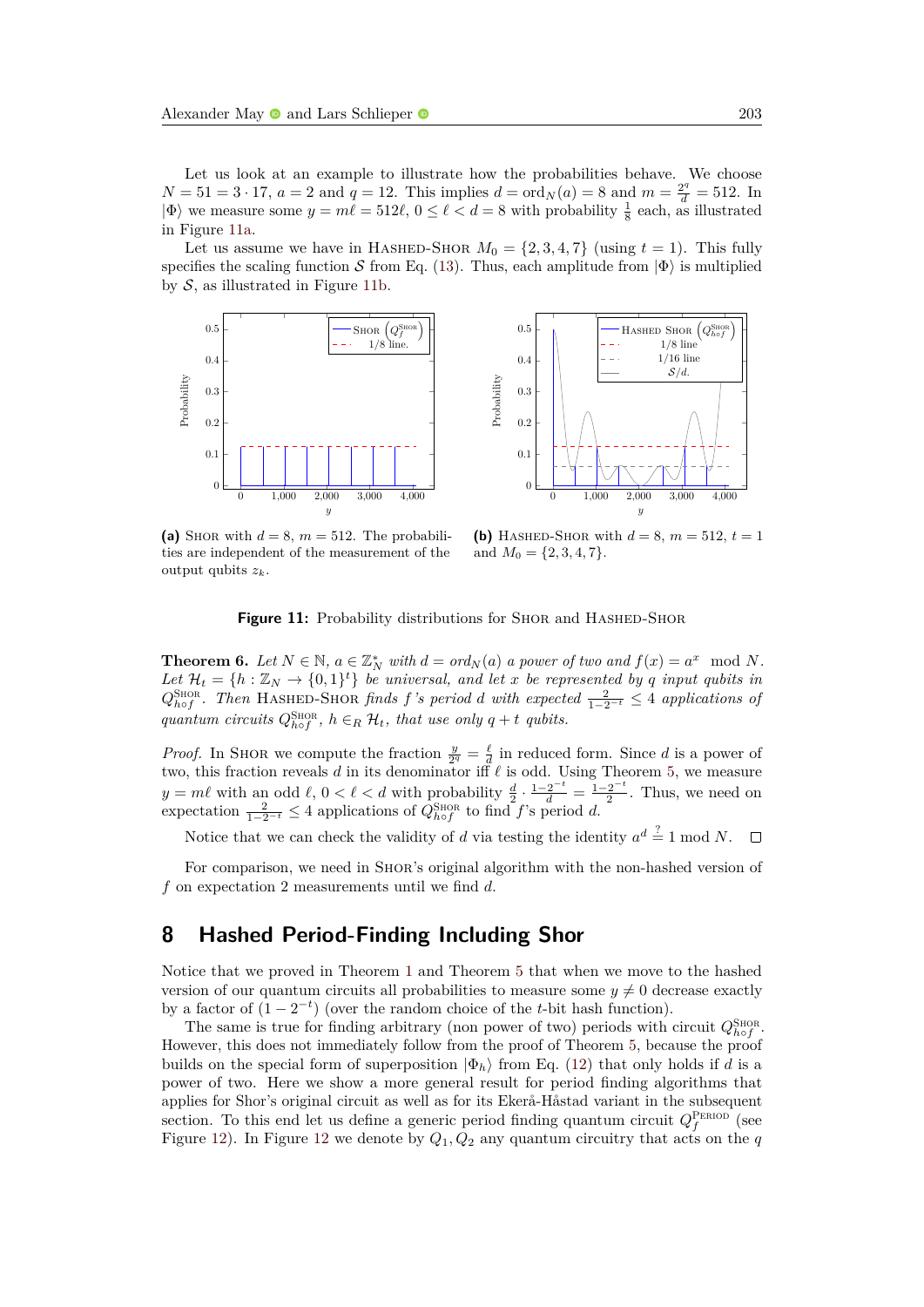<span id="page-21-0"></span>input qubits. For example, for Simon's circuit we have  $Q_1 = Q_2 = H_q$  (see Figure [1\)](#page-3-2). For Shor's circuit we have  $Q_1 = H_q$  and  $Q_2 = \text{QFT}_q$ . In the following Theorem [7](#page-21-1) we define explicitly a *cancellation criterion* that this circuitry *Q*1*, Q*<sup>2</sup> has to fulfill. An important feature of  $Q_f^{\text{PERIOD}}$  is however that we apply  $f$  only once.



**Figure 12:** Quantum circuit  $Q_f^{\text{PERIOD}}$ 

Now let us use our generic period finding circuit  $Q_f^{\text{PERIOD}}$  inside a generic period finding algorithm PERIOD that uses a certain number of measurements of  $Q_f^{\text{PERIOD}}$  and some classical post-processing. If we replace in PERIOD the circuit  $Q_f^{\text{PERIOD}}$  by its hashed variant  $Q_{h\circ f}^{\text{PERIOD}}$  then we call the resulting algorithm HASHED-PERIOD (Algorithm [3\)](#page-21-2).

**Algorithm 3: HASHED-PERIOD** 

**Input** :  $f : \{0,1\}^q \to \{0,1\}^n$ , universal  $\mathcal{H}_t := \{h : \{0,1\}^n \to \{0,1\}^t\}$ **Output :** Period *d* of *f* **<sup>1</sup> begin 2** | Set  $Y = \emptyset$ . **<sup>3</sup> repeat 4**  $\left| \int_{h}^{h} \text{Run } Q_{h}^{\text{PERIOD}} \text{ on } |0^q \rangle |0^t \rangle \text{ for some freshly chosen } h \in_R \mathcal{H}_t.$ **5** Let *y* be the measurement of the *q* input qubits. **6** | If  $y \neq 0^q$ , then include *y* in *Y*. **7**  $\vert$  **until**  $|Y|$  *is sufficiently large.* **8** Compute *d* from *Y* in a classical post-process. **<sup>9</sup> return** *d* **<sup>10</sup> end**

<span id="page-21-2"></span>Notice that PERIOD can be considered as special case of HASHED-PERIOD, where we choose  $t = n$  and the identity function  $h = id$ . This slightly abuses notation, since  $\mathcal{H}_n = \{id\}$  is not universal.

The proof of the following theorem closely follows the reasoning in the proof of Theorem [1.](#page-6-1) Here we show that the probabilities decreases by exactly a factor of  $1 - 2^{-t}$  in the hashed version if a certain *cancellation criterion* (Equation [\(14\)](#page-21-3)) is met.

<span id="page-21-1"></span>**Theorem 7.** Let  $f : \{0,1\}^q \to \{0,1\}^n$  and  $\mathcal{H}_t = \{h : \{0,1\}^n \to \{0,1\}^t\}$  be universal. Let  $Q_f^{\text{PERIOD}}$  be a quantum circuit that on input  $|0^q\rangle |0^n\rangle$  yields a superposition

<span id="page-21-3"></span>
$$
|\Phi\rangle = \sum_{y \in \{0,1\}^q} \sum_{f(x) \in Im(f)} w_{y,f(x)} |y\rangle |f(x)\rangle \quad \text{satisfying} \quad \sum_{f(x) \in Im(f)} w_{y,f(x)} = 0 \text{ for any } y \neq 0.
$$
\n(14)

Let us denote by  $p(y)$ , respectively  $p_h(y)$ , the probability to measure some  $|y\rangle$ ,  $y \neq 0$ *in the q input qubits when applying*  $Q_f^{\text{PERIOD}}$ , *respectively*  $Q_{hof}^{\text{PERIOD}}$  *with*  $h \in_R H_t$ . Then  $p_h(y) = (1 - 2^{-t}) \cdot p(y).$ 

*Proof.* For ease of notation let us denote  $z = f(x)$ . By definition, we have  $p(y) =$  $\sum_{z \in \text{Im}(f)} |w_{y,z}|^2$ .

Now let us find an expression for  $p_h(y)$  when using  $Q_{hof}^{\text{PERIOD}}$ . For  $h \in \mathcal{H}_t$  we denote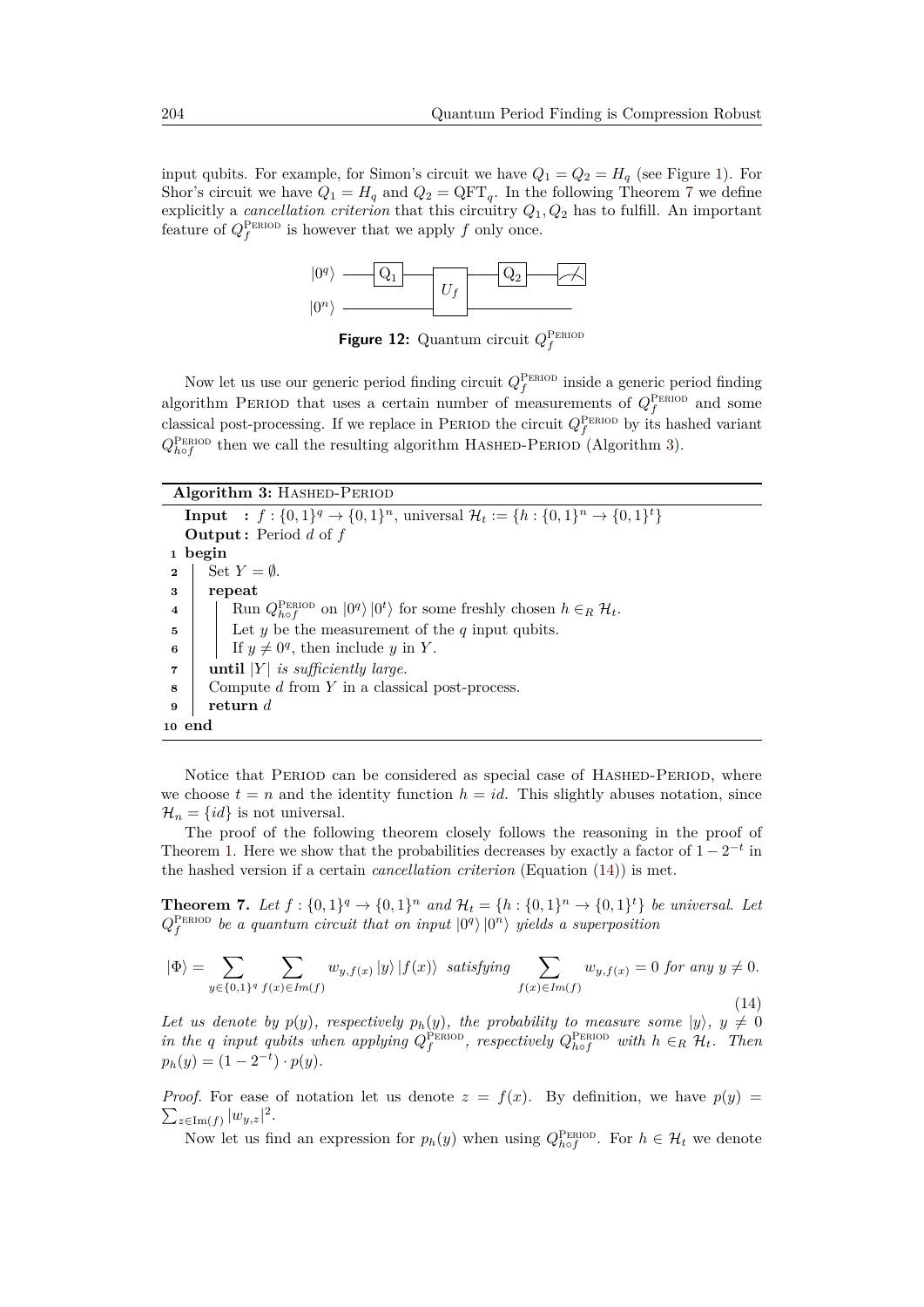$I_{h,z'} = \{z \in \text{Im}(f) \mid h(z) = z'\}.$  Since  $\dot{\bigcup}_{z' \in \mathbb{F}_2^t} I_{h,z'} = \text{Im}(f)$ , we obtain

<span id="page-22-0"></span>
$$
p_h(y) = \frac{1}{|\mathcal{H}_t|} \sum_{h \in \mathcal{H}_t} \sum_{z' \in \text{Im}(h)} \left| \sum_{z \in I_{h,z'}} w_{y,z} \right|^2.
$$
 (15)

In Eq. [\(15\)](#page-22-0) we obtain a cross-product  $w_{y,z_1} \overline{w_{y,z_2}}$  for  $z_1 \neq z_2$  iff  $z_1, z_2$  are in the same set  $I_{h,z'}$ ,  $z' \in \text{Im}(h)$ , i.e. iff  $h(z_1) = h(z_2)$  $h(z_1) = h(z_2)$  $h(z_1) = h(z_2)$ . Using Definition 1 of a universal hash function family, we obtain  $\mathbb{P}_{h \in \mathcal{H}_t}[h(z_1) = h(z_2)] = 2^{-t}$  for any  $z_1 \neq z_2$ . This implies that for exactly  $2^{-t}$  of all *h* ∈  $\mathcal{H}_t$  we obtain *h*(*z*<sub>1</sub>) = *h*(*z*<sub>2</sub>). We conclude that

$$
p_h(y) = \sum_{z \in \text{Im}(f)} |w_{y,z}|^2 + 2^{-t} \cdot \sum_{z_1 \neq z_2} w_{y,z_1} \overline{w_{y,z_2}}.
$$

Our prerequisite  $\sum_{z \in \text{Im}(f)} w_{y,z} = 0$  for any  $y \neq 0$  implies

$$
0 = 2^{-t} \left| \sum_{z \in \text{Im}(f)} w_{y,z} \right|^2 = 2^{-t} \sum_{z \in \text{Im}(f)} |w_{y,z}|^2 + 2^{-t} \sum_{z_1 \neq z_2} w_{y,z_1} \overline{w_{y,z_2}}
$$
  
=  $p_h(y) - (1 - 2^{-t}) \cdot \sum_{z \in \text{Im}(f)} |w_{y,z}|^2$ .

Together with the definition of  $p(y)$  we conclude that

$$
p_h(y) = (1 - 2^{-t}) \cdot \sum_{z \in \text{Im}(f)} |w_{y,z}|^2 = (1 - 2^{-t}) \cdot p(y).
$$

We already showed in Lemma [2](#page-5-2) that Simon's circuit  $Q_f^{\text{SIMON}}$  fulfills the cancellation criterion (Equation [\(14\)](#page-21-3)) of Theorem [7.](#page-21-1) Thus, the statement of Theorem [1](#page-6-1) directly follows from Theorem [7.](#page-21-1) However, for an improved intelligibility we preferred to prove Theorem [1](#page-6-1) directly.

In the following Lemma [6](#page-22-1) we show that  $Q_f^{\text{ShOR}}$  also meets the cancellation criterion. Thus, going to the hashed version in Shor's algorithm immediately scales all probabilities by a factor of  $1 - 2^{-t}$  for  $y \neq 0$ .

<span id="page-22-1"></span>**Lemma 6.** On input  $|0^q\rangle|0^n\rangle$  the quantum circuit  $Q_f^{\text{ShOR}}$  yields a superposition

$$
|\Phi\rangle=\sum_{y\in\{0,1\}^q}\sum_{f(x)\in Im(f)}w_{y,f(x)}\,|y\rangle\,|f(x)\rangle\ \, satisfying \ \, \sum_{f(x)\in Im(f)}w_{y,f(x)}=0 \,\,for\,\,any\,\,y\neq0.
$$

*Proof.* From Equation [\(10\)](#page-17-1) we know that  $Q_f^{\text{Stor}}$  yields a superposition

$$
\left|\Phi\right\rangle = \sum_{y=0}^{2^q-1} \sum_{f(x)\in \text{Im}(f)} w_{y,f(x)} \left|y\right\rangle \left|f(x)\right\rangle \text{ with } \sum_{f(x)\in \text{Im}(f)} w_{y,f(x)} = \sum_{k=0}^{d-1} \frac{1}{2^q} \sum_{\substack{c\geq 0:\\cd^k\in\mathcal{A}^k}} e^{2\pi i \frac{cd+k}{2^q} y}.
$$

We conclude for  $y \neq 0$  that

$$
\sum_{f(x)\in \text{Im}(f)} w_{y,f(x)} = \sum_{k=0}^{d-1} \frac{1}{2^q} \sum_{\substack{c\geq 0:\\ cd+k<2^q}} e^{2\pi i \frac{cd+k}{2^q} y} = \sum_{r=0}^{2^q-1} \frac{1}{2^q} e^{2\pi i \frac{r}{2^q} y} = \frac{1}{2^q} \sum_{r=0}^{2^q-1} \left( e^{2\pi i \frac{y}{2^q}} \right)^r = 0.
$$

 $\Box$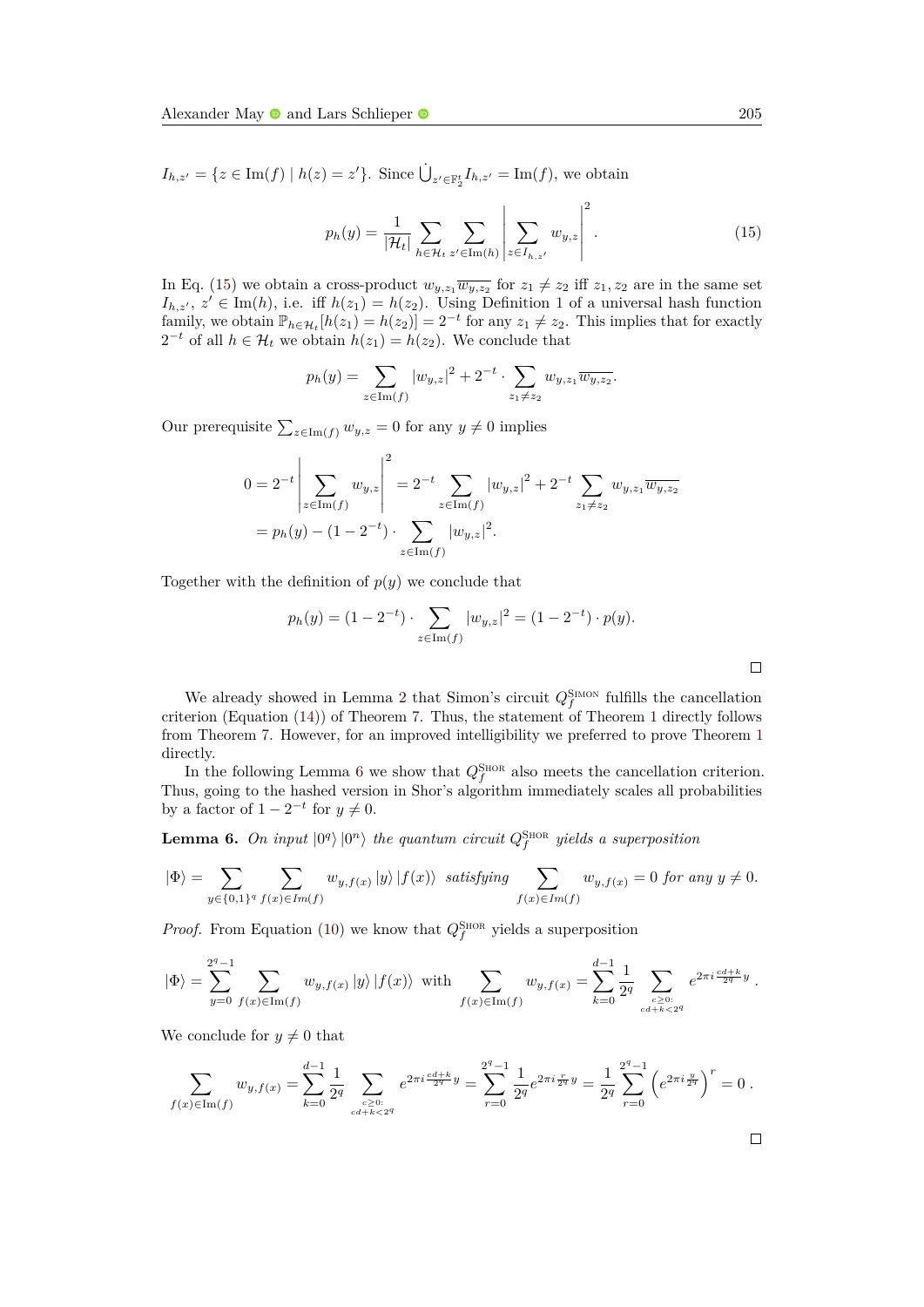Since by Theorem [7](#page-21-1) the use of hashed versions at most halves all probabilities for  $y \neq 0$ , we expect that Hashed-Period requires at most twice as many measurements as Period. This is more formally shown in the following Theorem [8.](#page-23-1)

<span id="page-23-1"></span>**Theorem 8.** Let  $f : \{0,1\}^q \to \{0,1\}^n$  have period *d*, and let  $\mathcal{H}_t = \{h : \{0,1\}^n \to \{0,1\}^t\}$ *be universal. Assume that* Period *succeeds to find d with probability ρ with an expected number of m measurements, using some*  $Q_f^{\text{PERIOD}}$  with  $q + n$  *qubits that satisfies the cancellation criterion (Equation* [\(14\)](#page-21-3)*) of Theorem [7.](#page-21-1) Then* Hashed-Period *succeeds to find d* with probability  $\rho$  *using*  $Q_{hof}^{\text{PERIOD}}$ ,  $h \in_R \mathcal{H}_t$ , with only  $q + t$  qubits and an expected *number of*  $\frac{m}{1-2^{-t}}$  *measurements.* 

*Proof.* We first show the factor of  $\frac{1}{1-2^{-t}}$  difference in the expected number of measurements. In the case of  $Q_f^{\text{PERIOD}}$  we measure some  $y \neq 0$  with probability  $\sum_{y=1}^{2^q-1} p(y)$ , whereas for  $Q_{hof}^{\text{PERIOD}}$  we measure  $y \neq 0$  with  $1 - 2^{-t}$  times the probability  $\sum_{y=1}^{2^q-1} (1 - 2^{-t}) \cdot p(y) =$  $(1-2^{-t}) \cdot \sum_{y=1}^{2^q-1} p(y)$  according to Theorem [7.](#page-21-1) This implies that on expectation we need  $\frac{1}{1-2^{-t}}$  as many measurements.

It remains to show that Hashed-Period has the same success probability *ρ* as Period to compute the period *d*. To this end we show that conditioned on  $y \neq 0$ , both circuits  $Q_f^{\text{PERIOD}}$  and  $Q_{hof}^{\text{PERIOD}}$  yield an identical probability distribution for the measured  $|y\rangle$  in the *q* input qubits.

Let  $p(y)$ , respectively  $p_h(y)$ , be the probability that we measure  $|y\rangle$  in the *q* input qubits using  $Q_f^{\text{SHOR}}$ , respectively  $Q_{hof}^{\text{SHOR}}$ . Since PERIOD conditions on measuring  $y \neq 0$  we obtain in the case of  $Q_f^{\text{SHOR}}$  the probabilities

$$
\frac{p(y)}{\sum_{y=1}^{2^q-1} p(y)} \text{ for any } y \neq 0.
$$

In the case  $Q_{h\circ f}^{\text{SHOR}}$ , we obtain using Theorem [7](#page-21-1) the same probabilities

$$
\frac{(1-2^{-t}) \cdot p(y)}{\sum_{y=1}^{2^q-1} (1-2^{-t}) \cdot p(y)} = \frac{p(y)}{\sum_{y=1}^{2^q-1} p(y)} \text{ for any } y \neq 0.
$$

Since both probability distributions are identical, the success probability  $\rho$  is identical as well, independent of any specific post-process for computing *d*.  $\Box$ 

Since by Lemma [6](#page-22-1) Shor's circuit  $Q_f^{\text{SHOR}}$  satisfies the cancellation criterion of Theorem [7,](#page-21-1) Theorem [8](#page-23-1) implies that we can implement Shor's algorithm oracle-based with  $q + t$  instead of  $q + n$  qubits at the cost of only  $\frac{1}{1-2^{-t}}$  times as many measurements. In other words, for  $t = 1$  we save all but one of the output qubits at the cost of twice as many measurements.

# <span id="page-23-0"></span>**9 Oracle-Based Hashed Ekerå-Håstad**

In 2017, Ekerå and Håstad [\[EH17\]](#page-26-2) proposed a variant of Shor's algorithm for computing the discrete logarithms of  $x = g^d$  in polynomial time with only  $(1+o(1)) \log d$  input qubits. The Ekerå-Håstad algorithm saves input qubits in comparison to Shor's original discrete logarithm algorithm whenever *d* is significantly smaller than the group order.

An interesting application of such a small discrete logarithm algorithm is the factorization of *n*-bit RSA moduli  $N = pq$ , where *p*, *q* are primes of the same bit-size. Let  $g \in_R \mathbb{Z}_N^*$ . Then  $\text{ord}_N(g)$  divides  $\phi(N)/2 = (p-1)(q-1)/2 = \frac{N+1}{2} - \frac{p+q}{2}$ . Therefore

$$
x := g^{\frac{N+1}{2}} = g^{\frac{p+q}{2}} \mod N.
$$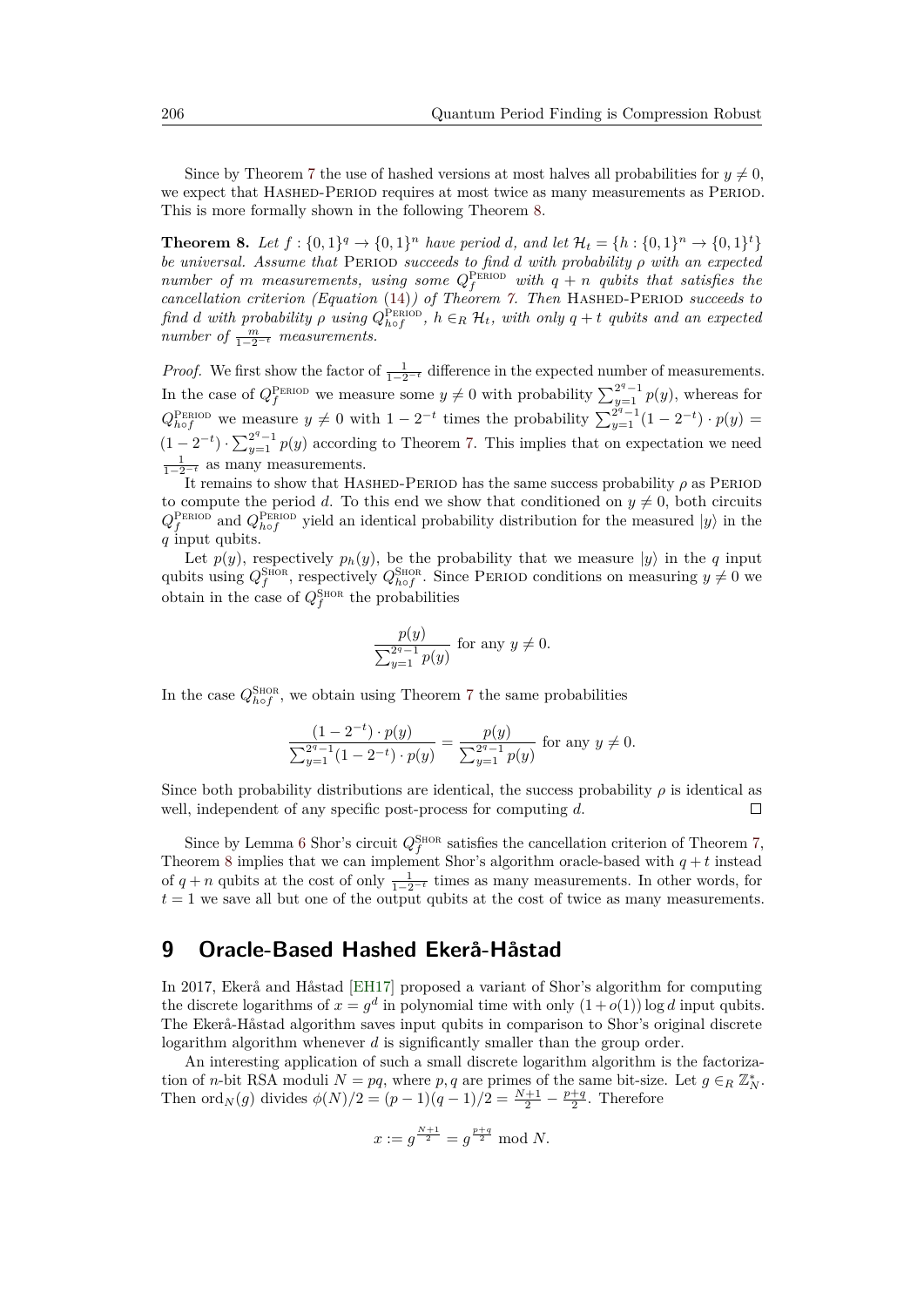Hence, we obtain a discrete logarithm instance in  $\mathbb{Z}_N^*$  where the desired logarithm  $d = \frac{p+q}{2}$ is of size only roughly  $\frac{n}{2}$  bits, whereas group elements have to be represented with *n* bits. Notice that the knowledge of  $d = \frac{p+q}{2}$  together with  $N = pq$  immediately yields the factorization of *N* in polynomial time.

The Ekerå-Håstad algorithm computes *d* with  $(\frac{1}{2} + \frac{1}{s})n$  input and *n* output qubits, using a classical post-process that takes time polynomial in *n* and  $s^s$ . Choosing  $s = \frac{\log n}{\log \log n}$ , we obtain a polynomial time factoring algorithm with a total of  $(\frac{3}{2} + o(1))n$  qubits.

In the following, we show that the Ekerå-Håstad algorithm is covered by our framework of quantum period finding algorithms which fulfill the cancellation criterion of Equation [\(14\)](#page-21-3) from Theorem [7.](#page-21-1) Thus, by Theorem [8](#page-23-1) we can save all but 1 of the *n* output qubits via (oracle-based) hashing, at the cost of only doubling the number of quantum measurements. This in turn leads to a polynomial time (oracle-based) factorization algorithm for *n*-bit RSA numbers using only  $(\frac{1}{2} + o(1))n$  qubits. Concerning discrete logarithms, with our (oracle-based) hashing approach we can quantumly compute  $d$  from  $g$  and  $g^d$  in polynomial time using only  $(1 + o(1)) \log d$  qubits.

Let  $(g, x = g^d, S(G))$  be a discrete logarithm instance with  $m = \log d$ . Here  $S(G)$ specifies how we compute in the group *G* generated by *g*, e.g.  $S(G) = N$  specifies that we compute modulo *N* in the group  $G = \mathbb{Z}_N^*$ . Define

$$
f_{g,x,S(G)}(a,b) = a^x \cdot x^{-b} = g^{a-bd}.
$$

The Ekerå-Håstad quantum circuit  $Q_f^{\text{EKERÅ-HÅSTAD}}$  from Figure [13](#page-24-0) computes on input  $|0^{m+\ell}\rangle |0^{\ell}\rangle |0^n\rangle$ , where  $\ell := \frac{m}{s}$ , a superposition

<span id="page-24-2"></span>
$$
|\Phi\rangle = \frac{1}{2^{m+2\ell}} \sum_{a,j=0}^{2^{m+\ell}-1} \sum_{b,k=0}^{2^{\ell}-1} e^{2\pi i (aj+2^m b k)/2^{m+\ell}} |j,k,f_{g,x,S(G)}(a,b)\rangle . \tag{16}
$$

<span id="page-24-0"></span>

Figure 13: Quantum circuit  $Q_f^{\text{EKERÅ-HÅSTAD}}$ 

The main step in the analysis of Ekerå-Håstad shows that we measure in the  $m + 2\ell =$  $(1 + \frac{2}{s})m = (1 + \frac{2}{s})\log d$  input qubits with high probability so-called *good pairs*  $(j, k)$  that help us in computing *d* via some lattice reduction technique.

In the following Lemma [7,](#page-24-1) we show that  $Q_f^{\text{EKERÅ-HÅSTAD}}$  satisfies our cancellation criterion of Theorem [7.](#page-21-1) Thus, we conclude from Theorem [7](#page-21-1) that by moving to the 1-bit hashed version  $Q_{hof}^{\text{EKERÅ-HÅSTAD}}$  we lower the probabilities of measuring good  $(j, k)$  only by a factor of  $\frac{1}{2}$  (averaged over all hash functions).

<span id="page-24-1"></span>**Lemma 7.** *Let* (*g, x, S*(*G*)) *be a discrete logarithm instance and*  $f_{g,x,S(G)}(a,b) = g^a x^{-b}$ . On input  $\ket{0^{2\ell+m}}\ket{0^n}$  the quantum circuit  $Q_f^{\text{EKERÅ-HÅSTAD}}$  yields a *superposition*

$$
|\Phi\rangle = \sum_{y \in \{0,1\}^{m+2\ell}} \sum_{f(x) \in Im(f)} w_{y,f(x)} |y\rangle |f(x)\rangle \quad satisfying \sum_{f(x) \in Im(f)} w_{y,f(x)} = 0 \text{ for any } y \neq 0.
$$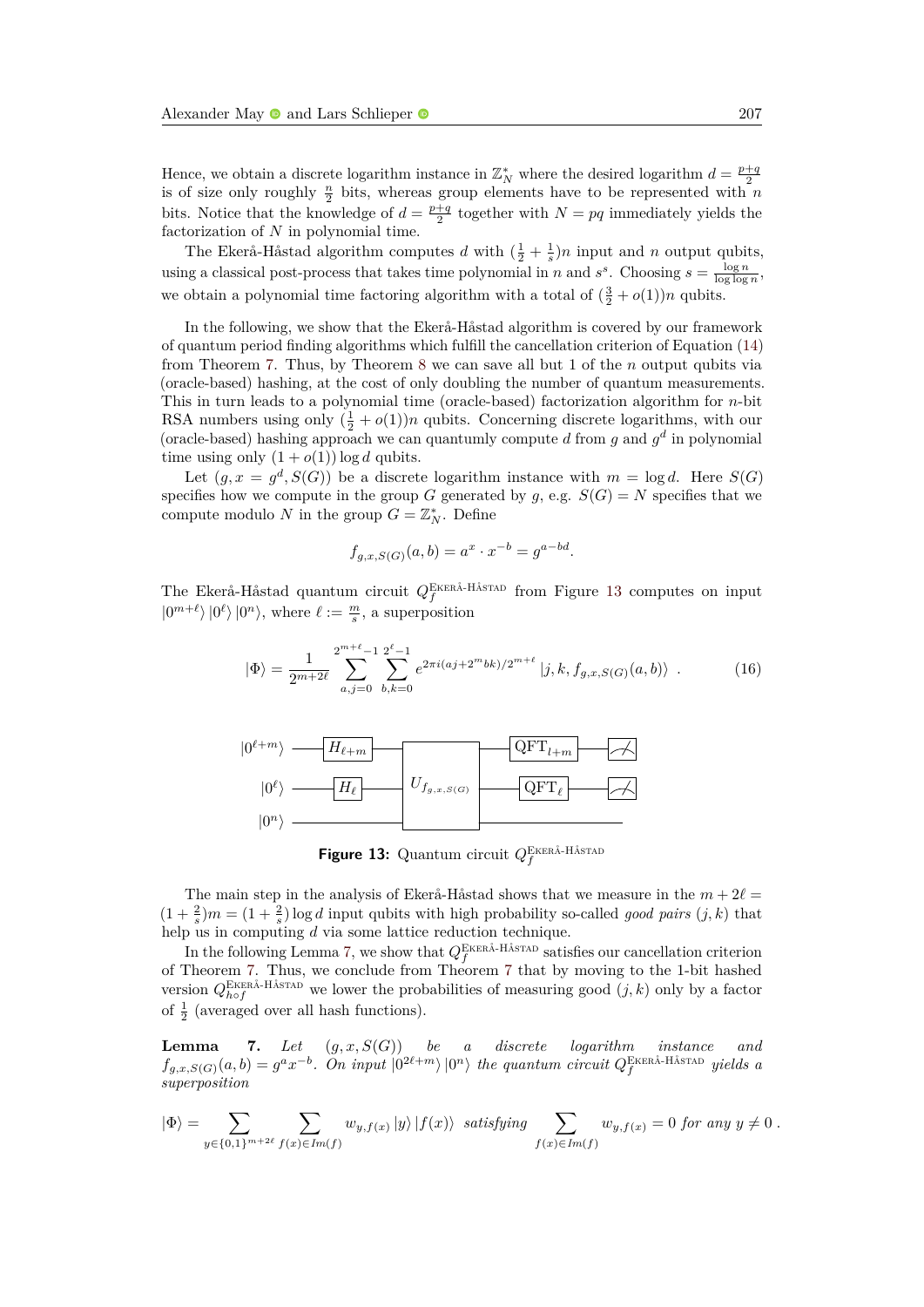*.*

*Proof.* From Eq. [\(16\)](#page-24-2) with  $y = (j, k)$  we know that  $Q_f^{\text{EKERÅ-HÅSTAD}}$  yields a superposition

$$
|\Phi\rangle = \sum_{j=0}^{2^{m+\ell}-1} \sum_{k=0}^{2^{m+\ell}-1} \sum_{f(x)\in\text{Im}(f)} w_{(j,k),f(x)} |j,k\rangle |f(x)\rangle \text{ with}
$$

$$
\sum_{f(x)\in\text{Im}(f)} w_{(j,k),f(x)} = \frac{1}{2^{m+2\ell}} \sum_{a=0}^{2^{m+\ell}-1} \sum_{b=0}^{2^{\ell}-1} e^{2\pi i (aj+2^m b k)/2^{m+\ell}}
$$

Hence for  $y \neq 0$  we obtain

$$
\sum_{f(x)\in\text{Im}(f)} w_{(j,k),f(x)} = \frac{1}{2^{m+2\ell}} \left( \sum_{a=0}^{2^{m+\ell}-1} e^{2\pi i a j/2^{m+\ell}} \right) \cdot \left( \sum_{b=0}^{2^{\ell}-1} e^{2\pi i b k/2^{\ell}} \right)
$$

$$
= \frac{1}{2^{m+2\ell}} \left( \sum_{a=0}^{2^{m+\ell}-1} \left( e^{2\pi i j/2^{m+\ell}} \right)^a \right) \cdot \left( \sum_{b=0}^{2^{\ell}-1} \left( e^{2\pi i k/2^{\ell}} \right)^b \right) .
$$

Since by prerequisite  $(j, k) \neq (0, 0) \in \mathbb{Z}_{2^{m+\ell}} \times \mathbb{Z}_{2^{\ell}}$ , we have  $j \neq 0 \mod 2^{m+\ell}$  or  $k \neq 0 \mod 2^{\ell}$ . This implies that at least one of the factors is identical 0.  $\Box$ 

By Theorem [8,](#page-23-1) replacing in the Ekerå-Håstad algorithm the quantum circuit  $Q_f^{\text{EKERÅ-HÅSTAD}}$ by single output bit circuits  $Q_{h \circ f}^{\text{EKERÅ-HÅSTAD}}$  comes at the cost of only twice the number of measurements. Since the Ekerå-Håstad algorithm finds discrete logarithms *d* in polynomial time using only  $m + 2\ell = (1 + o(1))\log d$  input qubits, we obtain from Theorem [8](#page-23-1) the following corollary.

**Corollary 3.** *Ekerå-Håstad's Shor variant admits an* oracle-based *hashed version that*

- *1. computes discrete logarithms d from g, g<sup>d</sup> in polynomial time using*  $(1 + o(1)) \log d$  *qubits,*
- 2. *factors n*-bit RSA numbers in time polynomial in *n* using  $(\frac{1}{2} + o(1))n$  *qubits.*

**Open Problem:** Can we modify our oracle-based approach into a real-world application similar to the results in Section [4](#page-8-0) for the Simon algorithm? That is, can we define (not necessary single bit) hashed versions of the exponentiation function without first computing the full function value?

### **Acknowledgments**

This work was funded by DFG under Germany's Excellence Strategy - EXC 2092 CASA - 390781972.

# **References**

- <span id="page-25-0"></span>[AMR07] Gorjan Alagic, Cristopher Moore, and Alexander Russell. Quantum algorithms for simon's problem over general groups. In *SODA*, pages 1217–1224. SIAM, 2007.
- <span id="page-25-1"></span>[ATG<sup>+</sup>19] Mark Aagaard, Riham Al Tawy, Guang Gong, Kalikinkar Mandal, and Raghvendra Rohit. ACE: An authenticated encryptionand hash algorithm. *Submission to the NIST LWC Competition*, 2019.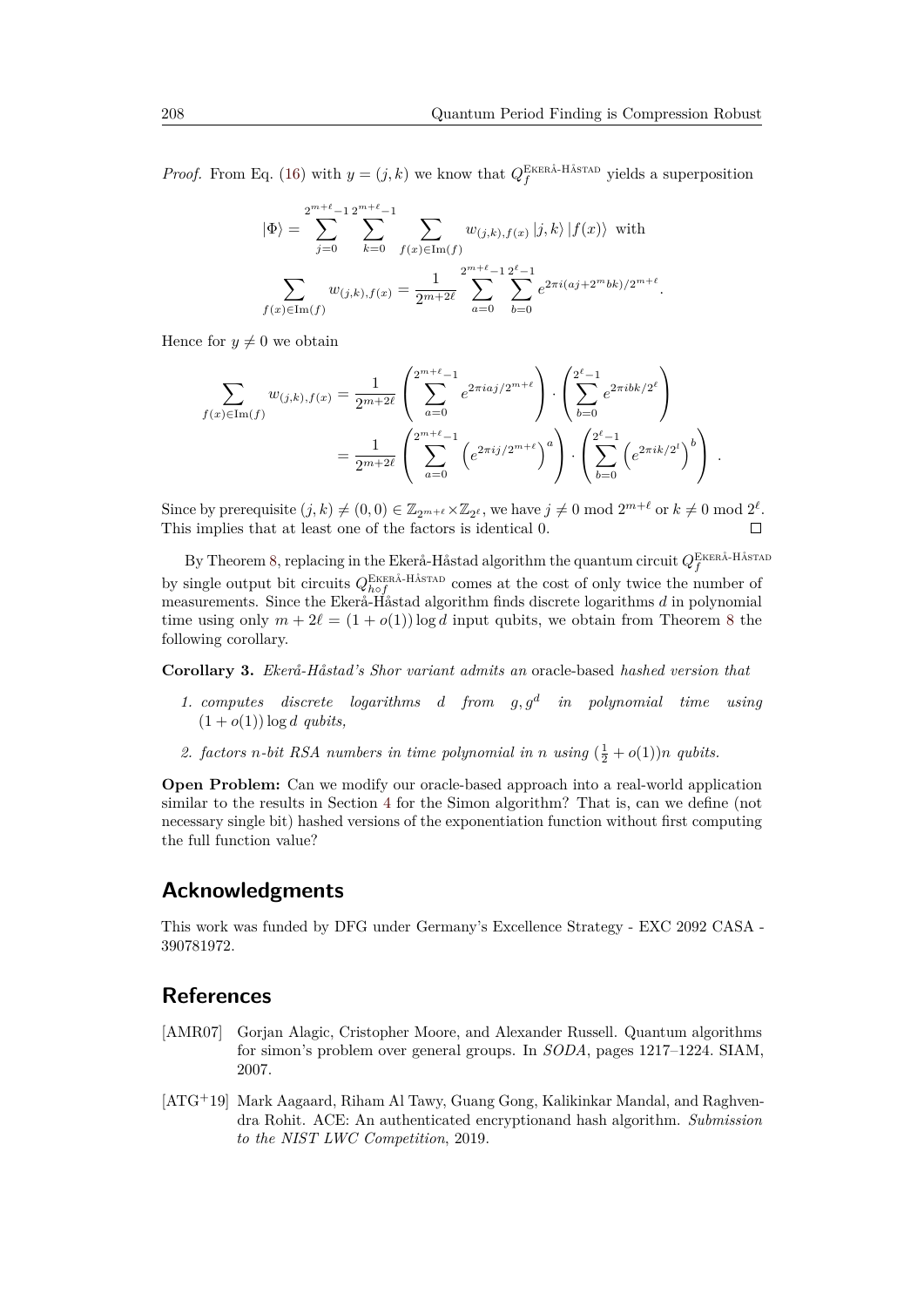- <span id="page-26-1"></span>[BBM17] Daniel J. Bernstein, Jean-François Biasse, and Michele Mosca. A low-resource quantum factoring algorithm. In *PQCrypto*, volume 10346 of *Lecture Notes in Computer Science*, pages 330–346. Springer, 2017.
- <span id="page-26-4"></span>[BHN<sup>+</sup>19] Xavier Bonnetain, Akinori Hosoyamada, María Naya-Plasencia, Yu Sasaki, and André Schrottenloher. Quantum attacks without superposition queries: The offline simon's algorithm. In Steven D. Galbraith and Shiho Moriai, editors, *Advances in Cryptology - ASIACRYPT 2019 - 25th International Conference on the Theory and Application of Cryptology and Information Security, Kobe, Japan, December 8-12, 2019, Proceedings, Part I*, volume 11921 of *Lecture Notes in Computer Science*, pages 552–583. Springer, 2019.
- <span id="page-26-10"></span>[BJ22] Xavier Bonnetain and Samuel Jaques. Quantum period finding against symmetric primitives in practice. *IACR Trans. Cryptogr. Hardw. Embed. Syst.*, 2022(1):1–27, 2022.
- <span id="page-26-9"></span>[BKL<sup>+</sup>17] Daniel J. Bernstein, Stefan Kölbl, Stefan Lucks, Pedro Maat Costa Massolino, Florian Mendel, Kashif Nawaz, Tobias Schneider, Peter Schwabe, François-Xavier Standaert, Yosuke Todo, and Benoît Viguier. Gimli : A cross-platform permutation. In *Cryptographic Hardware and Embedded Systems - CHES 2017 - 19th International Conference, Taipei, Taiwan, September 25-28, 2017, Proceedings*, pages 299–320, 2017.
- <span id="page-26-5"></span>[BLNS21] Xavier Bonnetain, Gaëtan Leurent, María Naya-Plasencia, and André Schrottenloher. Quantum linearization attacks. In Mehdi Tibouchi and Huaxiong Wang, editors, *Advances in Cryptology - ASIACRYPT 2021 - 27th International Conference on the Theory and Application of Cryptology and Information Security, Singapore, December 6-10, 2021, Proceedings, Part I*, volume 13090 of *Lecture Notes in Computer Science*, pages 422–452. Springer, 2021.
- <span id="page-26-3"></span>[BV97] Dan Boneh and Ramarathnam Venkatesan. Rounding in lattices and its cryptographic applications. In *SODA*, pages 675–681. ACM/SIAM, 1997.
- <span id="page-26-6"></span>[CvD08] Andrew Childs and Wim van Dam. Quantum algorithms for algebraic problems. *Review of Modern Physics*, 82, 12 2008.
- <span id="page-26-8"></span>[DKS12] Orr Dunkelman, Nathan Keller, and Adi Shamir. Minimalism in cryptography: The even-mansour scheme revisited. In *EUROCRYPT*, volume 7237 of *Lecture Notes in Computer Science*, pages 336–354. Springer, 2012.
- <span id="page-26-2"></span>[EH17] Martin Ekerå and Johan Håstad. Quantum algorithms for computing short discrete logarithms and factoring RSA integers. *CoRR*, abs/1702.00249, 2017.
- <span id="page-26-7"></span>[EM97] Shimon Even and Yishay Mansour. A construction of a cipher from a single pseudorandom permutation. *J. Cryptology*, 10(3):151–162, 1997.
- <span id="page-26-0"></span>[HRS17] Thomas Häner, Martin Roetteler, and Krysta M. Svore. Factoring using 2*n* + 2 qubits with toffoli based modular multiplication. *Quantum Information & Computation*, 17(7&8):673–684, 2017.
- <span id="page-26-11"></span>[HS18] Akinori Hosoyamada and Yu Sasaki. Quantum demiric-selçuk meet-in-themiddle attacks: Applications to 6-round generic feistel constructions. In Dario Catalano and Roberto De Prisco, editors, *Security and Cryptography for Networks - 11th International Conference, SCN 2018, Amalfi, Italy, September 5-7, 2018, Proceedings*, volume 11035 of *Lecture Notes in Computer Science*, pages 386–403. Springer, 2018.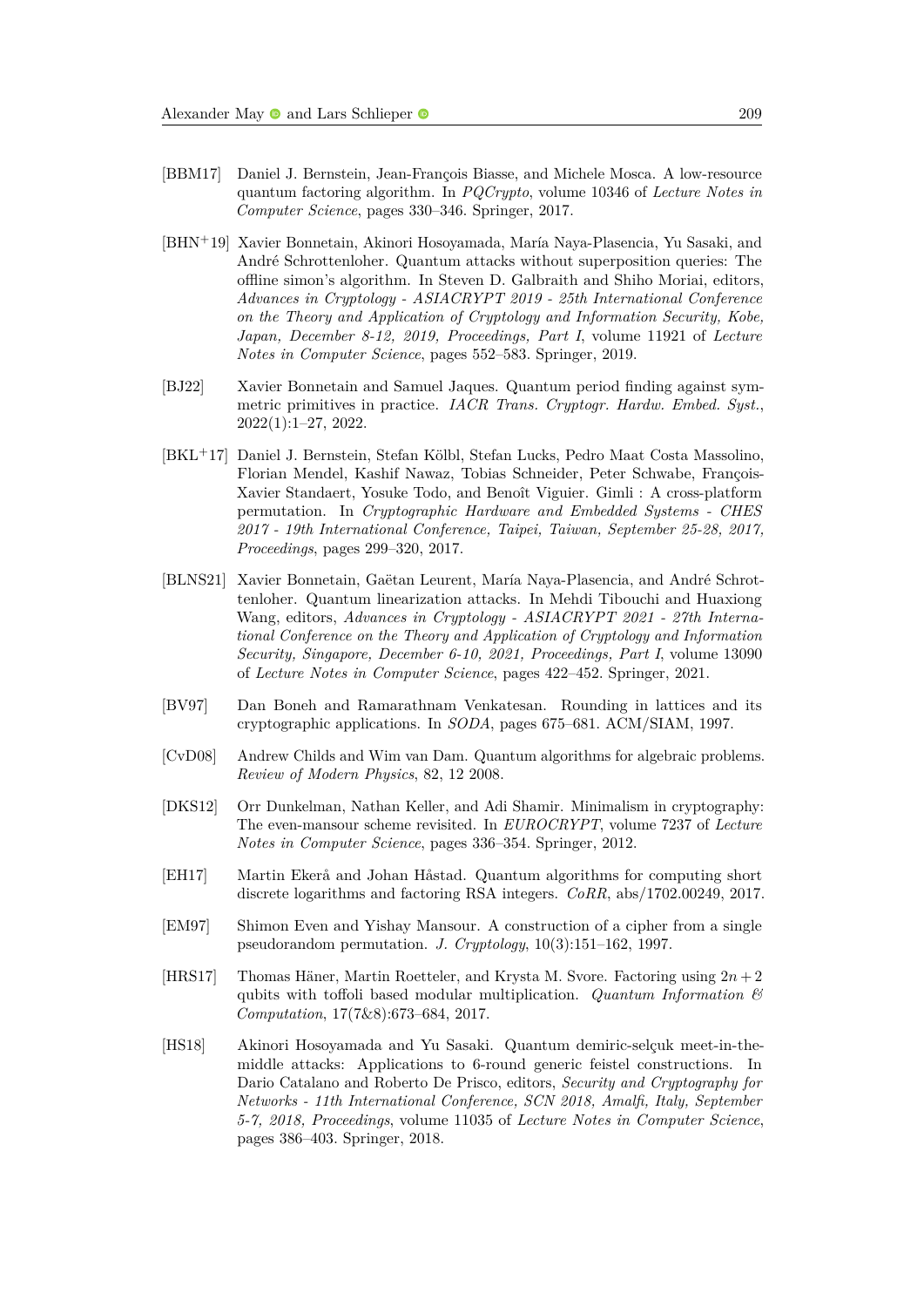- <span id="page-27-11"></span>[IHM<sup>+</sup>19] Gembu Ito, Akinori Hosoyamada, Ryutaroh Matsumoto, Yu Sasaki, and Tetsu Iwata. Quantum chosen-ciphertext attacks against feistel ciphers. In Mitsuru Matsui, editor, *Topics in Cryptology - CT-RSA 2019 - The Cryptographers' Track at the RSA Conference 2019, San Francisco, CA, USA, March 4-8, 2019, Proceedings*, volume 11405 of *Lecture Notes in Computer Science*, pages 391–411. Springer, 2019.
- <span id="page-27-1"></span>[KLLN16] Marc Kaplan, Gaëtan Leurent, Anthony Leverrier, and María Naya-Plasencia. Breaking symmetric cryptosystems using quantum period finding. In *CRYPTO (2)*, volume 9815 of *Lecture Notes in Computer Science*, pages 207–237. Springer, 2016.
- <span id="page-27-12"></span>[KM10] Hidenori Kuwakado and Masakatu Morii. Quantum distinguisher between the 3-round feistel cipher and the random permutation. In *IEEE International Symposium on Information Theory, ISIT 2010, June 13-18, 2010, Austin, Texas, USA, Proceedings*, pages 2682–2685. IEEE, 2010.
- <span id="page-27-0"></span>[KM12] Hidenori Kuwakado and Masakatu Morii. Security on the quantum-type evenmansour cipher. In *Proceedings of the International Symposium on Information Theory and its Applications, ISITA 2012, Honolulu, HI, USA, October 28-31, 2012*, pages 312–316, 2012.
- <span id="page-27-2"></span>[LM17] Gregor Leander and Alexander May. Grover meets simon - quantumly attacking the fx-construction. In *ASIACRYPT (2)*, volume 10625 of *Lecture Notes in Computer Science*, pages 161–178. Springer, 2017.
- <span id="page-27-10"></span>[LRW02] Moses Liskov, Ronald L. Rivest, and David Wagner. Tweakable block ciphers. In Moti Yung, editor, *Advances in Cryptology — CRYPTO 2002*, pages 31–46, Berlin, Heidelberg, 2002. Springer Berlin Heidelberg.
- <span id="page-27-7"></span>[ME98] Michele Mosca and Artur Ekert. The hidden subgroup problem and eigenvalue estimation on a quantum computer. In *Quantum Computing and Quantum Communications, First NASA International Conference, QCQC'98, Palm Springs, California, USA, February 17-20, 1998, Selected Papers*, pages 174–188, 1998.
- <span id="page-27-8"></span>[MU05] Michael Mitzenmacher and Eli Upfal. *Probability and computing - randomized algorithms and probabilistic analysis*. Cambridge University Press, 2005.
- <span id="page-27-9"></span>[NIS] NIST. Lightweight cryptography (lwc) standardization: Round 2 candidates announced.
- <span id="page-27-3"></span>[RNSL17] Martin Roetteler, Michael Naehrig, Krysta M. Svore, and Kristin E. Lauter. Quantum resource estimates for computing elliptic curve discrete logarithms. In *ASIACRYPT (2)*, volume 10625 of *Lecture Notes in Computer Science*, pages 241–270. Springer, 2017.
- <span id="page-27-4"></span>[RS18] Martin Roetteler and Krysta M. Svore. Quantum computing: Codebreaking and beyond. *IEEE Security & Privacy*, 16(5):22–36, 2018.
- <span id="page-27-6"></span>[Sei01] Jean-Pierre Seifert. Using fewer qubits in shor's factorization algorithm via simultaneous diophantine approximation. In *CT-RSA*, volume 2020 of *Lecture Notes in Computer Science*, pages 319–327. Springer, 2001.
- <span id="page-27-5"></span>[Sho94] Peter W. Shor. Algorithms for quantum computation: Discrete logarithms and factoring. In *FOCS*, pages 124–134. IEEE Computer Society, 1994.
- <span id="page-27-13"></span>[Sho97] Peter W. Shor. Polynomial-time algorithms for prime factorization and discrete logarithms on a quantum computer. *SIAM J. Comput.*, 26(5):1484–1509, 1997.